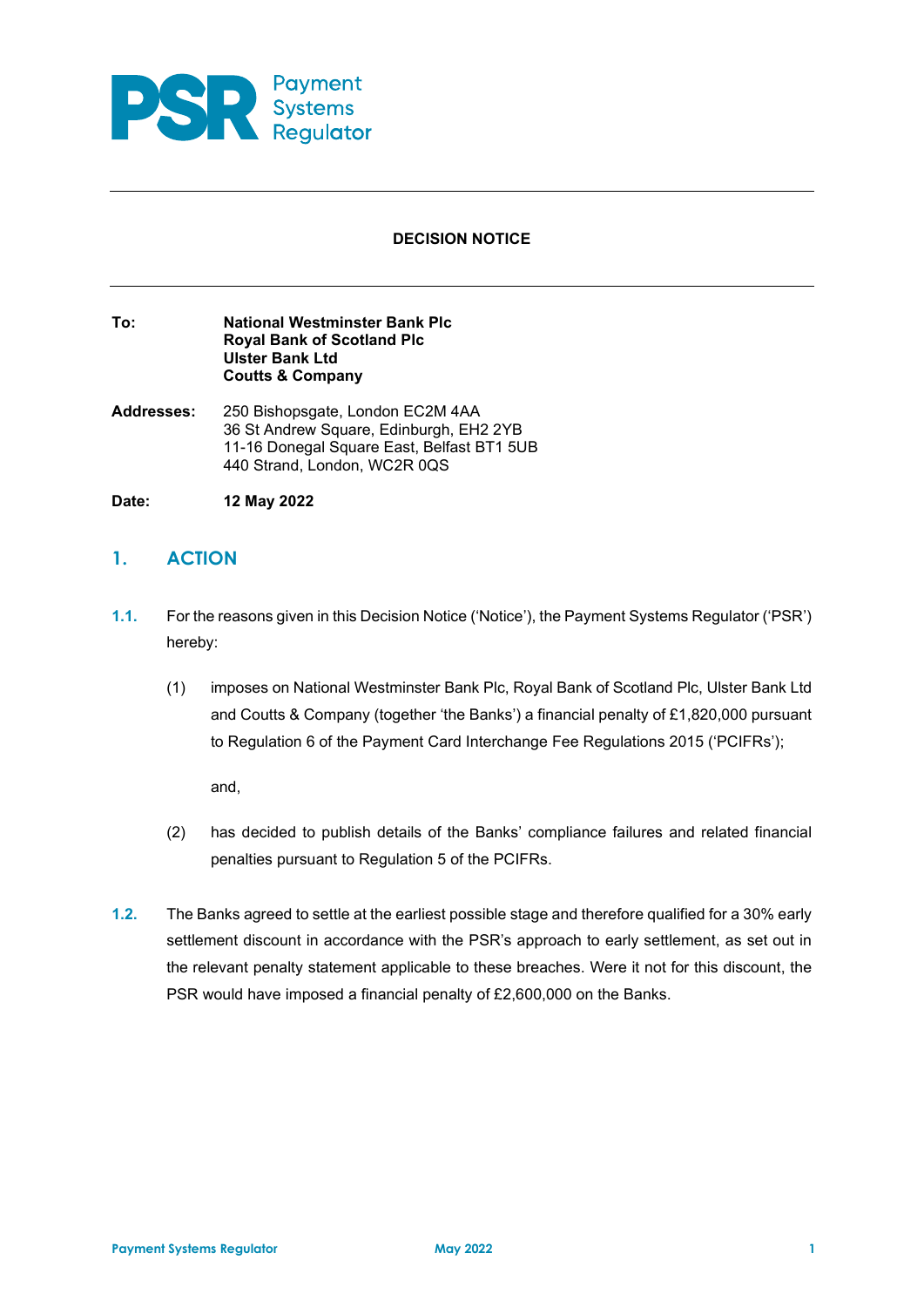## **2. SUMMARY OF REASONS**

**2.1.** The Banks were all members of NatWest Group during the Relevant Period. The Banks failed to comply with Articles 4 and 10(5) of Regulation (EU) 2015/751 of the European Parliament and of the Council of 29 April 2015 on interchange fees for card-based payment transactions (the 'EU IFR').

## **Article 4 of the EU IFR and commercial cards**

- **2.2.** In most cases, when a consumer (payer) uses their card to make a payment for goods or services in a shop or online (i.e. to pay a merchant/payee), the consumer's bank (the issuer/payment service provider) will request a fee from the merchant's bank (the acquirer). This is known as the interchange fee. A diagram setting out a typical 'four-party' transaction appears in Annex 2 below.
- **2.3.** Acquirers typically pass on the cost of interchange fees to their merchants through the fees they charge them (the 'Merchant Service Charge'). In turn, merchants may incorporate these costs, like other costs, into the price they charge for their goods and services. Therefore, consumers potentially bear the ultimate cost of high interchange fees.
- **2.4.** Card schemes, also known as card payment systems, enable card payments by providing a network that joins up the consumer, the issuer, the merchant and the acquirer. Interchange fees are determined by the card schemes in the case of multilateral interchange fees. Historically, competition between card schemes to attract issuers to issue cards with their scheme has led to higher rather than lower interchange fees, which is in contrast with the usual effect of competition in a market economy. This is because the higher the interchange fee, the higher the incentive for the issuer to join that particular card scheme.
- **2.5.** From 9 December 2015, Articles 3 and 4 of the EU IFR capped the interchange fees that an issuer can request on consumer debit card and consumer credit card transactions at 0.2% (for debit cards) and 0.3% (for credit cards) of the transaction value. In capping the interchange fees that can be requested on consumer card transactions, the EU IFR sought to facilitate a reduction in the fees passed on to merchants and, ultimately, consumers.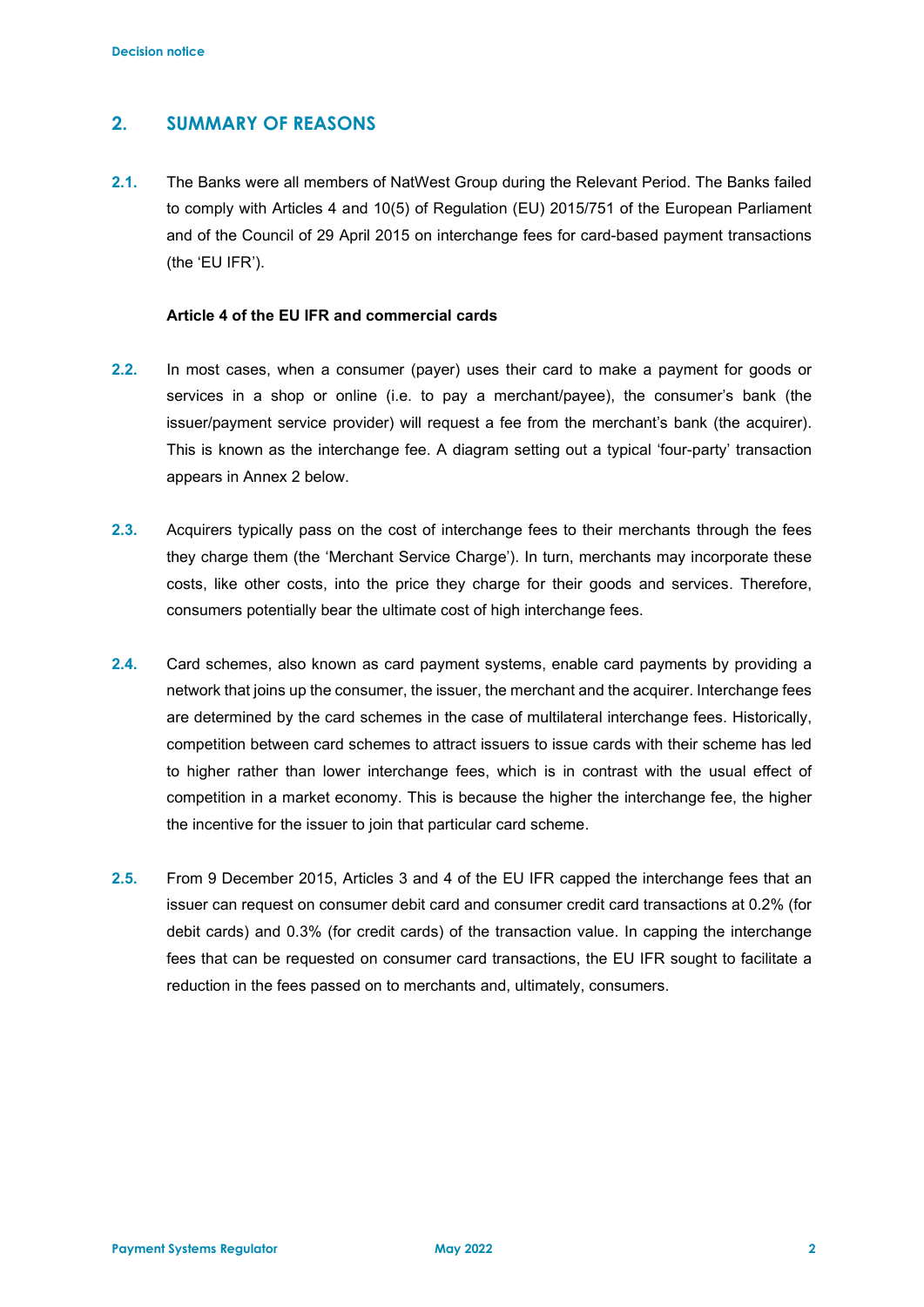- **2.6.** Transactions with commercial cards are exempt from the interchange fee caps. However, this exemption only applies where the card is limited in use to business expenses and the balance of the card is settled directly from the business' bank account. This is called 'central settlement'. For centrally settled cards, the statement requiring payment is typically sent directly to the business for payment.
- **2.7.** The balance of a business card can also be paid from the personal bank account of the employee of the business who is entitled to use the card. In such cases, the employee cardholder will typically seek reimbursement from its employer of the business expenses incurred. When the balance of the business card is settled from the bank account of the employee cardholder, this is called 'individual settlement'. With individually settled cards, the statement requiring payment is typically sent directly to the employee cardholder for payment.
- **2.8.** An employee cardholder is less likely to use a centrally settled business card for personal expenditure, as its employer will settle the balance of the card directly from a business account.
- **2.9.** However, an employee cardholder might use individually settled business cards for both business and personal expenditure, and then seek reimbursement of the business expenses. Accordingly, due to the increased risk of individually settled cards being used by card holders for non-business transactions, these cards are not regarded as 'commercial cards' for the purpose of the IFR and are instead treated as 'consumer cards' which are subject to the interchange fee caps.

#### **The Banks' failures to comply with Article 4 of the EU IFR**

**2.10.** The Banks issued individually settled credit cards across a range of card products to business customers (the 'Relevant Cards'). After publication of the EU IFR (dated 29 April 2015), the Banks considered that there was a low risk that the Relevant Cards would not be considered commercial cards for the purpose of the EU IFR and, therefore, a low risk that they would be subject to the interchange fee caps due to come into force on 9 December 2015. Consequently, the Banks did not cap the interchange fees they requested on transactions with the Relevant Cards when Article 4 of the EU IFR came into force on 9 December 2015.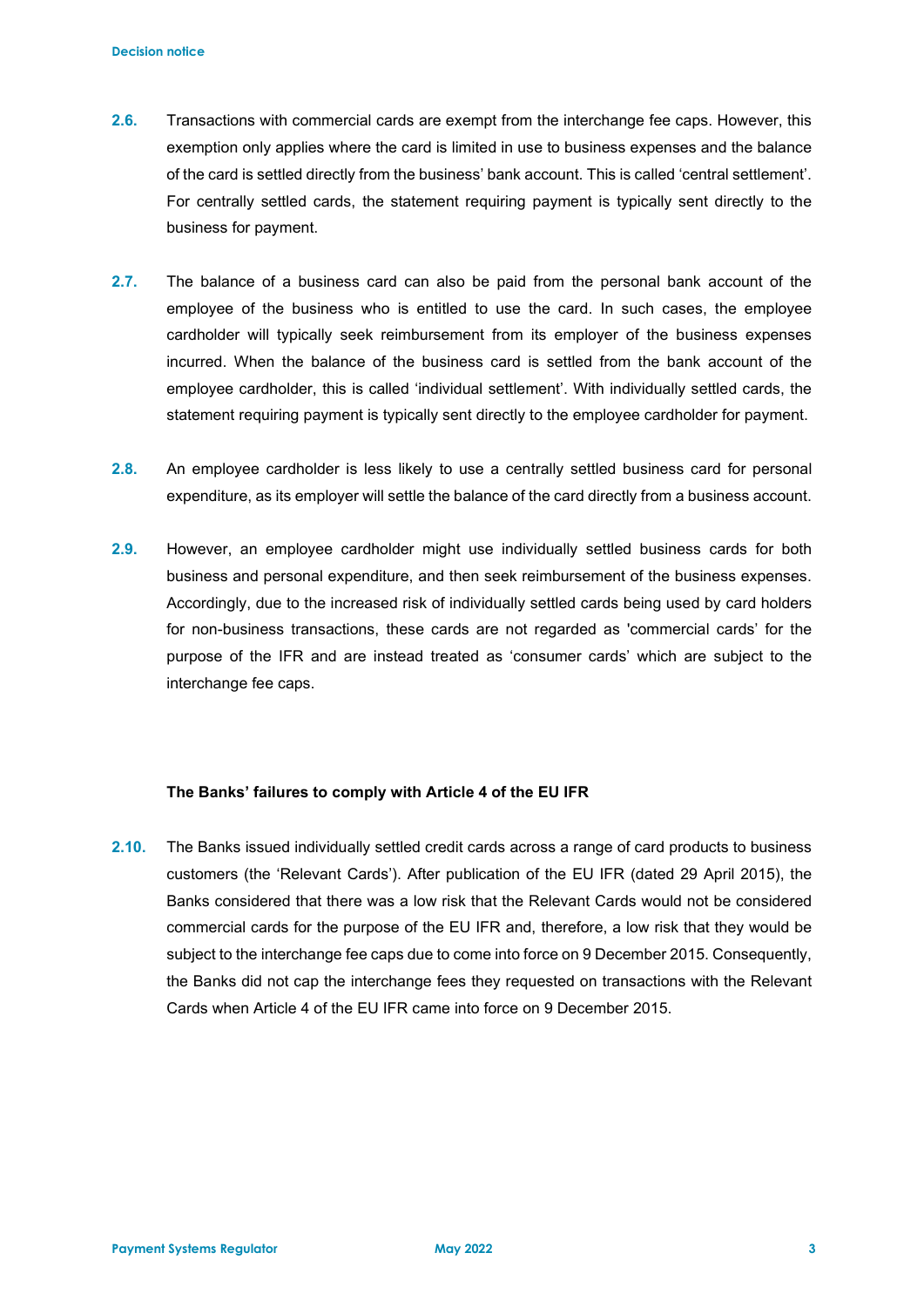- **2.11.** In early December 2015, the PSR published for consultation its draft Phase 1 IFR Guidance on its approach to monitoring and enforcing compliance with the articles of the EU IFR which came into force on 9 December 2015. The draft guidance explained the PSR's position that individually settled cards were not commercial cards for the purpose of the EU IFR and were subject to the interchange fee caps. The Banks supported the UK Cards Association's objection to this interpretation and awaited the final version of the PSR's Phase 1 IFR Guidance to assess whether this position might change.
- **2.12.** By the time the PSR published its finalised Phase 1 IFR Guidance on 24 March 2016 (which confirmed that individually settled cards would be subject to the interchange fee caps), the Banks were without a substantive plan to achieve immediate compliance with Article 4. They continued to request uncapped interchange fees on UK domestic transactions with the Relevant Cards for approximately two years after publication of the PSR's Phase 1 IFR Guidance.
- **2.13.** From 9 December 2015 to 14 March 2018, the Banks collectively received £1,441,871 in excess interchange fees from UK domestic transactions carried out with the Relevant Cards and, of this amount, the Banks collectively received £1,179,179 during the Relevant Period (being 24 March 2016 to 14 March 2018).
- **2.14.** Despite being aware of the ongoing breach of Article 4 of the EU IFR, the Banks did not try to reach compliance with sufficient urgency. Whilst there was an intention to rectify matters and become compliant, there were significant and unacceptable delays in progressing and implementing compliance plans and failure to allocate sufficient resources to do so. To mitigate ongoing non-compliance, the Banks stopped offering individually settled cards to new business customers with immediate effect from 25 April 2016.
- **2.15.** However, no other steps to reduce ongoing detriment to acquirers or merchants (and potentially also to consumers) were contemplated or taken in the interim.
- **2.16.** The Banks only progressed their compliance plans on a more urgent basis in late 2017, following engagement with the PSR on the matter. The PSR, however, expects regulated firms to be proactive (not reactive) in taking steps to achieve compliance and to maintain a focus on achieving the aims of regulatory regimes such as the IFR so that their intended benefits can be realised.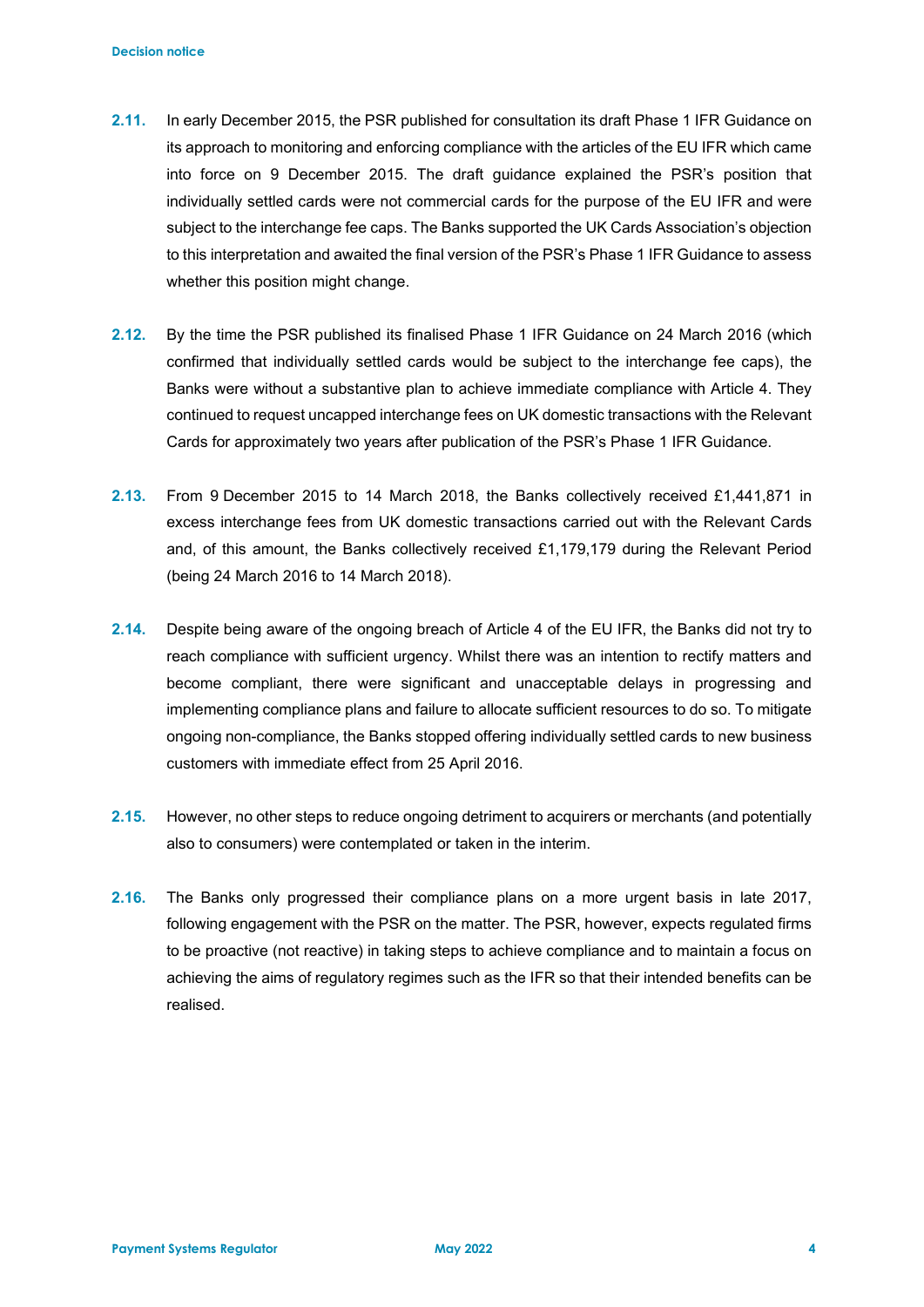- **2.17.** The PSR also expects firms to take a proactive approach to providing redress, where it is appropriate. In this case, it was only following the initiation of the PSR's investigation that the Banks considered the potential detriment caused to other parties by their non-compliance with Article 4 and sought to reimburse the excess interchange fees they had received. The Banks therefore reimbursed the acquirers a total of £1,751,204, being the excess interchange fees which the Banks calculated they had received on UK domestic transactions with the Relevant Cards from 9 December 2015 (when Article 4 came into force) to 14 March 2018, plus 8% interest. Of this amount, the Banks reimbursed £1,416,002 (inclusive of an 8% interest) in respect of the excess charges obtained during the Relevant Period (i.e. from 24 March 2016 to 14 March 2018).
- **2.18.** The Banks' delay in complying with Article 4 allowed them to profit from the excess interchange fees they were requesting on transactions with the Relevant Cards for almost two years at the expense of acquirers, merchants (and potentially also consumers). It also delayed the intended benefits of the EU IFR (lower interchange fees and potentially also lower costs of goods and services) being realised by acquirers, merchants and consumers.

#### **Article 10(5) of the EU IFR**

- **2.19.** In addition to the interchange fee caps, the EU IFR also introduced several business rules, including Article 10(5). These business rules aimed to increase transparency around card use and provide merchants and consumers with information that would enable them to make an informed choice on what types of cards to use and accept and what payment service providers to use. This can in turn lead to increased competition and, consequently, to a wider offering, lower prices and a higher quality of payment services.
- **2.20.** From 9 June 2016, Article 10(5) imposed an obligation on issuers to ensure that all their cards are electronically identifiable, and in the case of newly issued cards also visibly identifiable, so that the brand and category of the card (i.e. prepaid, credit, debit or commercial) is unequivocally clear to merchants and consumers. This meant that issuers were required to clearly print the brand and category of the card on their newly issued cards, and, in terms of electronic labelling, ensure the bank identification number (the first 6 digits of the card number) and required fields on the electronic chip of the card accurately reflected the brand and category of card.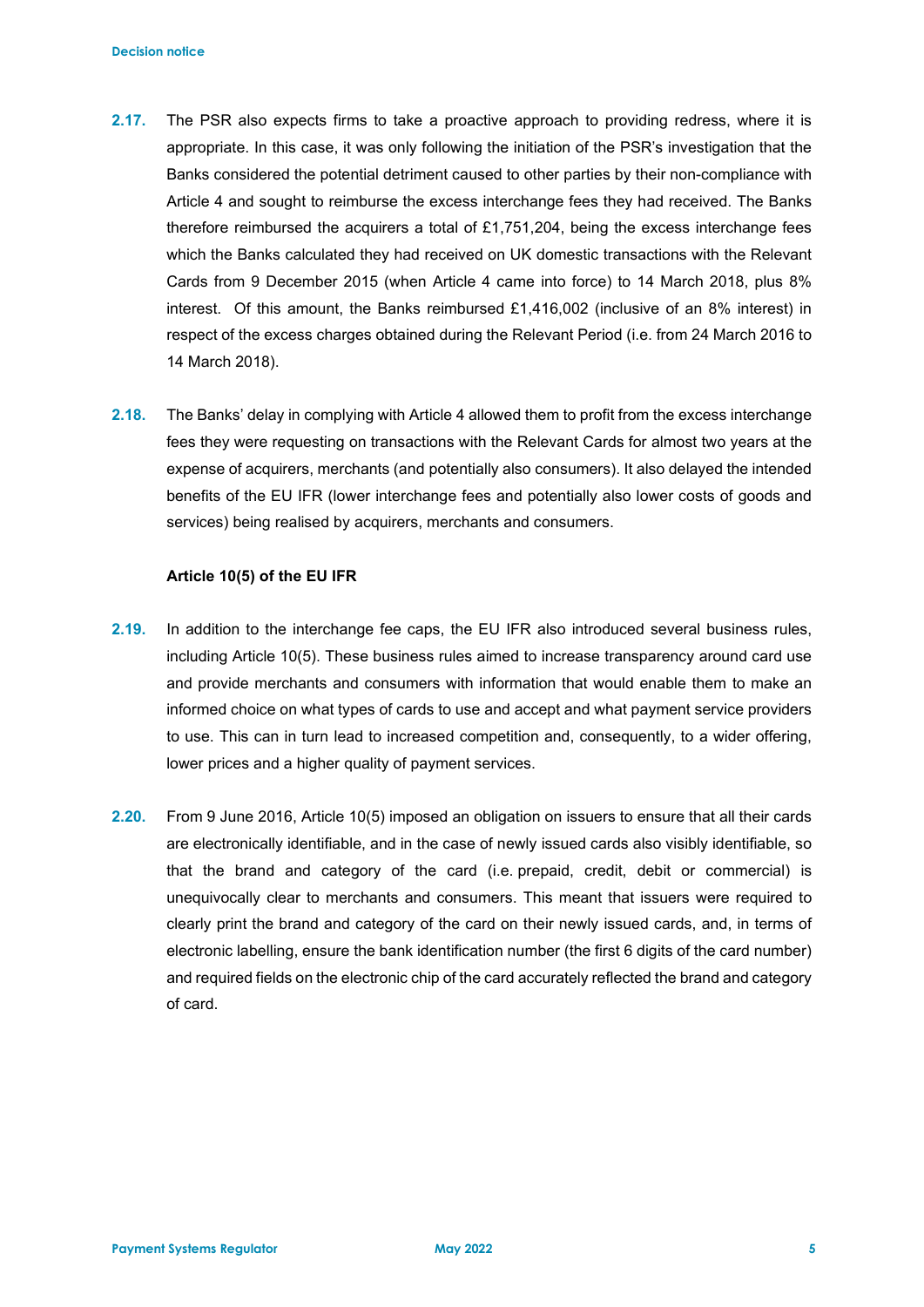**2.21.** Article 10(5) sought to ensure that consumers and merchants can easily identify the different categories of card and, consequently, understand the level of fees associated with them, which would help consumers and merchants to make decisions on which type of card to use and accept respectively.

#### **The Banks' failures to comply with Article 10(5)**

- **2.22.** Between June 2016 and March 2018, the Banks' existing Relevant Cards retained labels which indicated they were 'commercial cards' when they were in fact deemed to be 'consumer cards' under the EU IFR. When issuing replacement Relevant Cards to existing customers during this period, the Banks also continued to label these cards electronically and visibly as 'commercial cards'. The cards therefore continued to be treated by acquirers and merchants as if they were 'commercial cards', exempt from interchange fee caps. This issue ceased when the Relevant Cards were withdrawn, and all the accounts were closed by March 2018.
- **2.23.** If the Relevant Cards had been correctly labelled in accordance with Article 10(5) of the EU IFR, then the merchants accepting the cards might have been able to identify the anomaly between the labels on these cards (which should have indicated the cards were consumer credit cards, subject to the interchange fees cap) and the level of interchange fees being requested (which exceeded the cap on transactions for consumer credit cards). This may have prompted engagement with the Banks on this issue and may have encouraged the Banks to withdraw the Relevant Cards and/or to address the ongoing detriment sooner.

## **3. DEFINITIONS**

**3.1.** The definitions below are used in this Notice (note: all 'forum' and 'committee' names have been anonymised):

'acquirer' means a payment service provider that is contracting with a merchant/payee to accept and process card-based payment transactions, which will result in a transfer of funds to the merchant/payee (see Article 2(1) of the EU/UK IFR);

'the Act' means the Financial Services (Banking Reform) Act 2013;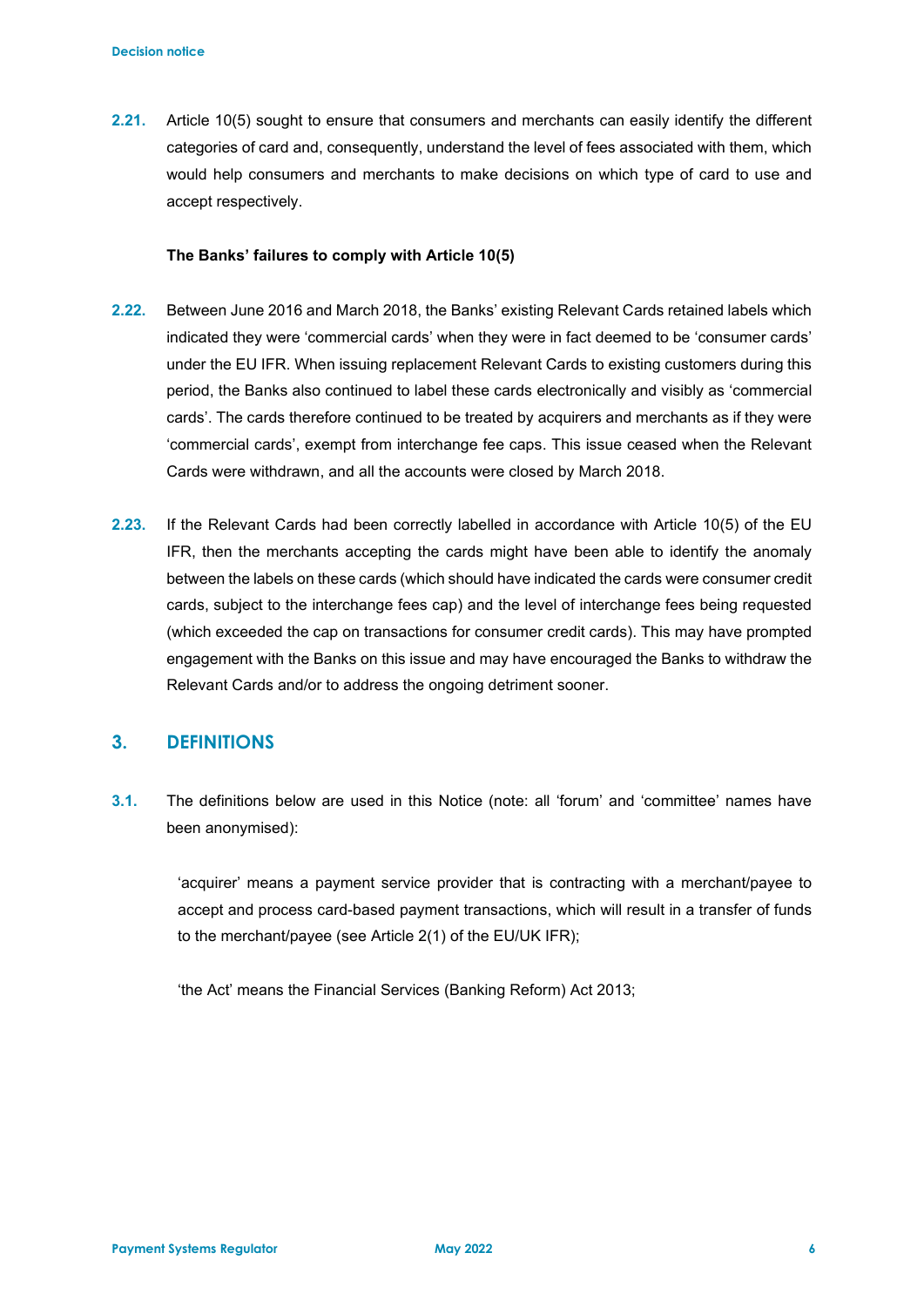'the Banks' means NatWest, RBS, Ulster and Coutts, each of which are payment service providers and issuers (by virtue of their status as credit institutions) that are therefore subject to Articles 4 and 10(5) of the EU/UK IFR;

'BIN' means bank identification number, the first 6 digits of the number on a card-based payment instrument, which can be used as a means to identify the brand and category of card;

'centrally settled' means the balance of a card-based payment instrument is paid directly from a bank account in the name of the business to which the card is issued, as opposed to a bank account in the name of the individual employee cardholder (see 'facts and matters' below regarding guidance issued by the PSR);

'consumer' means a natural person who, in purchasing goods or services, is acting for purposes other than their trade, business or profession (see Article 2(3) of the EU/UK IFR);

'Coutts' means Coutts & Company, FCA Register/Firm Reference Number: 122287;

'Committee C' means a relevant NatWest Group committee as referred to in the facts and matters below;

'credit card' means a card where the amount of the transaction is debited in full or in part on an agreed date, in line with a pre-arranged credit facility (see Article 2(5) of the EU/UK IFR);

'EDC' means the PSR's Enforcement Decisions Committee;

'EU' means the European Union;

'FCA' means the Financial Conduct Authority;

'Forum N' means a NatWest Group governance forum where the risks of new products are considered and addressed, including products driven by regulatory change;

'IFR' means Regulation (EU) 2015/751 of the European Parliament and of the Council of 29 April 2015 on interchange fees for card-based payment transactions (see 'facts and matters' and Annex 1 below for the distinction between the EU IFR and UK IFR);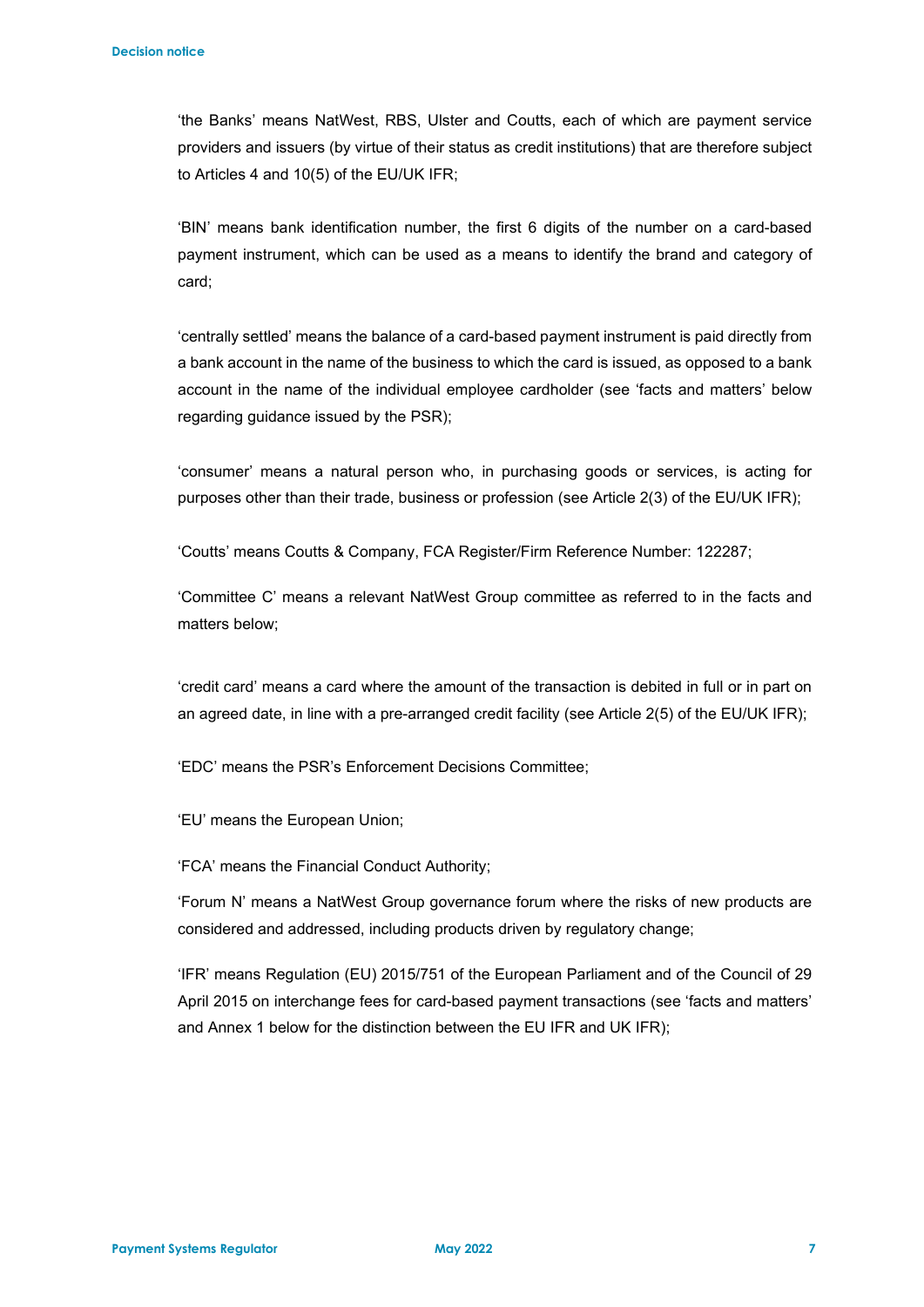'individually settled' means the balance of a card-based payment instrument is paid from a bank account in the name of the individual employee to whom the card is issued, as opposed to a bank account in the name of business customer (see 'facts and matters' below regarding guidance issued by the PSR);

 'interchange fee' means a fee that acquirers pay to issuers each time a card is used to buy goods or services (see Article 2(10) of the EU/UK IFR);

'issuer' means a payment service provider that is contracting to provide a consumer/payer with a payment instrument to initiate and process the consumer/payer's card-based payment transactions (see Article 2(2) of the EU/UK IFR);

'NatWest' means National Westminster Bank Plc, FCA Register/Firm Reference Number: 121878;

'NatWest Group' means the banking group of parent company NatWest Group Plc (formerly known as the Royal Bank of Scotland Group Plc), of which NatWest, RBS, Ulster and Coutts were subsidiaries during the Relevant Period;

'PCIFRs' means the Payment Card Interchange Fee Regulations 2015 (as amended) which came into force on 9 December 2015;

'Phase 1 IFR Guidance' means the PSR's guidance on its approach as a competent authority for the EU IFR, which the PSR published on 24 March 2016;

'Phase 2 IFR Guidance' means the PSR's guidance on its approach as a competent authority for the EU IFR, which was published in October 2016 (see 'facts and matters' below for the difference between this and the Phase 1 IFR Guidance);

'payment service provider', under EU IFR Article 2(24), included persons authorised to provide certain payment services listed in the Annex to the European Parliament and of the Council Directive of 13 November 2017 (Directive 2007/64/EC). Under UK IFR Article 2(24), it has the meaning given by regulation 2(1) of the Payment Services Regulations 2017. Under both the EU IFR and UK IFR, a payment service provider may be an issuer, acquirer or both;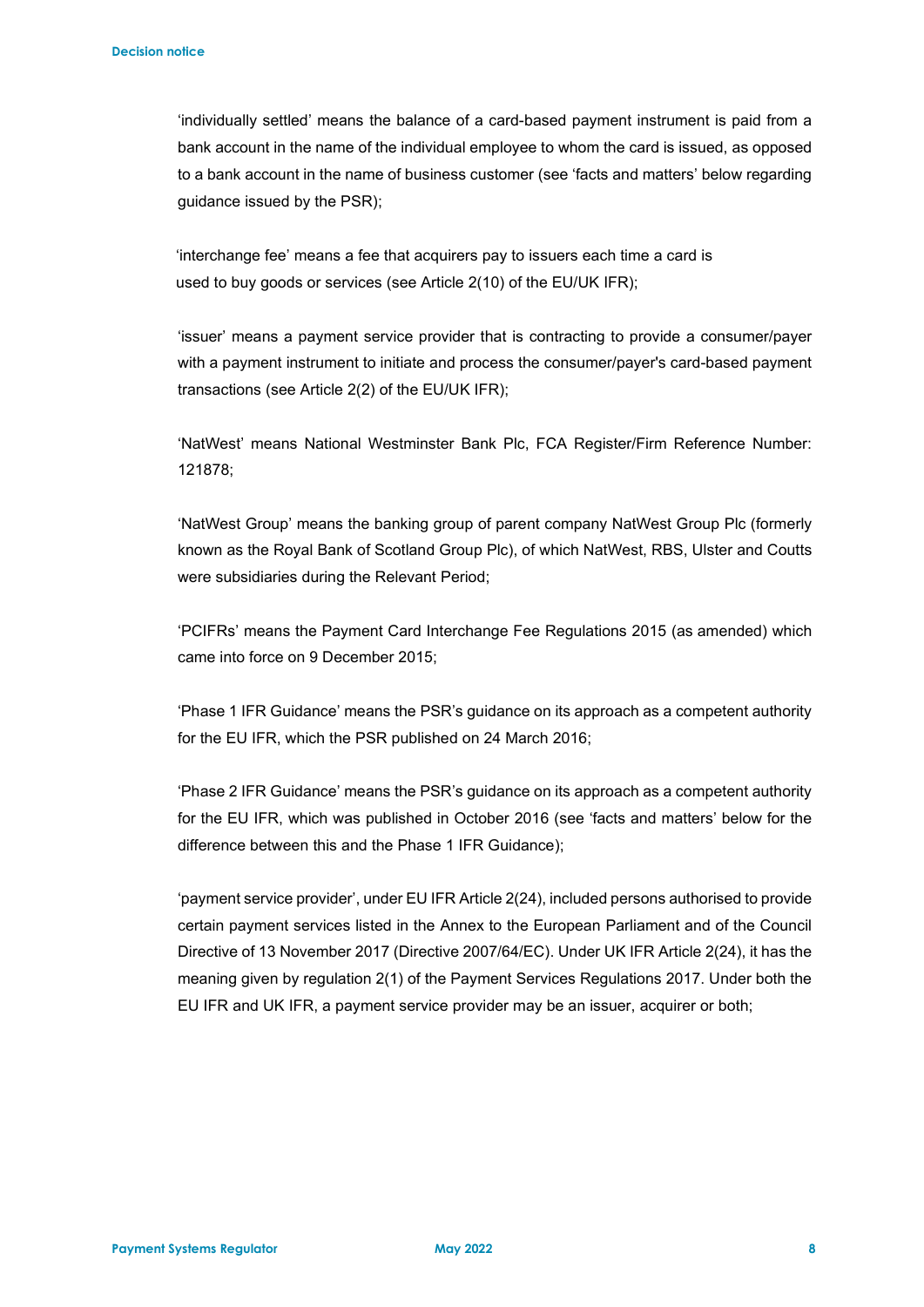'PSR' means the Payment Systems Regulator Limited, established pursuant to Part 5 of the Act;

'RBS' means Royal Bank of Scotland Plc, FCA Register/Firm Reference Number: 114724;

'Relevant Cards' means the individually settled card-based payment instruments issued by the Banks across the card products listed in Annex 3;

'Relevant Period' means from 24 March 2016 to 14 March 2018, being the overall period within which the Banks committed compliance failures following the publication by the PSR of the final Phase 1 IFR Guidance on 24 March 2016 (see below for further breakdown of 'Relevant Periods' per each of the Banks and each compliance failure);

'Relevant Periods for non-compliance with Article 4' means:

- a. NatWest: 24 March 2016 1 March 2018
- b. RBS: 24 March 2016 14 March 2018
- c. Ulster: 24 March 2016 2 January 2018
- d. Coutts: 24 March 2016 1 February 2018

'Relevant Periods for non-compliance with Article 10(5)' means:

- a. NatWest: 9 June 2016 1 March 2018
- b. RBS: 9 June 2016 14 March 2018
- c. Ulster: 9 June 2016 2 January 2018
- d. Coutts: 9 June 2016 1 February 2018

'Risk Forum 1' means a NatWest Group forum which dealt with general matters relating to the commercial cards across the Banks including, but not limited to, strategy and risk (this forum was later incorporated into a new 'Risk Forum 2' - see 'Risk Forum 2' definition below);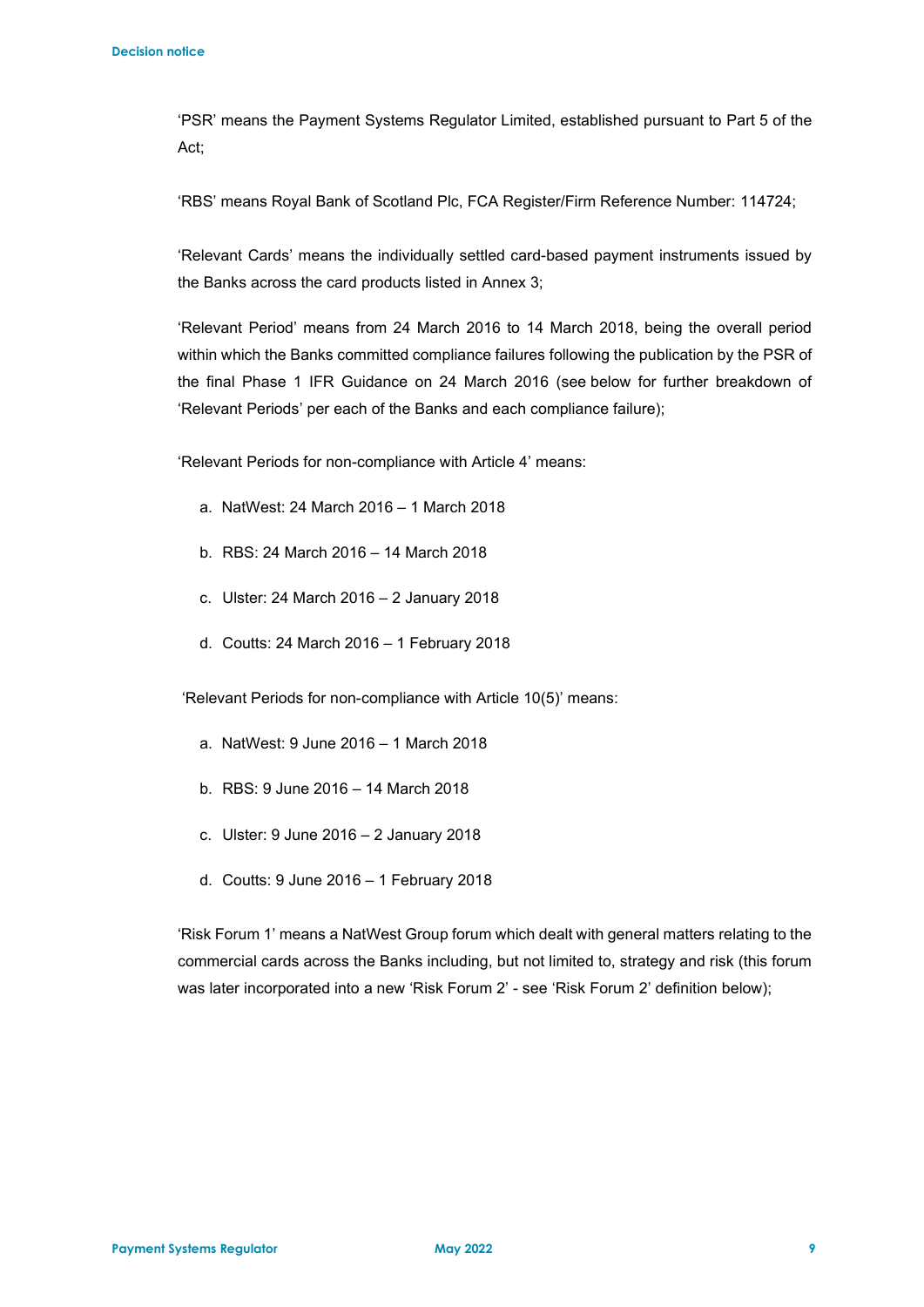'Risk Forum 2' means a NatWest Group forum (which Risk Forum 1 became a part of as NatWest group restructured responsibilities within their non-personal products business area);

'Risk Forum 3' means a further NatWest Group forum, as referred to in the facts and matters below;

'UK' means the United Kingdom;

'UK domestic transaction' means a card transaction where the issuer, acquirer and point of sale are all in the UK (see Article 2(8)-(9) of the EU IFR and Article 5(A) of the UK IFR);

'Ulster' means Ulster Bank Ltd, FCA Register/Firm Reference Number: 122315. Note: the Banks have informed the PSR that, since the compliance failures set out in this Notice, the ongoing business of Ulster has been transferred to NatWest pursuant to an Order of the High Court of Northern Ireland dated 7 April 2021 concerning a business transfer scheme under Part VII of the Financial Services and Markets Act 2000.

# **4. FACTS AND MATTERS**

### **The EU IFR**

- **4.1.** The EU IFR is an EU regulation which came into force on 8 June 2015, except for some articles which took effect from 9 December 2015 (including Article 4) and others which took effect from 9 June 2016 (including Article 10(5)). When the EU IFR first entered into force, the UK was part of the EU and the EU IFR was therefore directly applicable in the UK. From 11pm on 31 December 2020, an amended version of the IFR (the 'UK IFR') continues to be in force in the UK as Retained EU Law, post-Brexit (see Annex 1 for further details).
- **4.2.** The EU IFR included measures to address the problems posed by highly divergent interchange fee rates within the EU and rules for clear distinctions to be made between consumer and commercial cards so that each would be readily identifiable (as set out in its Recitals – see Annex 1 below).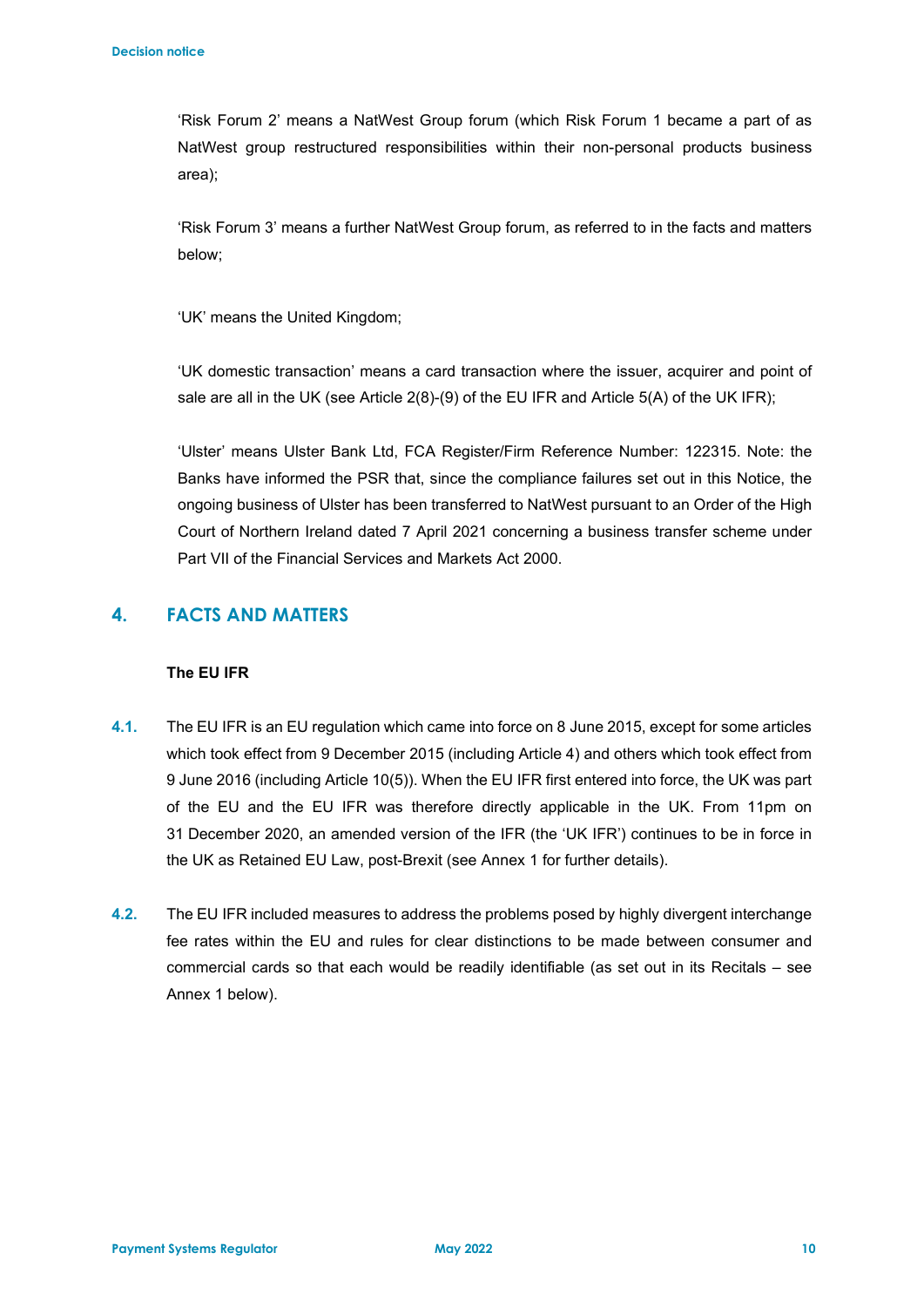### **Article 4**

- **4.3.** With effect from 9 December 2015, Article 4 of the EU IFR introduced an EU wide cap on the interchange fees that an issuer can request from an acquirer when a consumer makes a payment with a credit card. The interchange fees were capped at 0.2% of the transaction value for consumer debit card transactions, and at 0.3% of the transaction value for consumer credit cards transactions. These caps continue to apply under the UK IFR (see Annex 1) and a diagram setting out a typical 'four-party' transaction appears at Annex 2.
- **4.4.** Acquirers usually recover the cost of the interchange fee from their merchants through their Merchant Service Charge, which is the fee paid by the merchant to the acquirer for the service of processing its card payments. It is made up of several components, one of which is the interchange fee. Merchants in turn may pass the cost of interchange fees to consumers by raising the price of their goods and services.
- **4.5.** The interchange fee caps set out above apply only to consumer card transactions and not commercial card transactions. Commercial card transactions are exempt under Article 1(3)(a), and are defined by Article 2(6) as cards which are limited in use for business expenses and the payments made with the cards are charged directly to the account of the undertaking, public sector entity or self-employed natural person to which the card is issued.
- **4.6.** Cards issued to businesses that are paid off by employee cardholders from their personal bank accounts (individually settled cards) fall outside the IFR definition of a commercial card and are therefore regarded as consumer cards which are subject to the interchange fees caps (see further below regarding the PSR's guidance).

#### **Article 10(5)**

**4.7.** In addition to the interchange fee caps, the EU IFR introduced a series of regulations aimed at enhancing transparency around card use. In particular, from 9 June 2016, Article 10(5) introduced requirements to ensure that cards were visibly and electronically labelled with applicable brands and categories of cards (i.e. whether they are prepaid, credit, debit 'consumer' cards or 'commercial' cards). Electronic labelling requirements applied to all new and existing cards, while visible labelling requirements applied to newly issued cards only.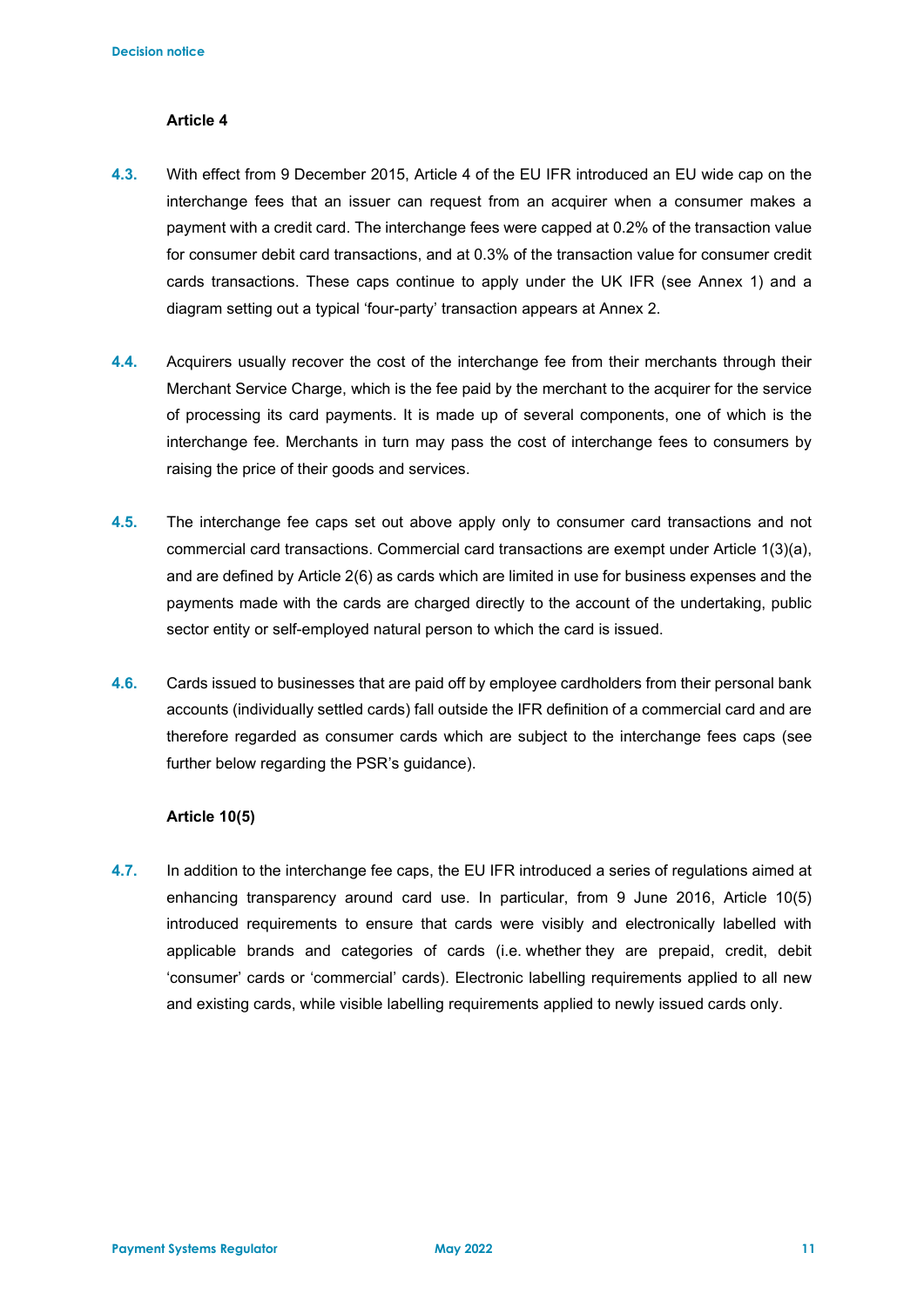**4.8.** The aim of Article 10(5) was to ensure that consumers and merchants would be able to identify the type of card consumers were using and merchants were accepting. They would therefore have a better idea of the level of fees associated with using or accepting that type of card and could make an informed choice when selecting which card to use or accept.

#### **The PSR's role**

- **4.9.** Regulation 3 of the PCIFRs appointed the PSR as the UK authority (in some cases alongside the FCA) responsible for monitoring and enforcing compliance with the EU IFR. The PSR also continues to be responsible for monitoring and enforcing compliance of the UK IFR.
- **4.10.** As explained in Annex 1 below, the PSR continues to have jurisdiction over historic breaches relating to 'domestic UK payment transactions' (as they were referred to in the EU IFR; they are now referred to as 'UK credit card transactions' under the UK IFR). The PSR has jurisdiction to take action whether such breaches took place historically under the EU IFR or more recently under the UK IFR. This notice concerns historic compliance failures of the EU IFR. Accordingly, where required, references are to the contemporaneous provisions of the EU IFR and PSR guidance, as explained below.

### **PSR Guidance**

- **4.11.** On 2 December 2015, the PSR published its draft Phase 1 IFR Guidance relating to certain articles within the EU IFR (which would be in force by 9 December 2015) and began a consultation, requesting the views of stakeholders. At 3.10-3.13, the draft Phase 1 IFR Guidance explained that the PSR would monitor and enforce the interchange fee caps which apply to consumer card transactions.
- **4.12.** It also explained that the caps would not apply to commercial card transactions where the business account is "directly debited" (i.e. "centrally settled" as opposed to being paid by the individual cardholder). This is because if a business card is settled directly from a business account of the employer, then a cardholder is more likely to use the card only for business expenses. Instead, individually settled cards have a higher risk of being used for personal as well as business expenditure, even if this is not allowed by the terms of use. The reason for this is that an employee with an individually settled card can settle the card balance, in full, from his own bank account and then claim back from his employer only his business expenses.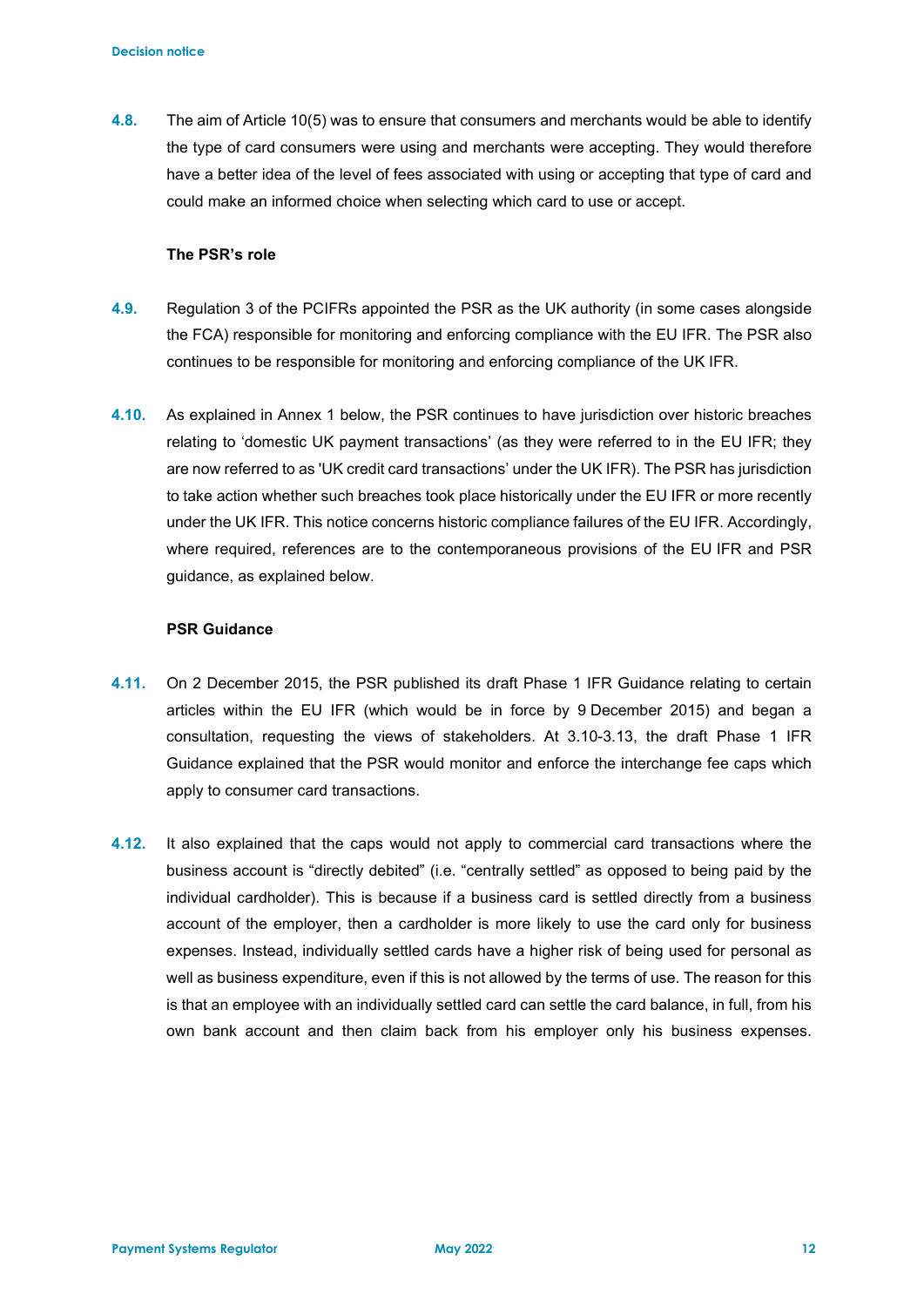However, any personal consumer transactions made on such a card would not be processed with the applicable interchange fee caps, if the card is treated as a 'commercial card'. The merchants and consumers would not therefore receive the intended benefit of capped interchange fees applicable to consumer cards.

- **4.13.** Following the consultation (in which the PSR considered the industry's feedback and alternative views on the definition of commercial card), the PSR's final Phase 1 IFR Guidance, published on 24 March 2016, confirmed (at 3.10-3.13) that the interchange fee caps apply to all transactions *"except commercial card transactions where the funds that are used to settle with the issuer come directly from the business account".*
- **4.14.** Accordingly, and in light of the above, the Relevant Period in this case has been taken by the PSR to start from 24 March 2016 (i.e. the publication of the PSR's finalised views on the interpretation of Article 4 of the EU IFR). For the avoidance of doubt, however, this should not be taken as an indication that the PSR considers the Banks to have been in compliance from 9 December 2015 (i.e. the date on which Article 4 of the EU IFR came into force).
- **4.15.** Further Phase 2 IFR Guidance was then published on 6 October 2016. This related to the articles within the EU IFR which came into force on 9 June 2016 as well as those articles which had come into force on 9 December 2015. Regarding "consumer or commercial cards" (at 3.10- 3.13), the Phase 2 IFR Guidance re-stated, with no amendments, the position as set out in the final Phase 1 IFR Guidance above.

### **The entities involved**

- **4.16.** The Banks that are the subject of this Notice are NatWest, RBS, Ulster and Coutts. NatWest and RBS are two of the major retail and commercial banks in the UK. Coutts operates as a private bank in the UK. During the Relevant Period, Ulster was an active retail and commercial bank in Northern Ireland.
- **4.17.** During the Relevant Period, the Banks were all subsidiaries within NatWest Group. In practice, it was NatWest Group that determined the common approach for the Banks to compliance with the EU IFR in respect of the Relevant Cards. This was applied at an operational level by each of the Banks without further consideration.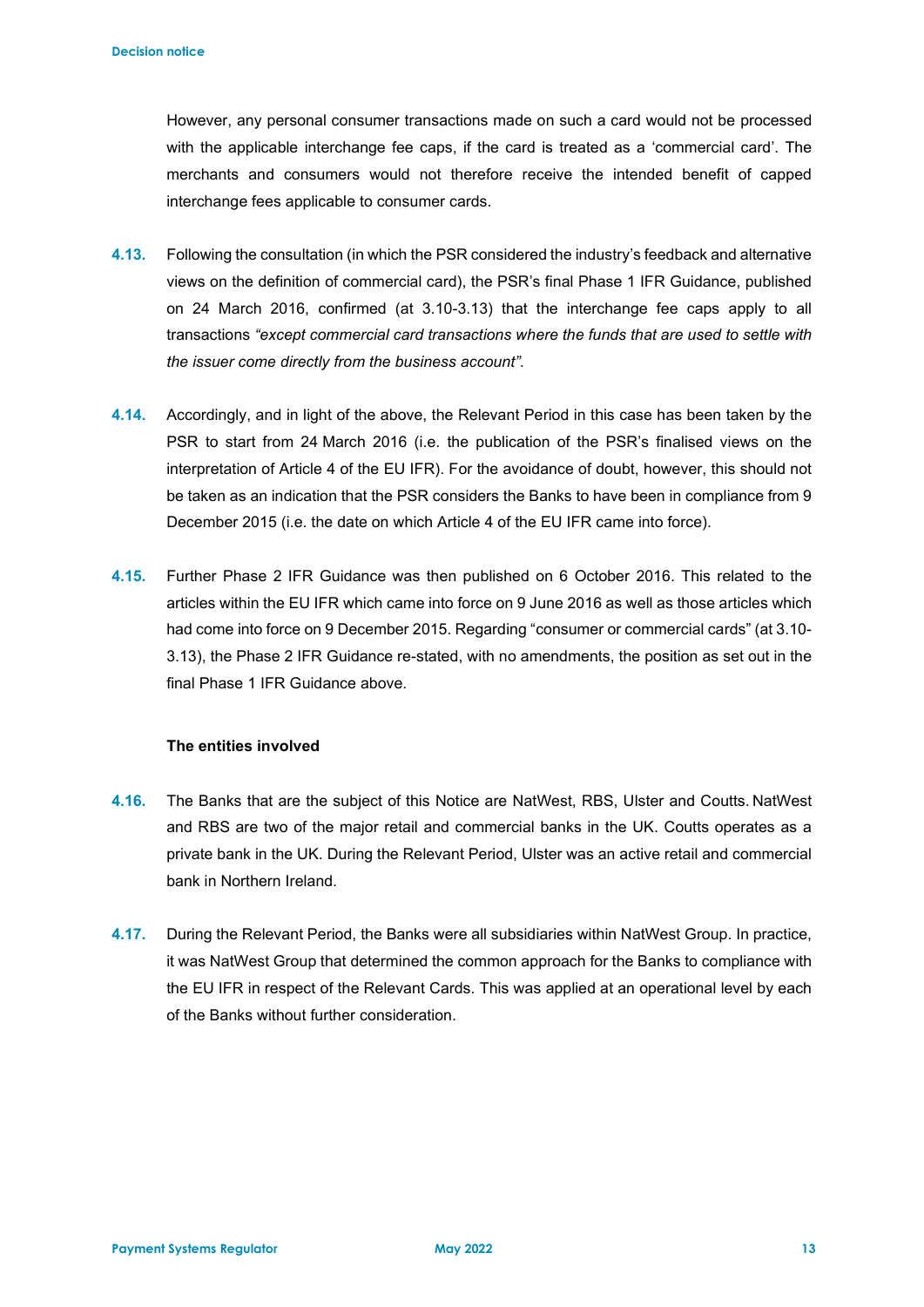**4.18.** While the Banks individually fall within the definition of payment service provider under Article 4 and issuer under Article 10(5) of the IFR, and therefore have direct obligations under those articles, the NatWest Group itself is not a payment service provider, issuer or acquirer as defined in the IFR and is not authorised by the FCA to provide payment services. Consequently, NatWest Group itself has no direct obligations under Articles 4 or 10(5) of the IFR. However, actions and decisions of its forums and committees are detailed in this Notice insofar as they operated on behalf of the Banks, and those actions and decisions are relevant to the Banks' compliance with Articles 4 and 10(5).

### **The Relevant Cards**

- **4.19.** The Banks issue a variety of card products to retail and business customers in the UK. Most of the cards that the Banks issue to business customers are 'centrally settled cards'. However, at the time the EU IFR came into effect, the Banks also issued 'individually settled cards' for certain business card products.
- **4.20.** During the Relevant Periods for non-compliance with Article 4, the Banks offered an individually settled card option across 11 different credit card products. As of 31 March 2016, the Banks had 841 organisations or business customers that used these 11 different credit card products for individually settled cards and there were 17,608 Relevant Cards. A list of the product names of the Relevant Cards is set out in Annex 3 to this Notice.
- **4.21.** As noted at paragraph 4.5 above, to be considered as a 'commercial card' (as defined by the IFR) the card must be limited in use to business expenses, which the terms and conditions of the Relevant Cards did specify, and it must be centrally settled. However, the Relevant Cards were 'individually settled' cards and so should have been treated as 'consumer cards' and should have had their interchange fees capped.
- **4.22.** Instead, the Banks treated the Relevant Cards as 'commercial cards' and requested a range of different interchange fee rates on UK domestic transactions made with the Relevant Cards which exceeded the 0.3% interchange fee cap applicable to consumer cards. The interchange fees which exceeded the fee cap typically ranged between 0.31% and 1.9%, depending on the type of transaction. As a result, the Banks collectively received £1,179,179 in excess interchange fees from UK domestic transactions with the Relevant Cards, during the Relevant Periods for non-compliance with Article 4.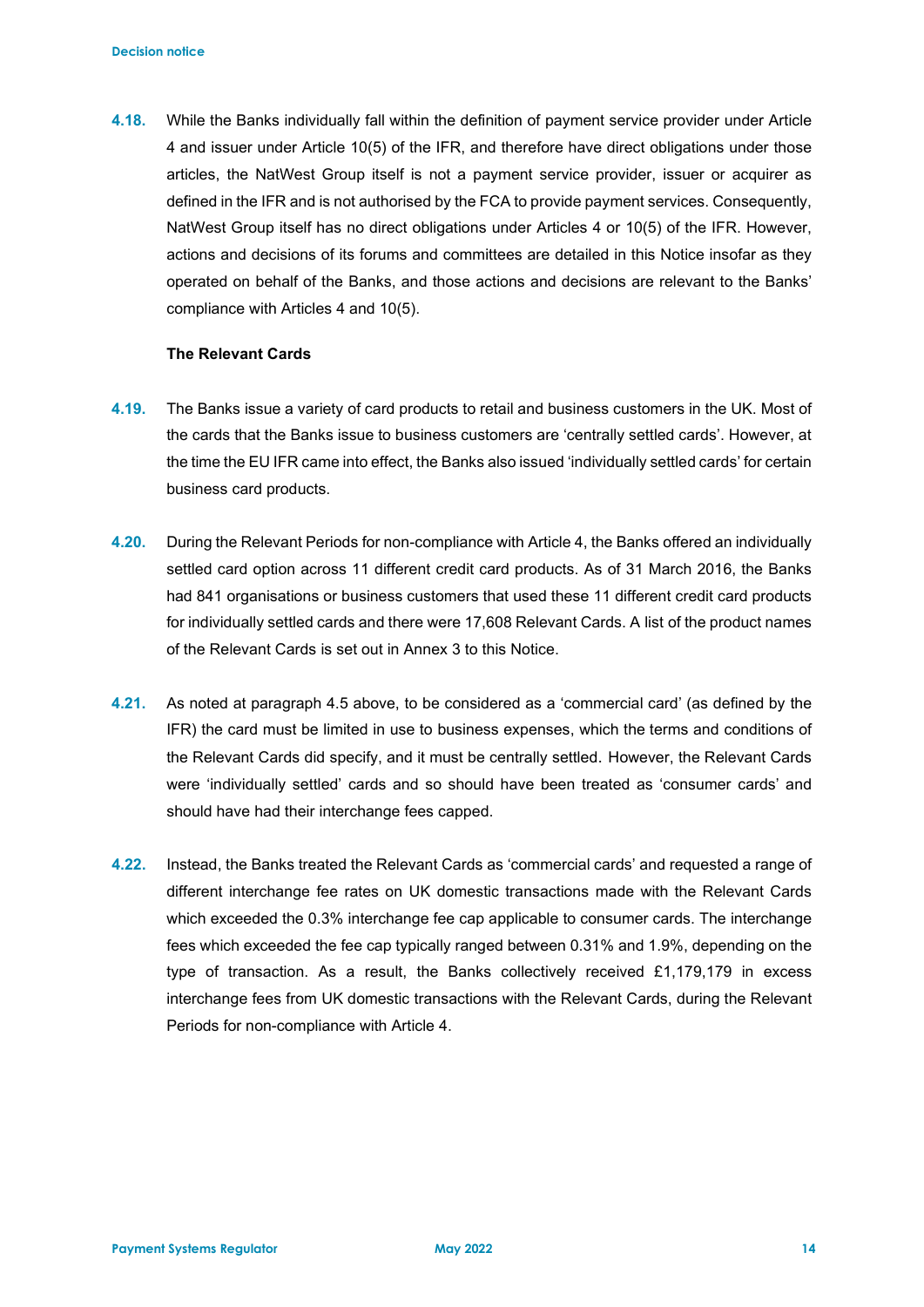**4.23.** By 14 March 2018, the last of the Relevant Card accounts had been closed. However, a further number of UK domestic transactions with the Relevant Cards (under 100) were honoured by the Banks after this date. These transactions had occurred prior to 14 March 2018, but the merchant accepting the card had either delayed posting the transaction or had initiated the payment as part of an ongoing subscription renewal.

#### **The Banks' actions regarding the EU IFR**

- **4.24.** Concerning the EU IFR, NatWest Group and the Banks identified that, while commercial cards were exempt from the interchange fee caps, there was a debate as to whether individually settled cards would fall within this exemption.
- **4.25.** Ahead of the EU IFR coming into force, the possibility that the Relevant Cards might not be considered commercial cards for the purposes of the EU IFR was raised at Risk Forum 1 on 15 April 2015. Risk Forum 1 was a NatWest Group forum which dealt with general matters relating to commercial cards across the Banks, including (but not limited to) strategy and risk.
- **4.26.** At that meeting, it was decided that external legal advice on the EU IFR definition of commercial card, and the likelihood that individually settled cards would fall within such definition, should be sought.
- **4.27.** In May 2015, prior to the receipt of such advice, a presentation for the next Risk Forum 1 meeting on 17 June 2015 was prepared. It contained an assessment of the options available in respect of the Relevant Cards, in the event they did not come within the EU IFR exemption for commercial cards. The preliminary options identified were:
	- a. maintaining the Relevant Cards;
	- b. offering customers with Relevant Cards the option to shift to cards that were centrally settled; or,
	- c. closing all of the Relevant Cards accounts.
- **4.28.** The legal advice was received in early June 2015 and indicated to NatWest Group that there was a low risk that individually settled cards would not be regarded as commercial cards, as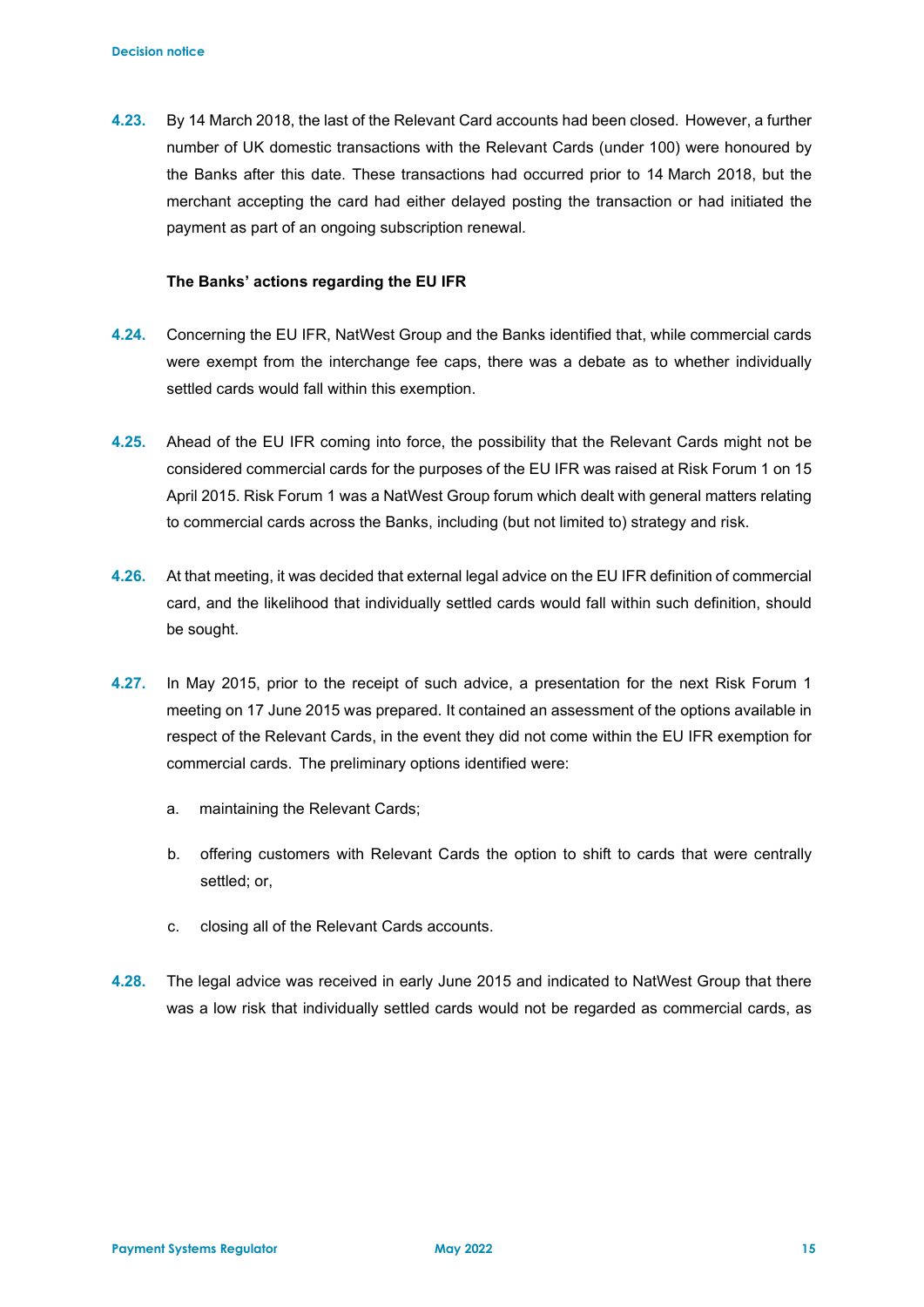defined in the EU IFR. However, it also recommended monitoring the publication of any future regulatory guidance on what would and would not qualify as a commercial card.

- **4.29.** Taking account of this advice, the option recommended to Risk Forum 1 at the meeting on 17 June 2015 was that the Relevant Cards be maintained. However, it was also recommended that contingency planning should start immediately after the 17 June 2015 meeting to prepare for the other two options: a migration of customers to cards that were centrally settled or closure of the Relevant Cards accounts. The aim was to implement the contingency options (if needed) by the end of November 2015, as Article 4 of the EU IFR was going to take effect from December 2015. However, in respect of the migration option, it was noted that a migration like this had not occurred before, so further scoping was required to consider feasibility, complexity and timelines.
- **4.30.** The recommendations made to take steps to mitigate this risk (including the contingency planning) were approved by Risk Forum 1 at the meeting on 17 June 2015. The minutes of the meeting recorded that these steps would reduce the risk of maintaining the Relevant Cards to within the risk appetite.

#### **The Banks' actions regarding the PSR's draft Phase 1 IFR Guidance**

- **4.31.** On 2 December 2015, the PSR published a consultation on its draft Phase 1 IFR Guidance regarding its proposed approach to monitoring and enforcing the EU IFR. The following day, NatWest Group identified that its interpretation of the EU IFR definition of commercial card (namely, that it included individually settled cards) differed from that adopted by the PSR in its draft guidance and that, consequently, continuing to request uncapped interchange fees on the Relevant Cards posed a potential compliance risk.
- **4.32.** On 4 December 2015, a 'risk' was noted by the Banks regarding the interpretation of 'commercial card' contained in the PSR's draft guidance, and that it appeared to be at odds with advice received by the Banks. This risk was noted in the risk register of Risk Forum 2 (previously known as Risk Forum 1), which had the responsibility of addressing risks relating to commercial cards across the Banks. While this risk entry detailed the potential for individually settled cards to become non-compliant (if the PSR's definition of commercial card was confirmed in the final guidance), the entry failed to record the potential impact of this, which was that acquirers would be overcharged until the issue of compliance was resolved.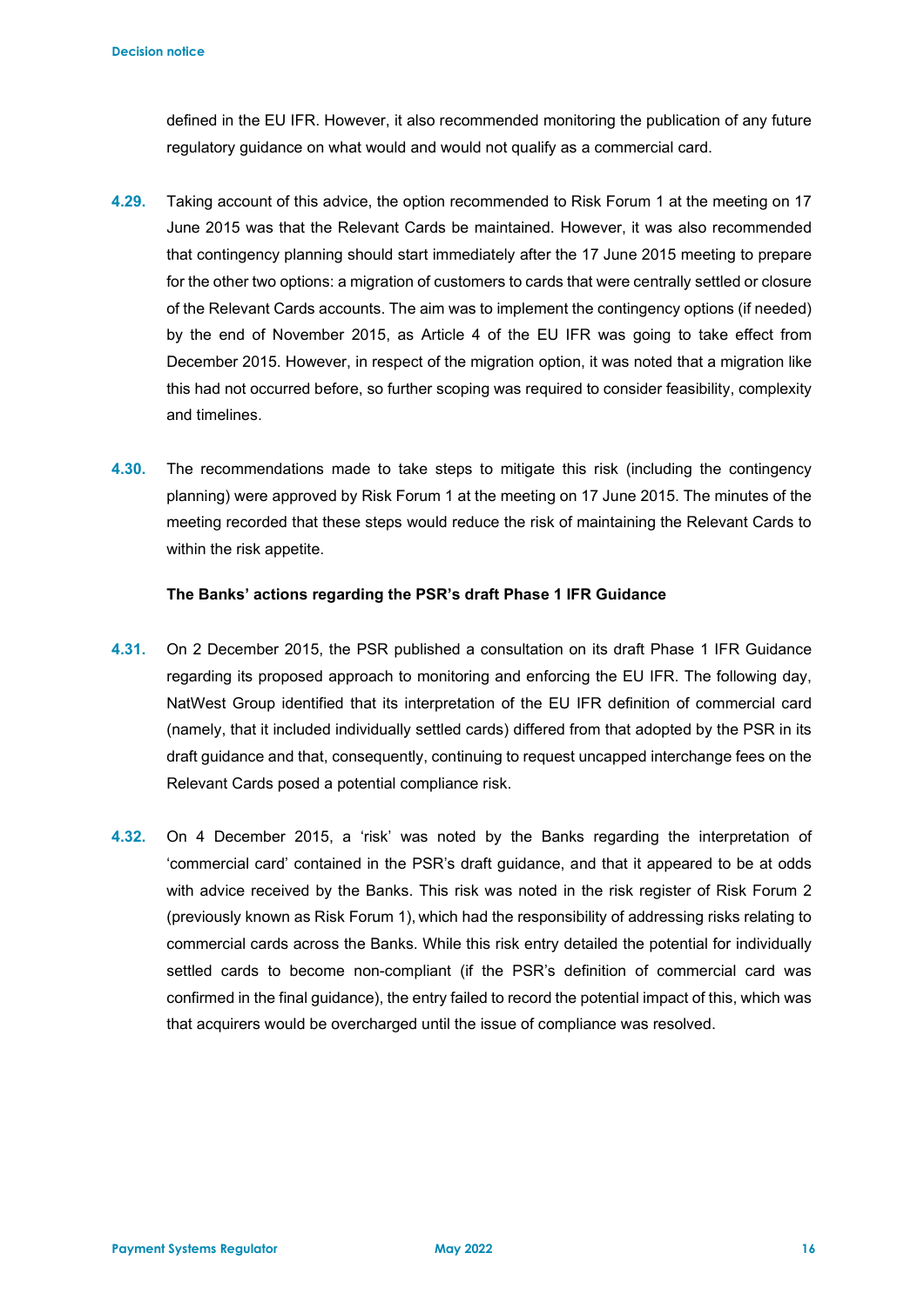- **4.33.** On 9 December 2015, the interchange fee caps came into force. Although the compliance risk had been noted by this point, no immediate action to address it was taken by the Banks or NatWest Group in December 2015. Before deciding whether to maintain or withdraw the Relevant Cards, NatWest Group decided to make representations on the PSR's draft guidance through the UK Cards Association (the then trade body for the cards industry in the UK) and wait for the PSR to either revise or confirm its position.
- **4.34.** However, in early January 2016, in case the PSR did not change its position, the relevant NatWest Group commercial card team also recommended to stakeholders across the Banks that, at the same time as engaging in the consultation process, contingency plans should be developed for the withdrawal of the Banks' Relevant Cards.

#### **The Banks' actions following the PSR's final Phase 1 IFR Guidance**

- **4.35.** On 24 March 2016, the PSR published its final Phase 1 IFR Guidance. This re-stated that commercial cards must be centrally settled to qualify for the 'commercial' exemption from the interchange fee caps. By this stage, the NatWest Group and the Banks had only developed a high-level plan for the transition of their customers from the Relevant Cards to centrally settled cards (or closure of their accounts, if this was the customer's preference). Furthermore, the Banks had not agreed a timescale or allocated resources to implement the necessary changes to achieve compliance.
- **4.36.** On 15 April 2016, in order to mitigate the ongoing breach, Risk Forum 2 decided that the Banks would stop offering individually settled cards to new business customers with immediate effect. This decision was communicated to staff across the Banks on 25 April 2016.
- **4.37.** In addition, at this meeting on 15 April 2016, Risk Forum 2 approved the 'closure' of the risk entry concerning the Relevant Cards, which had been added to its risk register on 4 December 2015 following publication of the PSR's draft Phase 1 IFR Guidance. The risk entry was removed on the basis that the PSR's final Phase 1 IFR Guidance had now been issued and it was anticipated that another forum would be taking forward compliance plans and the associated risk.
- **4.38.** Following the meeting which Risk Forum 2 held on 15 April 2016, it was decided that the appropriate forum to take the matter forward was Forum N.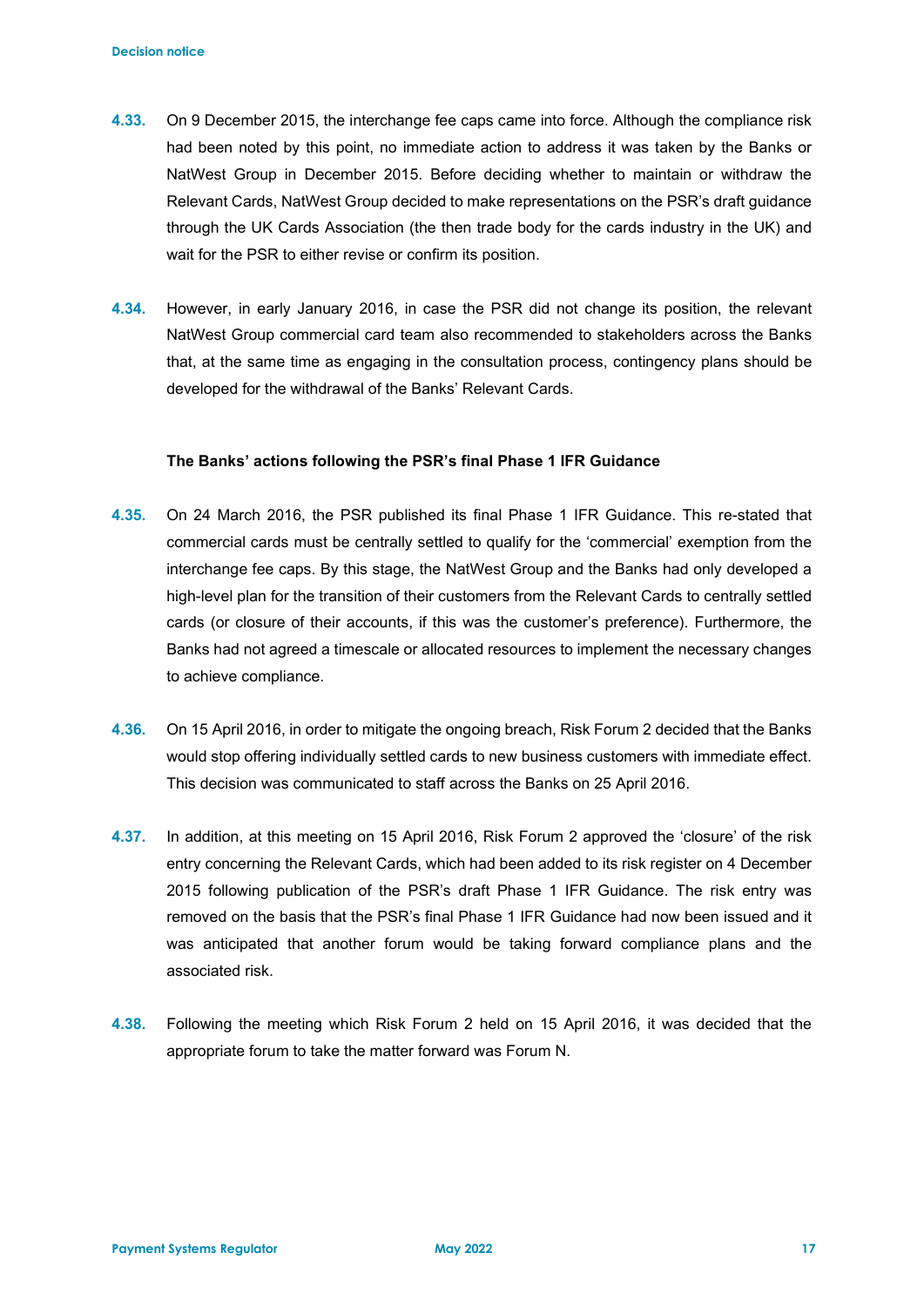- **4.39.** Forum N was responsible for considering new products or changes to products across the Banks and allocating resources to deliver the changes through a Delivery Team. However, it did not expressly monitor any ongoing risks of non-compliance. Therefore, the 'closure' of the risk, by Risk Forum 2, left NatWest Group and the Banks without any active risk entry for the Relevant Cards.
- **4.40.** In both raising and subsequently removing this risk entry, neither NatWest Group nor the Banks appear to have considered the excess fees charged to acquirers as a result of the uncapped interchange fees on transactions with the Relevant Cards, nor any potential ongoing detriment to merchants and, potentially, also consumers.
- **4.41.** As stated above, Forum N had authority to make decisions relating to products across the Banks and the chair of Forum N led the operations and delivery team at NatWest Group. The approval process involved an initial review of the risk of a product proposal, which would then pass through several checkpoints prior to launch. At these checkpoints, Forum N would consider whether to proceed with the proposal (based on a high-level design of the product or service), how the proposal would be delivered, and, once a delivery solution was built, would make a final 'Go/No Go' decision. For products considered to be high risk, additional approval needed to be obtained by Committee C.
- **4.42.** It was not until 24 May 2016, two months after the publication of the final Phase 1 IFR Guidance, that a business case to obtain resources was submitted to Forum N. This recommended that compliance be achieved by migrating customers with Relevant Cards to a centrally settled card product. The business case and the proposal were heard by Forum N on 6 June 2016 and were designated 'low risk' because there was a suitable alternative product that customers could be migrated to (the centrally settled cards). However, the guidance notes on the pro-forma questionnaire used to assess risk suggested that it ought to have been allocated a "high" risk rating instead, as it was "designed to address legal or regulatory requirements" and had "previously been raised as a significant (high) risk…". Designating it as "low risk" may have contributed to the project being allocated a lower priority in terms of resources. In any event, Forum N approved the business case, so that the project could proceed to the development of a detailed delivery plan.
- **4.43.** The business case put before Forum N on 6 June 2016 suggested that the migration project would take between 9 to 12 months to complete, which NatWest Group deemed a reasonable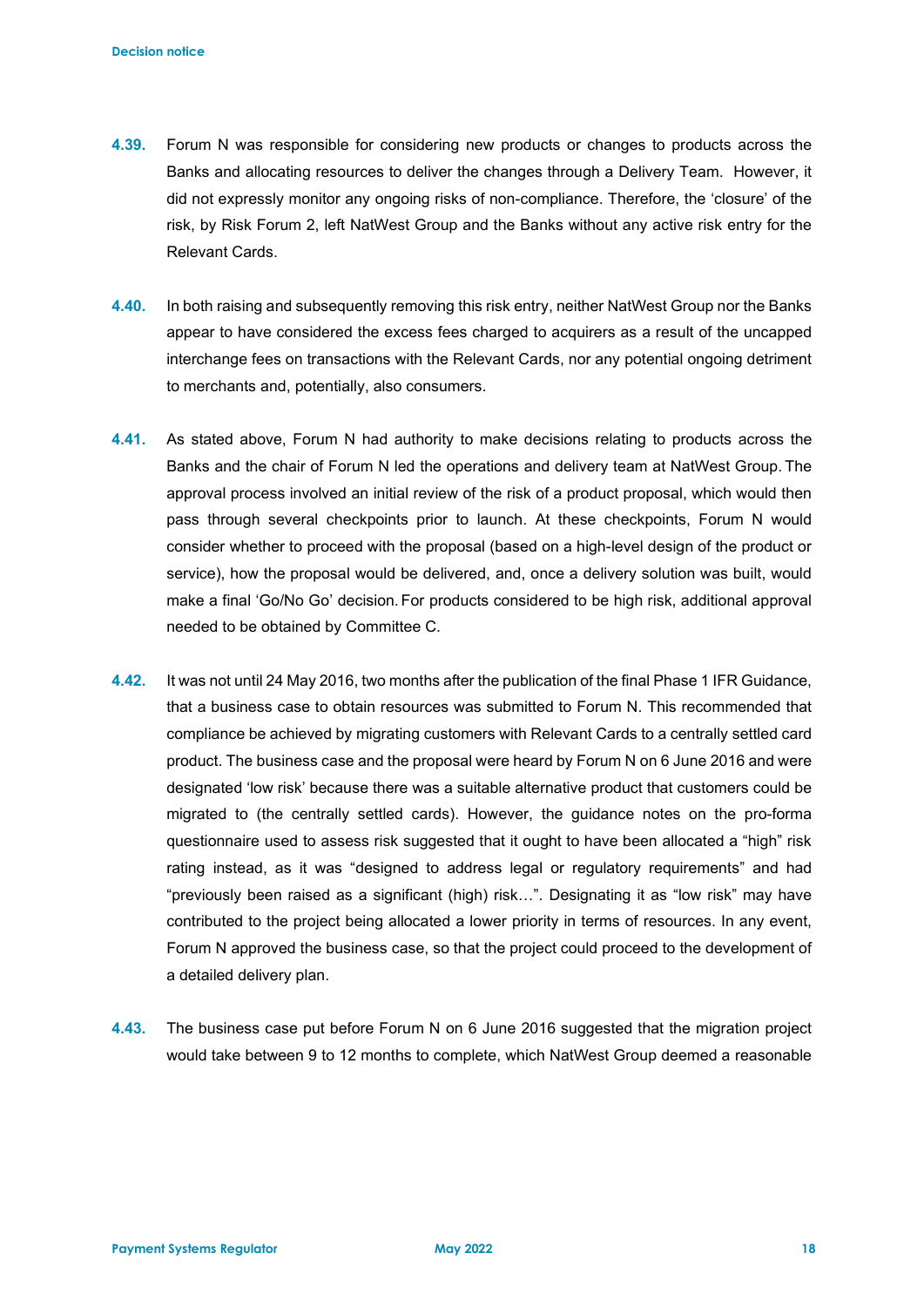timeframe for compliance. There was, however, no express recognition of the onward impact of the Banks' ongoing non-compliance on merchants (and possibly also consumers) that would continue to bear the cost of higher interchange fees in the interim.

#### **The Banks' delay in implementing compliance plans**

- **4.44.** When the project to withdraw the Relevant Cards and migrate affected customers to new centrally settled cards was approved by Forum N on 6 June 2016, the matter was passed to the Delivery Team. However, no resources were allocated within the Delivery Team to develop the detailed delivery plan needed to proceed to the next Forum N checkpoint, due to resourcing issues and a lack of a clear prioritisation framework, which meant priority was given to other projects.
- **4.45.** Furthermore, although the project had passed the first of its Forum N checkpoints, Risk Forum 2 remained the main forum which managed the business risks relating to the Relevant Cards. However, Risk Forum 2 had removed the risk entry concerning the Relevant Cards from its risk register. This meant that the implementation of the compliance plans was not being closely monitored and this may have caused delays to the implementation.
- **4.46.** Prior to the allocation of resources within the Delivery Team (which eventually occurred in April 2017), the Banks explored a technical solution to achieve compliance by changing the billing system for the Relevant Cards so that the statements requiring payment would be sent to (and settled directly by) the business, rather than individual cardholders. However, it was not until September 2016 that this solution began to be explored. This was ten months after the PSR first signalled in its draft Phase 1 IFR Guidance that individually settled cards would be subject to the interchange fee caps (and six months after this was reconfirmed by the final Phase 1 IFR Guidance).
- **4.47.** In addition, the solution was not explored with urgency (notwithstanding the Banks' ongoing non-compliance with Article 4 and the harm this was causing). In fact, it was not until mid-February 2017 that this solution was considered not viable and it was decided that the Banks should proceed with the original plan approved by Forum N on 6 June 2016 (that is, to withdraw the Relevant Cards and migrate customers on to new centrally settled card products). Furthermore, while this solution was being explored by NatWest Group staff, no updates were given to Forum N or Risk Forum 2 and no Delivery Team Resources were allocated to deliver any compliance plans.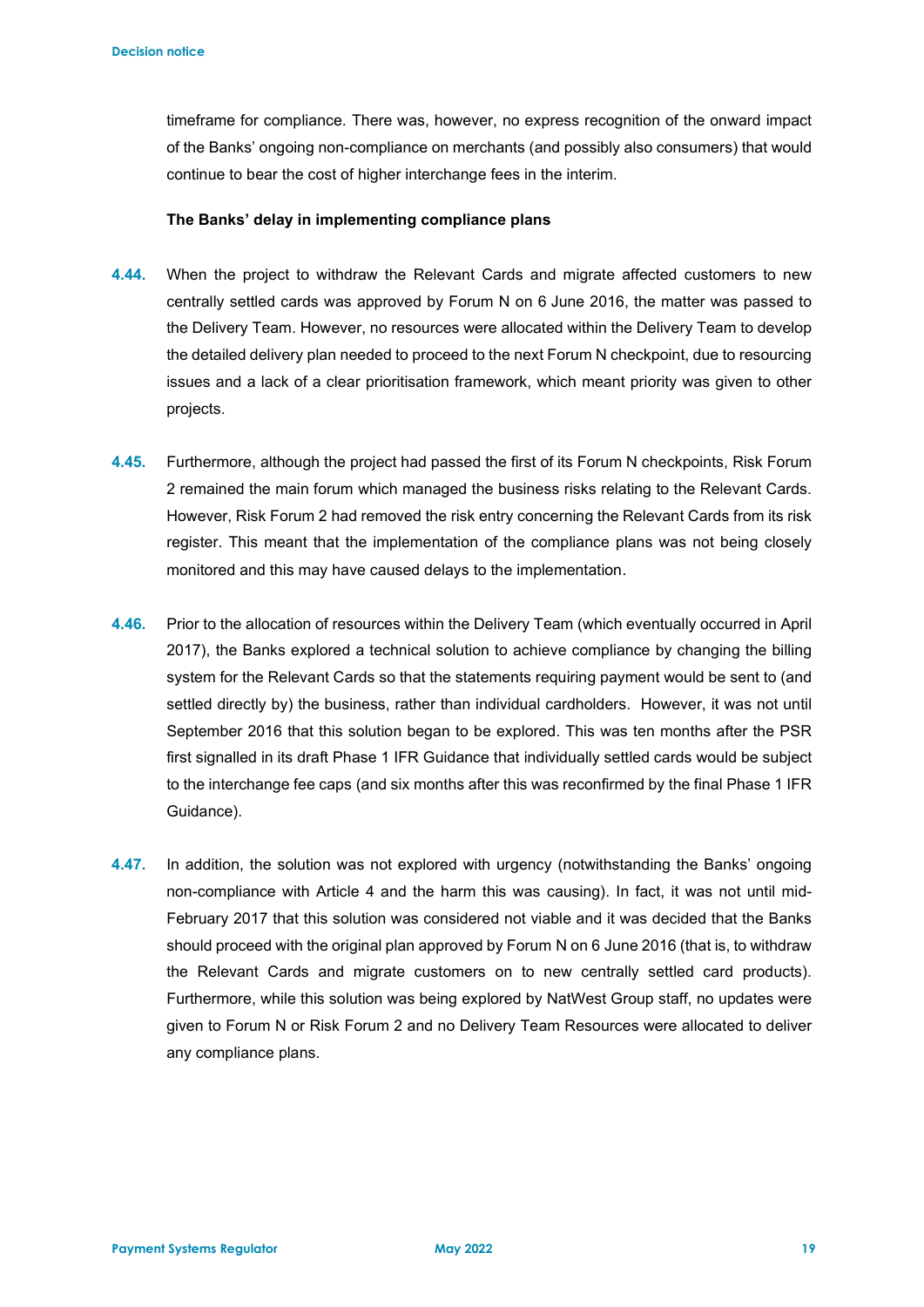- **4.48.** The ongoing delay to the migration project did not prompt NatWest Group or the Banks to consider any other steps they could take, in the interim, to reduce potential detriment to merchants (or, potentially, consumers) either in relation to excess interchange fees being charged or appropriate labelling of the Relevant Cards.
- **4.49.** No significant progress was made on the migration project until April 2017. This was when Delivery Team resources were finally allocated so that a detailed project plan to deliver the migration could be developed and submitted to Forum N for approval. This was more than a year after the PSR published its final Phase 1 Guidance and 10 months after the Forum N approved the commencement of the migration project. This was also despite the fact that, in attempting to secure delivery resources, it had been acknowledged internally by the NatWest Group in March 2017 that there was an ongoing regulatory breach.
- **4.50.** Despite acknowledging that they were non-compliant, it was not until 10 July 2017 that Forum N signed off the Delivery Team's plan for the migration. This was the second and penultimate Forum N checkpoint.
- **4.51.** It was only after the PSR made enquiries in August 2017 (and NatWest Group and the Banks noted that the issue was now being focussed upon by PSR) that the last Forum N checkpoint was scheduled to make the final 'Go/No Go' decision on the product change.
- **4.52.** Final approval to proceed with the migration was given by Forum N on 21 August 2017. This meant that the migration of customers from the Relevant Cards to centrally settled cards could now commence. By this time, the nine to twelve months forecast given in June 2016 for full completion of the migration project had already lapsed by two months.
- **4.53.** In August 2017, the Banks notified the customers holding the Relevant Cards that in November they would receive new cards which would be centrally (rather than individually) billed and settled. Customers who did not wish to migrate to a centrally settled card product were advised to contact the Banks. A further reminder was sent to customers in October 2017. In December 2017, correspondence was sent to customers confirming that new cards had been sent and the existing Relevant Cards' accounts would be closed on 31 December 2017. In fact, due to ongoing engagement with certain customers, the last of the Banks' Relevant Cards accounts were not closed until 14 March 2018.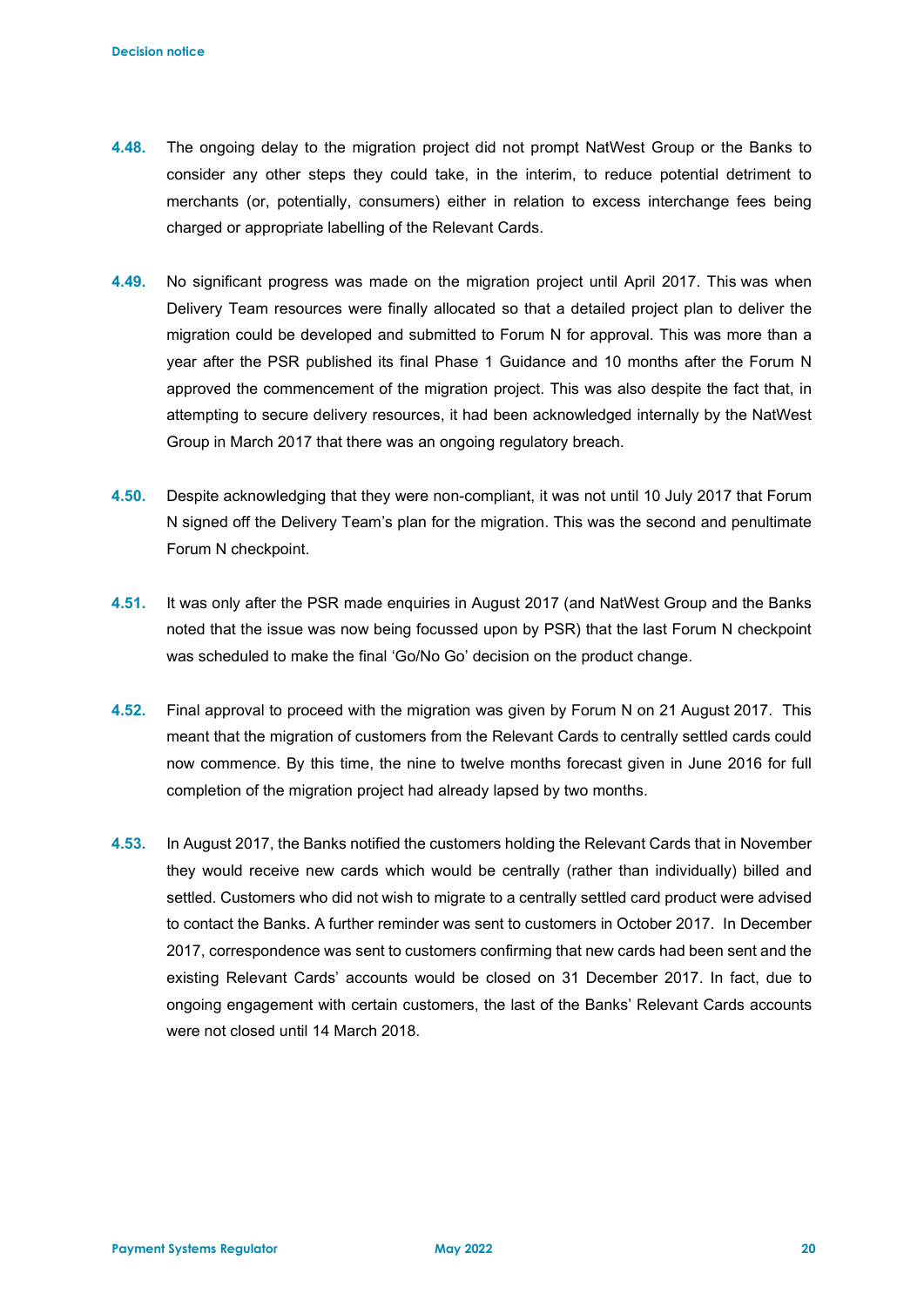### **Engagement with the PSR regarding compliance with the EU IFR**

- **4.54.** On 26 January 2017, as part of its work to monitor compliance with the EU IFR, the PSR sought information from the NatWest Group (then Royal Bank of Scotland Group) and other banks on how they had ensured compliance with the IFR. In particular, the PSR sought information on how the Banks had satisfied themselves that credit cards issued to business customers met the IFR definition of a commercial card and, if they did not, how they had ensured that those cards complied with the interchange fee caps.
- **4.55.** The NatWest Group responded to the PSR's information request on 1 March 2017. The response, which covered various processes and monitoring efforts regarding cards issued by each of the Banks, did not flag any ongoing compliance issue involving commercial cards. The Banks did not mention that they had individually settled cards in respect of which they continued to request uncapped interchange fees (i.e. the Relevant Cards) and nor did they mention that a project had been approved in June 2016 to either close these individually settled card accounts or migrate them to centrally settled accounts.
- **4.56.** In June 2017, the PSR made further enquiries regarding the Banks' response to its information request, and it was only at this stage, on 26 June 2017, that NatWest Group disclosed the ongoing compliance issue involving the Relevant Cards. This disclosure prompted the PSR to seek further information relating to the Banks' commercial cards.
- **4.57.** In July 2017, following this engagement with the PSR, Risk Forum 2 raised a 'risk' concerning the Relevant Cards which was classified as 'significant'. Due to this high classification, the risk was escalated to Risk Forum 3 that accepted the ongoing management of the risk on 27 July 2017.
- **4.58.** This was the first time Risk Forum 2 had noted a live 'risk' concerning the Relevant Cards since April 2016 (see paragraph 4.37 above). However, this appears to have occurred only as a result of the increased engagement with the PSR on the matter.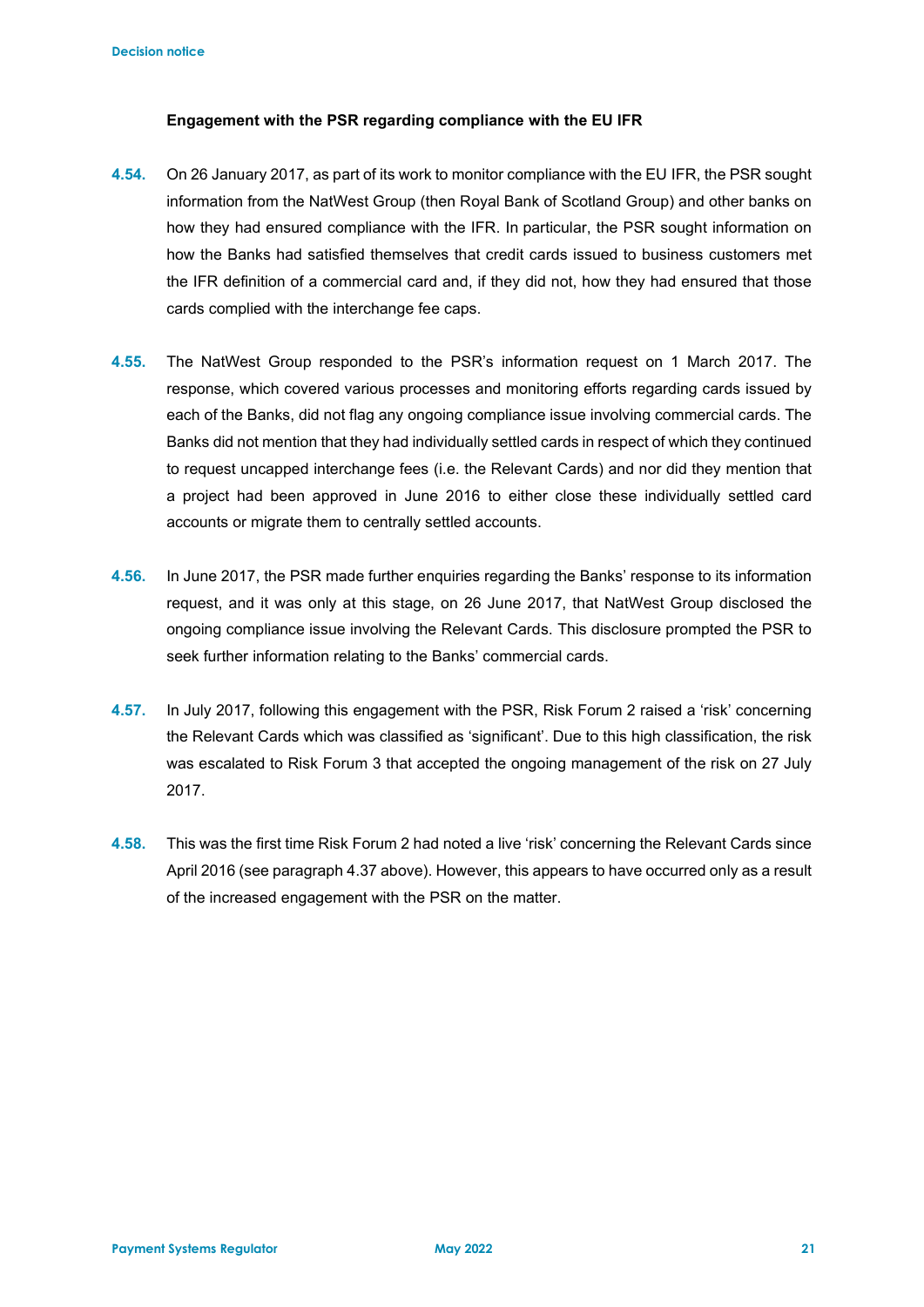- **4.59.** As explained above, this live 'risk' was escalated to Risk Forum 3. The risk entry was then kept open by the Banks until April 2018, just after the individually settled card accounts were closed on the following dates:
	- a. NatWest: 1 March 2018
	- b. RBS: 14 March 2018
	- c. Ulster: 2 January 2018
	- d. Coutts: 1 February 2018

#### **The Banks' remedial programme**

- **4.60.** Following commencement of the PSR's investigation, NatWest Group informed the PSR that it intended to carry out a remedial programme covering the excess interchange fees that the Banks had received from the Relevant Cards since 9 December 2015.
- **4.61.** The NatWest Group calculated that the excess interchange fees the Banks had requested and received from UK domestic transactions with the Relevant Cards since 9 December 2015 was, in total, £1,441,871. The calculations were based on data obtained from the Visa and Mastercard card schemes and were quality assured by an independent data analyst that sat outside the NatWest Group team carrying out the remediation.
- **4.62.** The NatWest Group proceeded to refund the amount due (plus 8% interest) to each acquirer that had processed transactions with the Relevant Cards since 9 December 2015. Where the redress due was less than £50, a de-minimis threshold was applied and the relevant sum was paid to charity.
- **4.63.** The total redress (including interest) paid to acquirers, relating to UK transactions with the Relevant Cards, amounted to £1,751,204. NatWest Group completed its remediation exercise in July 2019.
- **4.64.** Acquirers which had processed the relevant transactions had likely passed the cost of excess interchange fees on to merchants as part of the Merchant Service Charge. NatWest Group therefore considered paying redress to merchants that had accepted transactions with the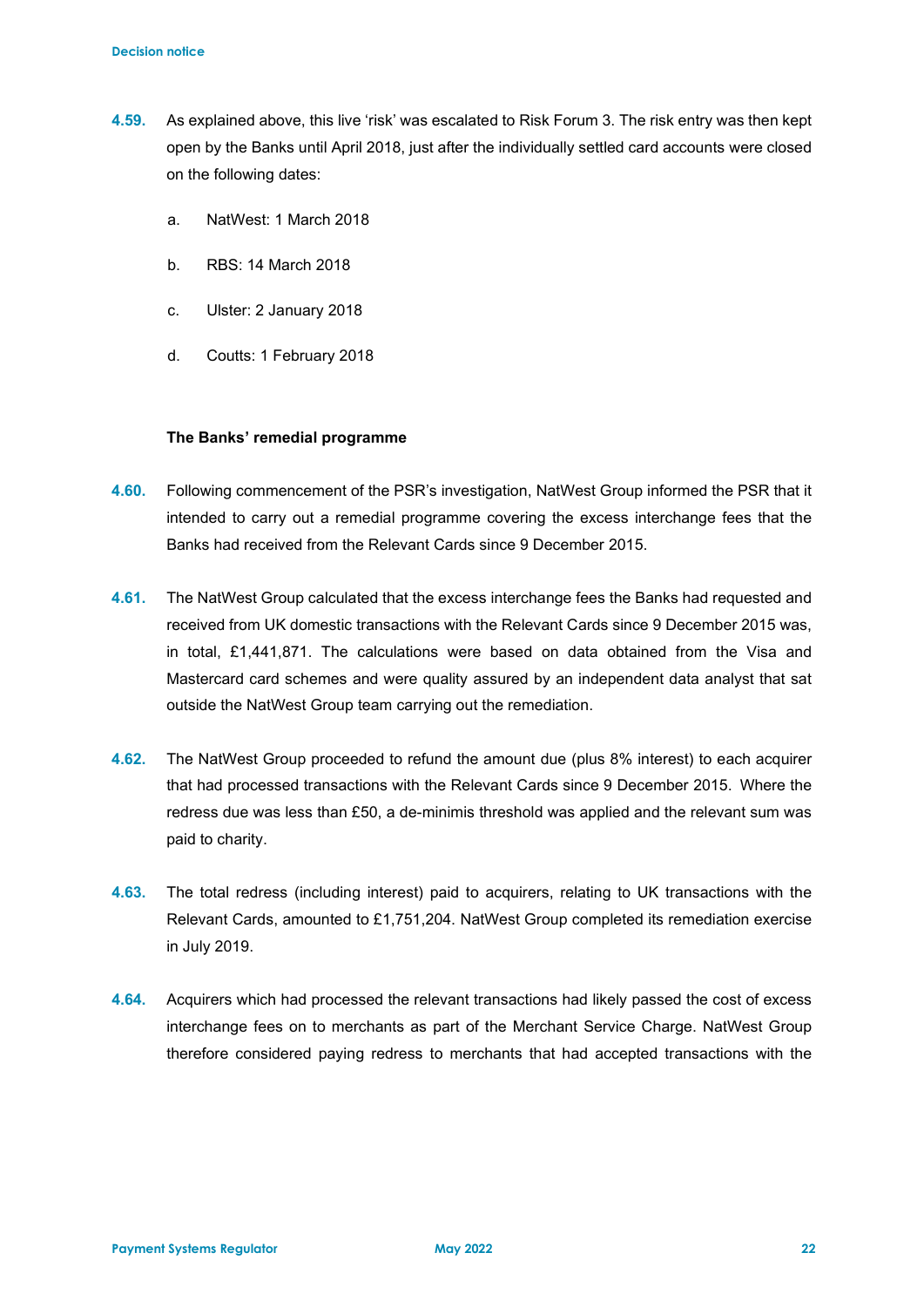Relevant Cards directly, instead of paying the acquirers. NatWest Group concluded that it was not practicable to do so (for instance, due to the lack of a contractual relationship between the Banks and the merchants), and instead provided breakdowns of the merchants that had accepted the Relevant Cards after 9 December 2015 to the reimbursed acquirers. However, NatWest Group was not able to guarantee that any potential onward harm to merchants from the charging of excess interchange fees was addressed.

### **The Banks' approach to compliance with Article 10(5)**

- **4.65.** From 9 June 2016, Article 10(5) has required issuers to ensure that cards are electronically identifiable and, in the case of newly issued cards, also visibly identifiable. This was to enable consumers and merchants to identify unequivocally which brands and categories of cards they use.
- **4.66.** As noted at paragraph 4.42 above, to comply with Article 4 of the EU IFR, Forum N approved the recommendation to withdraw the Relevant Cards and migrate affected customers to cards that were centrally settled on 6 June 2016, three days before Article 10(5) came into force. However, the papers submitted to Forum N did not make any reference to the incoming requirements of Article 10(5) and how they might interact with, or impact on, the options and recommendations being made regarding the Relevant Cards.
- **4.67.** However, the Banks have informed the PSR that they did, in another context, consider what changes would need to be made to the visible and electronic labels of the Relevant Cards. This was whilst considering their options to achieve future compliance by producing a new product. This option, though, was not seen as viable for them due to the number of Relevant Cards in circulation, the time it would take to deliver it and the fact customers would still need to be migrated to this product.
- **4.68.** After 9 June 2016, when Article 10(5) came into force and pending completion of the migration of relevant customers to centrally settled cards, the Banks therefore do not appear to have had regard to whether new and existing individually settled cards should have continued to be labelled as 'commercial cards'.
- **4.69.** From April 2016, individually settled cards were no longer offered by the Banks. However, the existing Relevant Cards remained electronically labelled as commercial cards when they were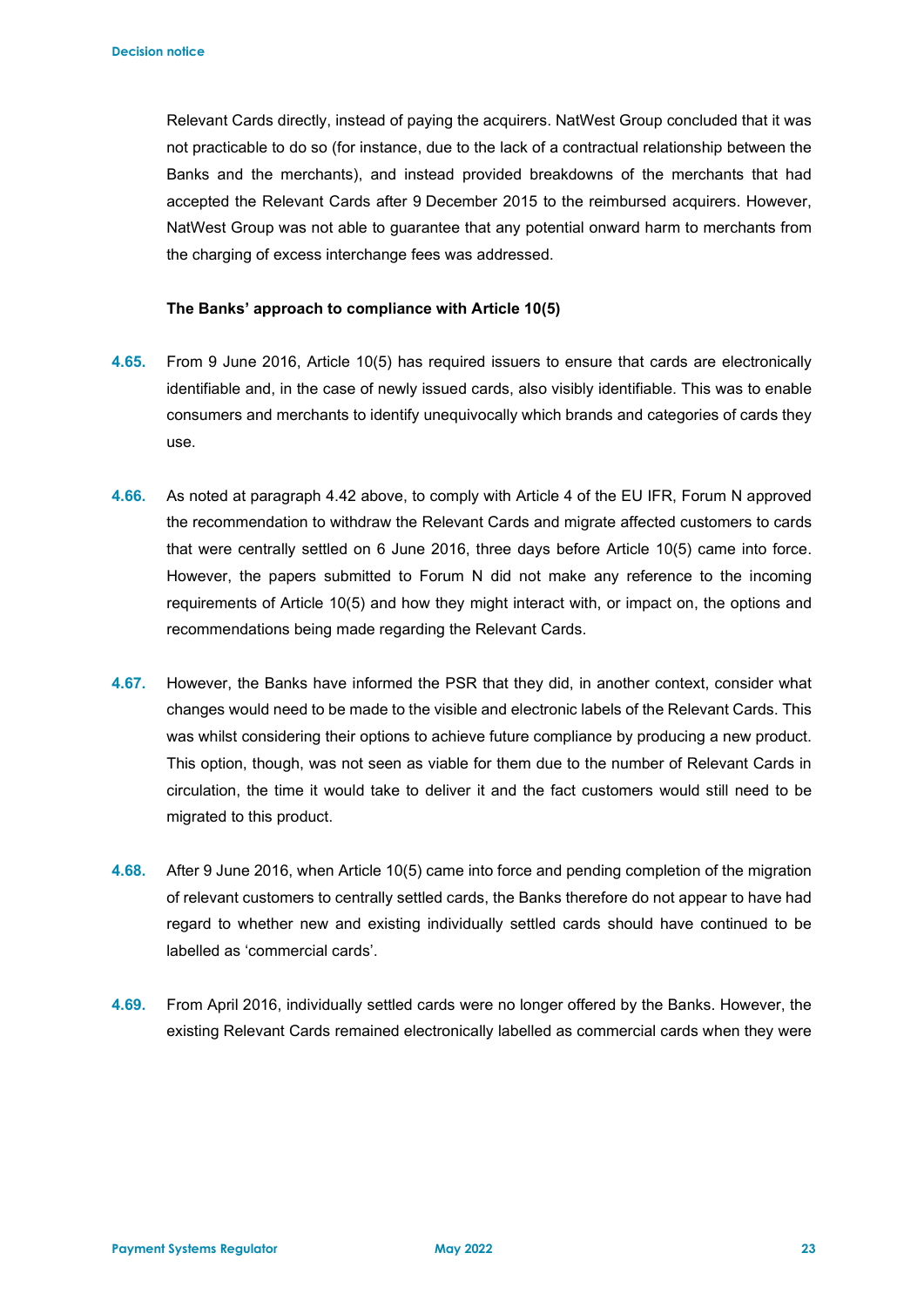in fact consumer cards. In addition, after 9 June 2016 (when Article 10(5) was in force), if an existing incorrectly labelled Relevant Card was lost, or expired, the Banks continued to issue a replacement card with visible and electronic labels that indicated the card was a commercial card. In particular:

- a. all were printed with one of the following descriptors: business, commercial, corporate, purchasing, or company.
- b. The relevant BIN on the cards corresponded to a commercial card product.
- c. From early July 2016, a field on the electronic chip of the cards (the 9F0A tag) contained a numeric value that signified to merchants that the cards were commercial cards.
- **4.70.** The Relevant Cards should not have been labelled as 'commercial cards'. The fact that they were labelled as such meant that consumers and merchants could not, as required by Article 10(5), unequivocally identify that the correct category of the Relevant Cards were was in fact 'consumer cards'.
- **4.71.** As a result, merchants were not able to identify that incorrect levels of interchange fees were being requested for these consumer cards (which exceeded the Article 4 cap). Had merchants been able to do so, they might have challenged acquirers on the uncapped interchange fees that were being requested. Such a challenge might in turn have encouraged the Banks to ensure the Relevant Card accounts were closed without delay and to reimburse any excess interchange fees charged to acquirers.
- **4.72.** The compliance failure of incorrectly labelling the individually settled cards was resolved when the Relevant Cards accounts were closed on the following dates:
	- a. NatWest: 1 March 2018
	- b. RBS: 14 March 2018
	- c. Ulster: 2 January 2018
	- d. Coutts: 1 February 2018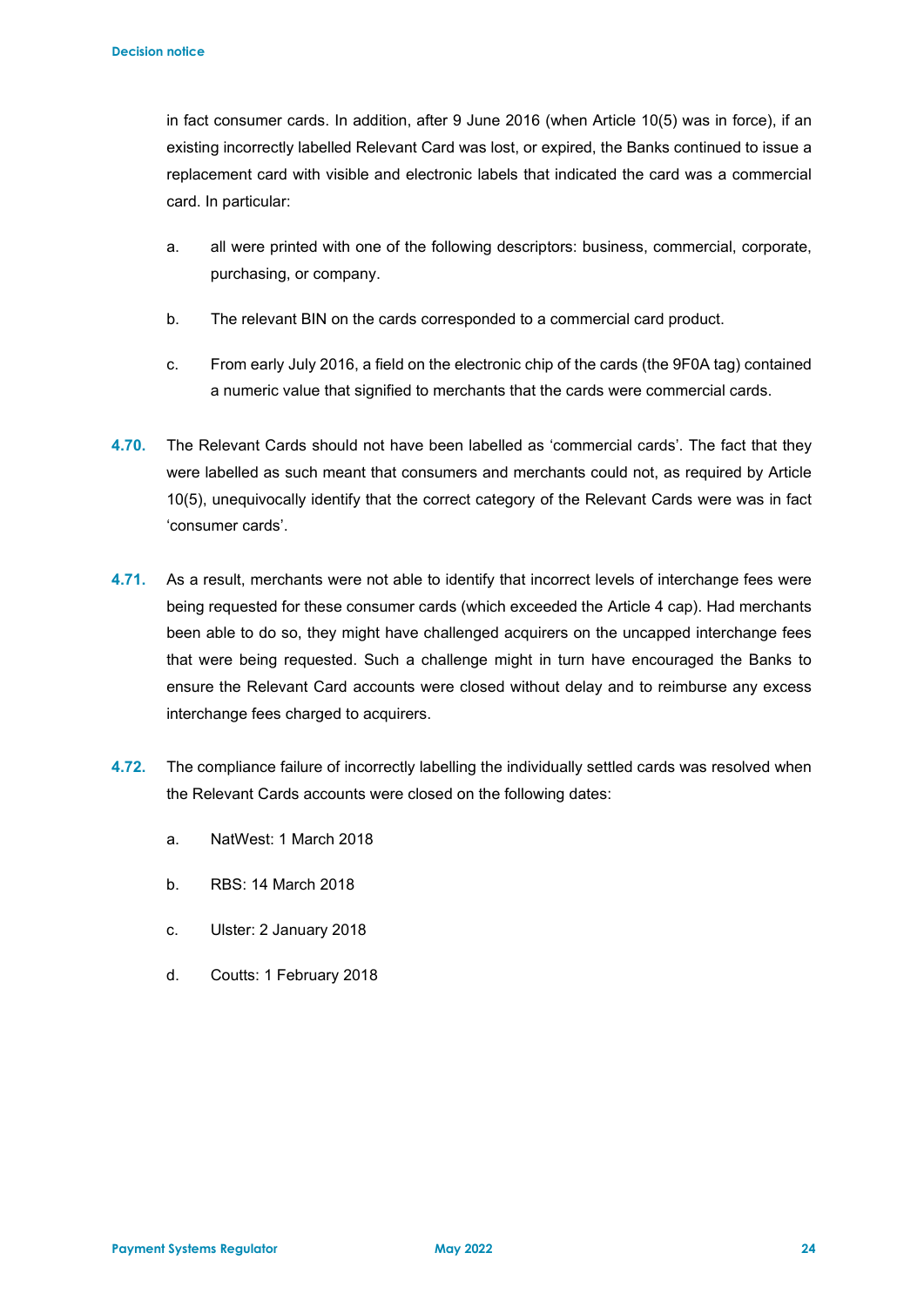## **5. COMPLIANCE FAILURES**

- **5.1.** The regulatory provisions relevant to this Notice are referred to in Annex 1.
- **5.2.** Based on the facts and matters described above, the PSR concludes that the Banks failed to comply with Articles 4 and 10(5) of the EU IFR.

#### **Article 4**

- **5.3.** From 9 December 2015, Article 4 has prohibited payment service providers (like the Banks) from offering or requesting an interchange fee of more than 0.3% of the value of the transaction for any consumer credit card transaction.
- **5.4.** Based on the facts and matters set out above, the PSR considers that the Banks failed to comply with Article 4 over the 'Relevant Periods for non-compliance with Article 4' in that:
	- a. From 24 March 2016, the Banks were aware of the PSR's final guidance that the Relevant Cards did not qualify for an exemption from the interchange fee caps and, therefore, were to be considered consumer (not commercial) credit cards for the purpose of the IFR. However, after that date, the Banks continued to request interchange fees above the 0.3% cap on transactions with the Relevant Cards.
	- b. The Banks' plans to achieve compliance with Article 4 (namely, the migration of customers with Relevant Cards to centrally settled products) were not approved until June 2016. In addition, such plans were not advanced or implemented until April 2017. It then took until March 2018 for the Banks to complete the migration. The breach of Article 4 therefore continued for a significant period.
	- c. As a consequence, the Banks profited from the delay and received £1,179,179 from acquirers in excess interchange fees for UK transactions.

### **Article 10(5)**

**5.5.** From 9 June 2016, Article 10(5) has required issuers to ensure that their cards are electronically identifiable and, in the case of newly issued cards, also visibly identifiable, enabling consumers and merchants to identify unequivocally which brands and categories of cards they use.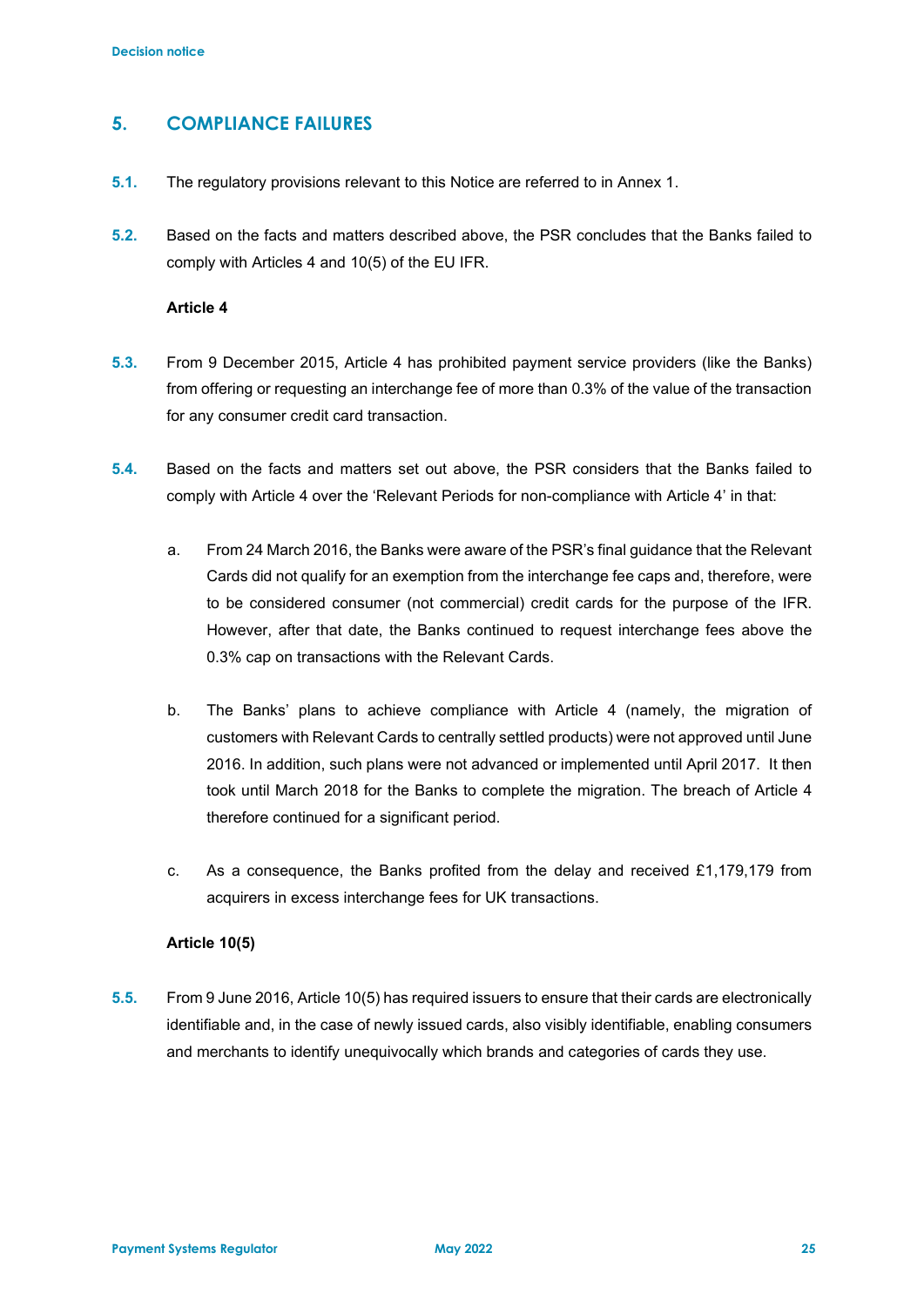- **5.6.** Based on the facts and matters set out above, the PSR considers that the Banks failed to comply with Article 10(5) during the 'Relevant Periods for non-compliance with Article 10(5)' in that:
	- a. After 9 June 2016, the Banks continued to issue replacements for incorrectly labelled Relevant Cards with visible and electronic labels that indicated the cards were commercial cards, rather than consumer cards. The existing Relevant Cards also remained electronically labelled as commercial cards, rather than consumer cards.
	- b. In labelling the cards in this way, the Banks appear to have given insufficient consideration to (and failed to comply with) the requirements of Article 10(5) and the fact that, under the IFR, individually settled cards are deemed to be consumer credit cards.

# **6. SANCTIONS**

- **6.1.** For the reasons set out in this Notice, the PSR has found that the Banks have failed to comply with Articles 4 and Article 10(5) of the EU IFR.
- **6.2.** In determining the appropriate sanctions, under regulation 6(4)(d) of the PCIFRs, the PSR must apply the IFR Statement of Penalty Principles which was in force when the compliance failures occurred (this was set out in Chapter 8 of the Phase 2 IFR Guidance). Chapter 8 is therefore referred to below as the '2016 Penalty Statement' and sets out the relevant PSR policy for imposing a financial penalty in this case.
- **6.3.** The PSR, having considered the full circumstances of the case and the sanctions available, has concluded it is appropriate to impose a financial penalty on the Banks in respect of their compliance failures, pursuant to regulation 6(1) of the PCIFRs. The PSR considers that a financial penalty is necessary and appropriate for the purposes of penalising the Banks and for deterrence in light of the nature, seriousness and duration of the breaches.
- **6.4.** In accordance with the PSR's usual practice when imposing a financial penalty (as stated in both the 2016 Penalty Statement and subsequent guidance), the PSR has also decided to publish details of the compliance failures and financial penalties imposed (pursuant to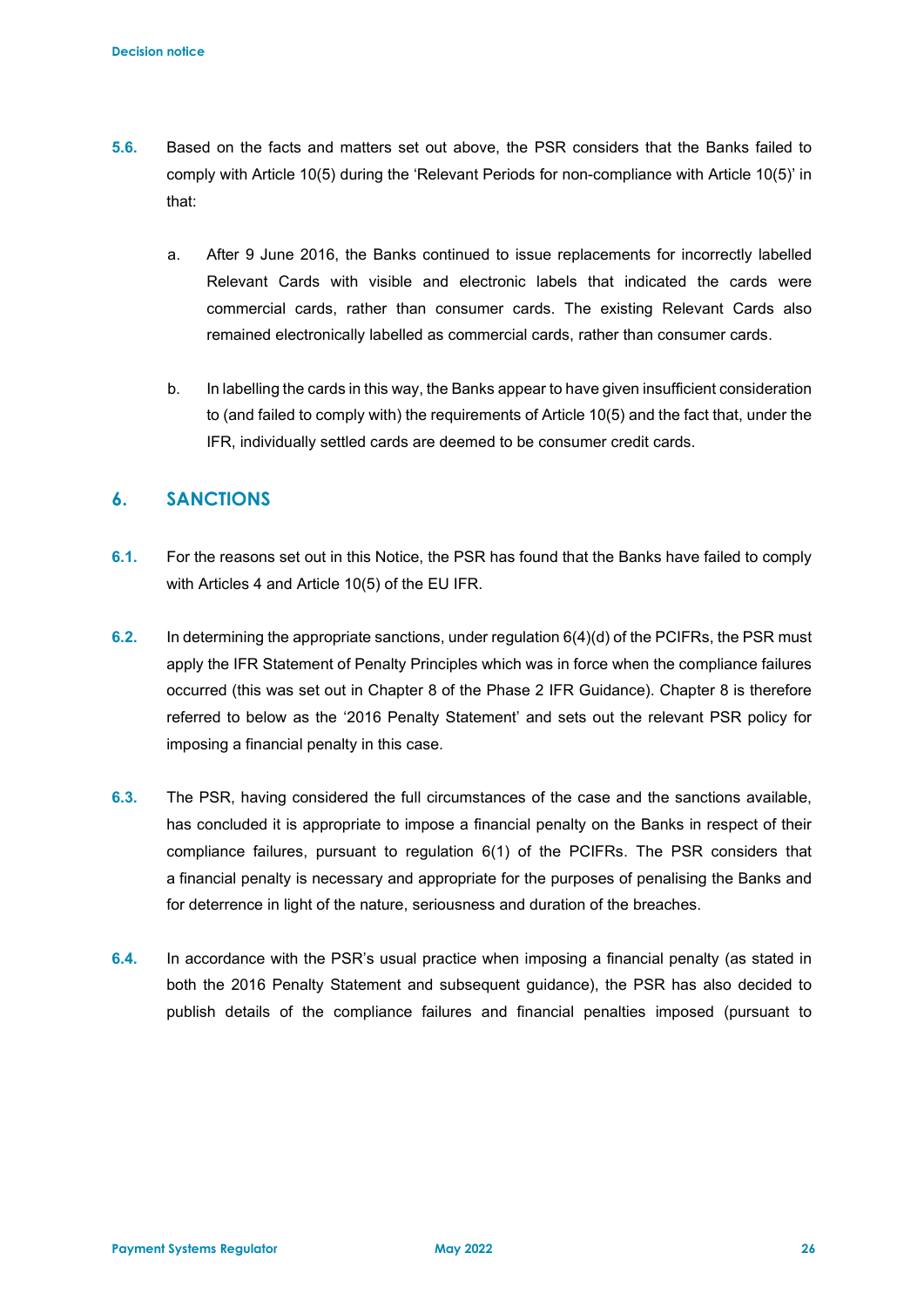regulation 5(a) and 5(b) of the PCIFRs). There are no exceptional circumstances which would warrant the PSR refraining from such publication.

**6.5.** The penalty regime is based on principles of disgorgement, discipline and deterrence. The amount payable by regulated persons may therefore be comprised of disgorgement of the economic benefit as well as a financial penalty.

#### *First Element – Disgorgement*

- **6.6.** Pursuant to paragraph 8.17 of the 2016 Penalty Statement, the PSR will seek to deprive a firm of the financial benefit derived directly from, or attributable to, the non-compliance (which may include any profit made or loss avoided) where it is practicable to quantify this.
- **6.7.** As noted at paragraph 8.19 of the 2016 Penalty Statement, the PSR will take account of any remedial programme carried out by a regulated person (which may include redress to compensate those who have suffered a loss) when considering whether disgorgement is appropriate. Where remediation has been carried out, the final penalty might not include a disgorgement element, or the disgorgement element might be reduced.
- **6.8.** As set out in paragraphs 4.60 to 4.64 of this Notice, NatWest Group carried out a remedial programme on behalf of the Banks and paid redress in the sum of £1,751,204. This sum represented the excess interchange fees requested and received from UK domestic transactions with the Relevant Cards from 9 December 2015 to the end of the Relevant Period (14 March 2018), plus 8% interest.
- **6.9.** The Banks' remedial programme has therefore already resulted in the Banks being deprived of the economic benefit resulting from their breach of Article 4 during the Relevant Period (from 24 March 2016 to 14 March 2018). The remedial programme also deprived the Banks of the economic benefit arising from the earlier period of 9 December 2015 (Article 4 coming into force) to 24 March 2016 (the beginning of the Relevant Period in this case). No further financial benefit has been identified resulting from the breach of Article 10(5). Accordingly, the PSR considers that no disgorgement element is necessary as part of the sanctions in this case.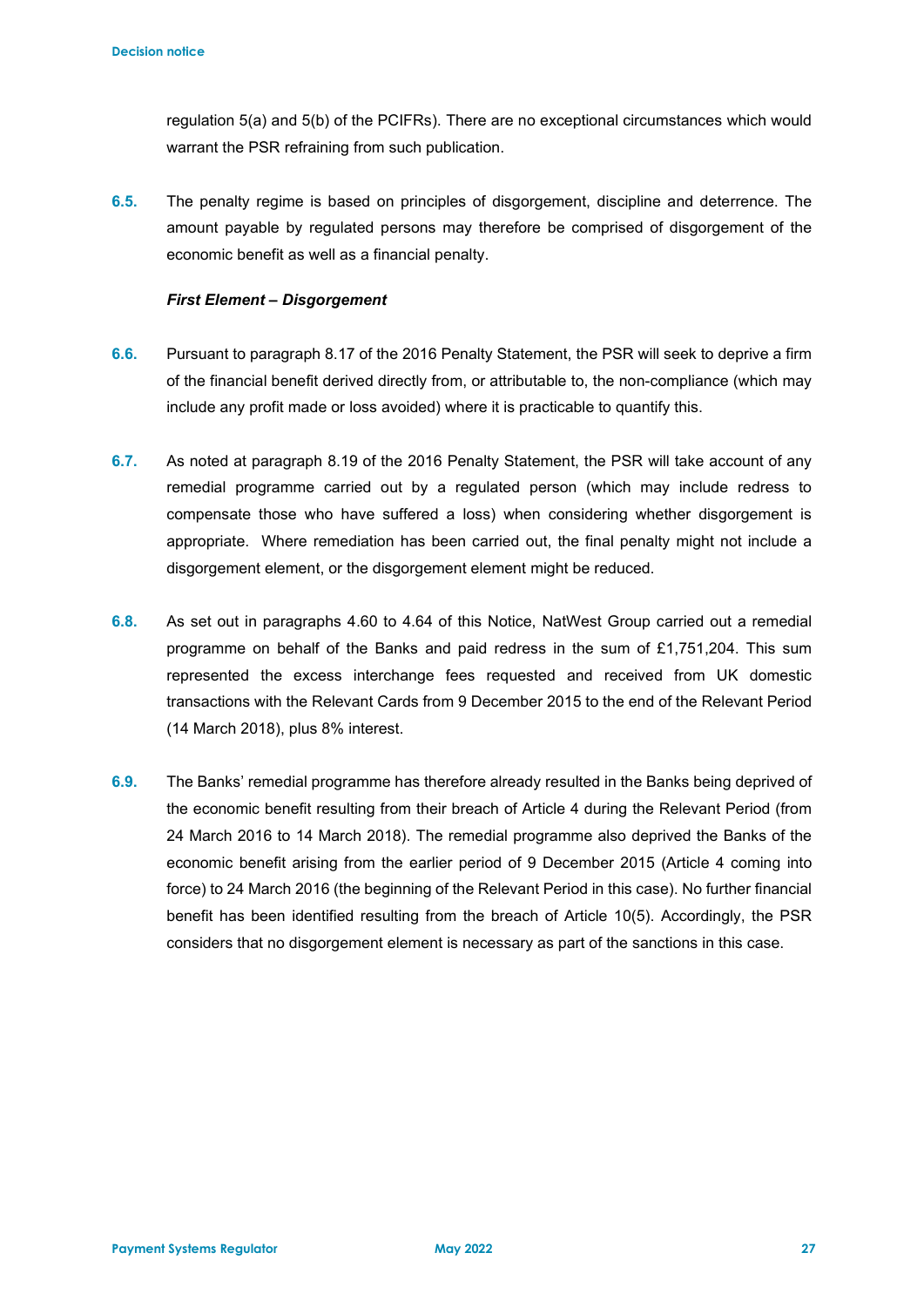#### *Second Element - Penalty*

**6.10.** The PSR applies the four-step approach set out at paragraphs 8.20 to 8.25 of the 2016 Penalty Statement when determining the appropriate level of financial penalty.

#### *Step 1: The seriousness of the compliance failure*

- **6.11.** In the circumstances of this case, the PSR has concluded it is appropriate to impose a single penalty on the Banks in respect of their failures to comply with both Articles 4 and 10(5), as the Articles are closely related, as is the conduct which has given rise to breaches of each Article.
- **6.12.** Pursuant to paragraph 8.13 and 8.20 of the 2016 Penalty Statement, at Step 1 the PSR determines a figure which reflects the seriousness of the compliance failures and the size and financial position of the regulated person. In many cases, the amount of revenue generated by a regulated person from a particular business activity is indicative of the harm, or potential harm, that the compliance failure may cause. In such cases, the financial penalty will usually be based on a percentage of the regulated person's annual gross revenue. This will be derived from the business activity in the United Kingdom to which the compliance failure relates, and in the year preceding the termination of the compliance failure (or the PSR's final decision notice, if earlier).
- **6.13.** The PSR has determined that the relevant business activity in this case is 'the issuing of individually settled cards to business customers as commercial cards, and the use of individually settled cards as commercial cards for UK domestic transactions.' In the circumstances of this case, the PSR considers that the revenue derived by the Banks from this business activity is indicative of the harm or potential harm caused by the Banks' compliance failures with Articles 4 and 10(5).
- **6.14.** The Banks' total revenue from the relevant business activity in the year preceding termination of the compliance failures was £941,236.
- **6.15.** Paragraph 8.21 of the 2016 Penalty Statement lists factors which may be relevant when assessing the appropriate level of financial penalty. The PSR considers the following factors to be relevant:
	- (a) Deterrence: the principal reason the PSR imposes sanctions is to promote high standards of regulatory behaviour by deterring the subjects of the sanctions and other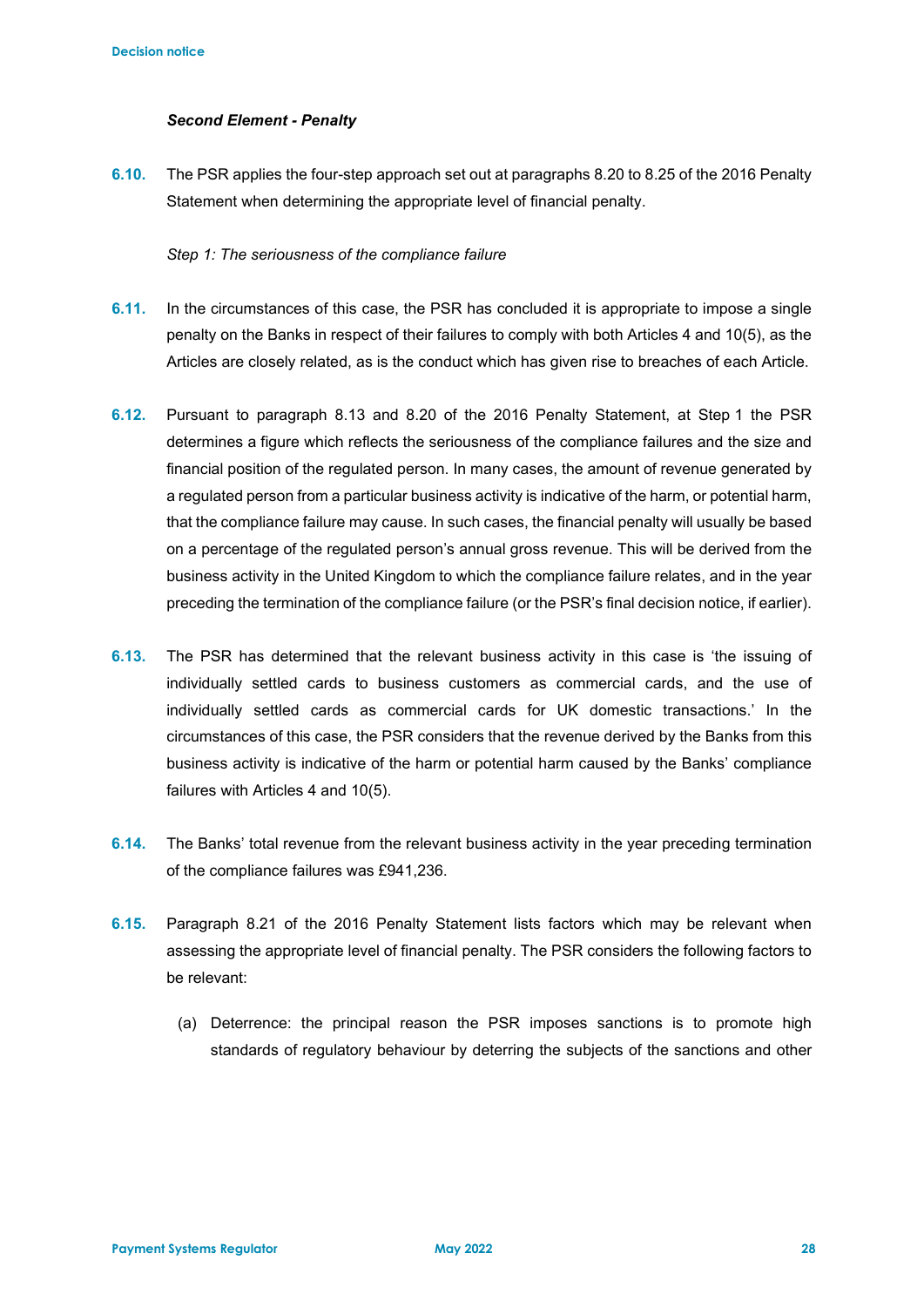regulated persons from committing similar compliance failures. While this case concerns breaches of the EU IFR (in force during the Relevant Period), going forward the PSR must also deter breaches of the equivalent provisions of the UK IFR, which is now in force.

- (b) The nature of the compliance failures:
	- (i) The nature of the obligations imposed by Article 4 and 10(5) are important (they prevent the overcharging of interchange fees) and their requirements during the Relevant Period were clear. However, the Banks acted too slowly in remedying their non-compliance.
	- (ii) The separate, but related, compliance failures by the Banks of Article 4 and 10(5) lasted for a significant duration (approximately two years).
	- (iii) The awareness and involvement of senior staff within the NatWest Group is also relevant. The PSR considers these individuals to be 'senior management' for the purposes of penalty calculation. This is because they were charged by the Banks with making decisions on the development and implementation of compliance plans regarding the Relevant Cards and some of them were aware of non-compliance with Article 4 from 24 March 2016. They were key decision makers at the various forums that dealt with compliance risks relating to the Relevant Cards and made decisions on how to achieve compliance with Article 4 within the Relevant Periods. They were also aware of ongoing delays to migrating customers with Relevant Cards to centrally settled cards. However, notwithstanding the involvement and oversight of senior management, the Banks failed to deliver timely compliance with Articles 4 or 10(5) and failed to implement steps to reduce the detriment arising from the ongoing compliance failure.
- (c) The compliance failures had a significant impact on the aims of the EU IFR to: (i) reduce the burden of high interchange fees being passed to merchants (and potentially also consumers); and, (ii) provide merchants and consumers with information to assist them to understand, and potentially challenge, the fees associated with particular card products. Neither of these aims could be achieved, nor the intended benefits of them could be realised by merchants or consumers, while the Banks remained non-compliant with Articles 4 and 10(5) of the EU IFR.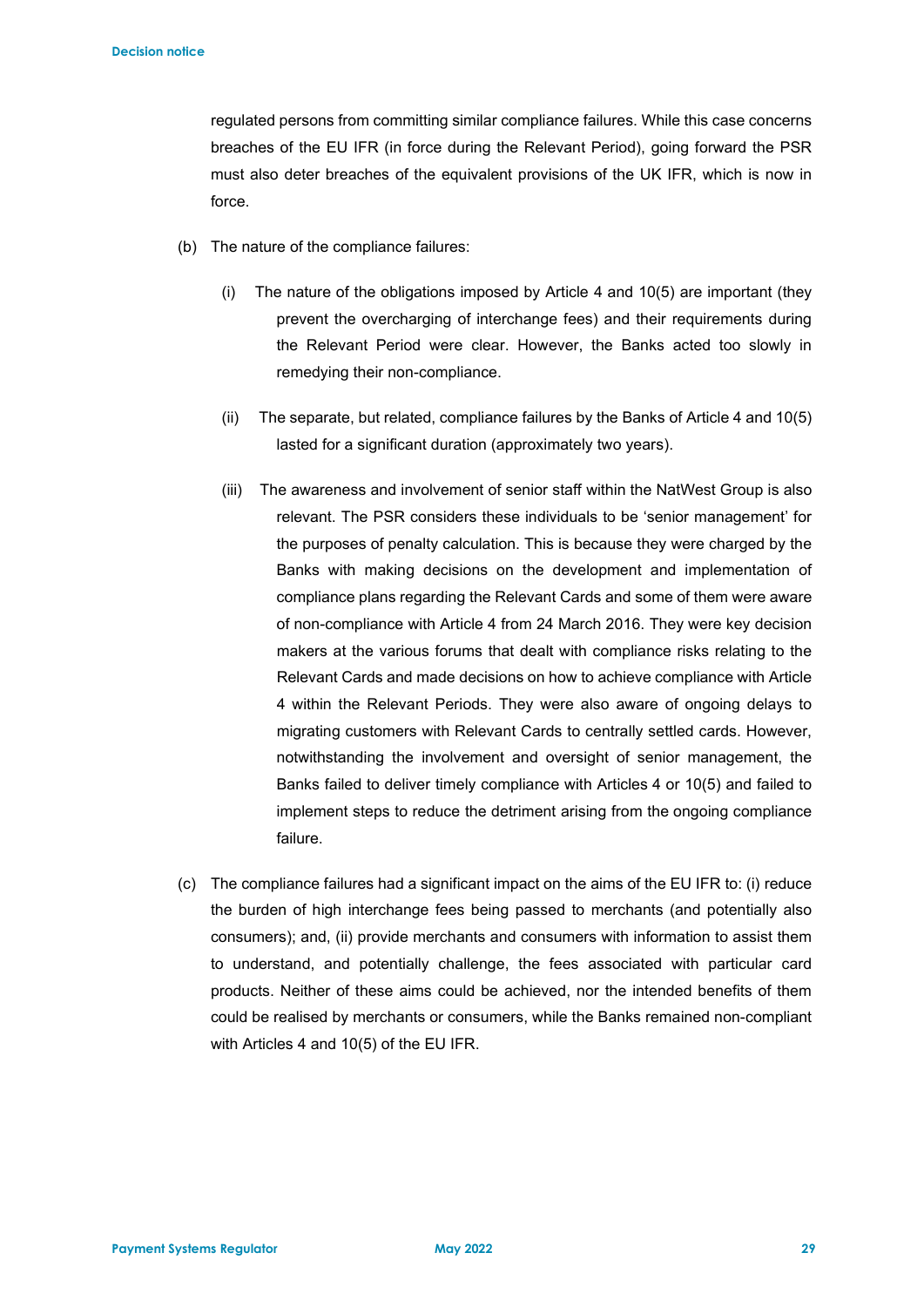- **6.16.** In assessing 'seriousness' at Step 1, the PSR has applied the following percentage scale in relation to breaches of the EU IFR:
	- Level 1 Lesser Seriousness: 0-20% Level 2 – Moderate Seriousness: 20-40%
	- Level 3 High Seriousness: 40-60%
- **6.17.** Taking the above factors into account, the PSR considers this to be a severe case of 'moderate seriousness'. Accordingly, the PSR considers that 40% is the percentage which reflects the seriousness of the Banks' compliance failures with Articles 4 and 10(5) of the EU IFR.
- **6.18.** Applying 40% to the revenue set out in paragraph 6.14 above, the Step 1 figure for the Banks is £376,494.
	- *Step 2: aggravating and mitigating factors*

## *Aggravating factors*

- **6.19.** Pursuant to paragraph 8.24 of the 2016 Penalty Statement, at Step 2, the PSR may increase or decrease the amount of the financial penalty arrived at in Step 1 to take account of factors that aggravate or mitigate the compliance failure.
- **6.20.** The PSR considers the following factors to be aggravating:
	- (a) *Delay in disclosing the breach*: the Banks' compliance failures were not brought to the attention of the PSR in a timely manner. After the final Phase 1 IFR Guidance was published on 24 March 2016, the Banks did not proactively advise the PSR that they had Relevant Cards that were non-compliant with Article 4. They also did not initially disclose their ongoing breach of Article 4 when responding to an information request from the PSR in March 2017. The non-compliance was only disclosed in June 2017, following additional questions from the PSR.
	- (b) *Remedial steps*: the remedial steps that the Banks took to achieve compliance after the final Phase 1 IFR Guidance was published on 24 March 2016 were not taken promptly and, in part, may not have been fully effective (as explained below in 'mitigating factors'). The effective implementation of plans to achieve compliance with Article 4 was negatively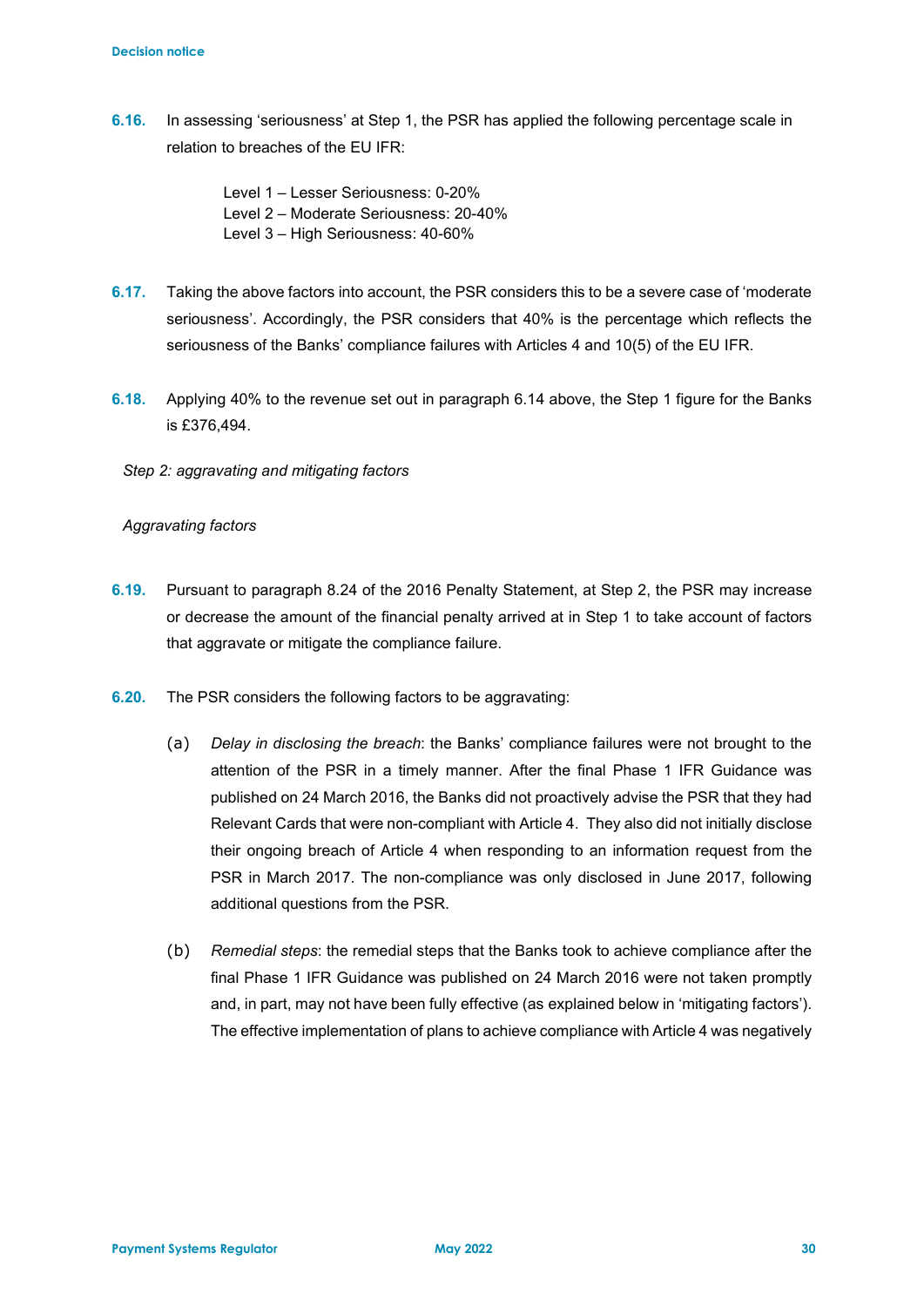impacted by slow planning, reactive risk management, significant delays in resource allocation and inadequate oversight of progress. A year and a half elapsed before the Banks took substantive steps to close or migrate all the Relevant Card accounts. In the intervening period, insufficient consideration was given to what steps could be taken to mitigate the ongoing effect of the breaches (such as promptly allocating resources to enact the contingency plans). When considering the remedial steps to be taken, there was also an apparent absence of detailed consideration by the Banks of how to comply with Article 10(5), which required the Banks to electronically and visibly label the Relevant Cards correctly.

- (c) *PSR Guidance/Concerns*: from 24 March 2016, the PSR's final IFR Phase 1 Guidance made clear to the Banks that Article 4 required them to cap the interchange fee for the Relevant Cards at 0.3% of the transaction fee. The Banks were also aware of the likely approach the PSR would be taking to this issue since December 2015 (when the PSR published the draft Phase 1 IFR Guidance), but the Banks failed to deliver the changes required to comply with Article 4 and 10(5) in an appropriate timeframe.
- (d) *Commitment to the EU IFR*: the Banks did not achieve or demonstrate a clear and unambiguous commitment to: (i) compliance with the obligations and prohibitions imposed by the EU IFR throughout the organisation (from the top down); and, (ii) taking appropriate steps to identify regulatory risk, risk assessment, risk mitigation and review.

This is illustrated, in particular, by the following facts:

- (i) The weakness in the governance arrangements that covered the management of commercial card products within the Banks saw an emerging risk concerning the Relevant Cards being raised in December 2015 and subsequently 'closed' in April 2016, without progress towards compliance. No further risks concerning the Relevant Cards were raised until July 2017, and this occurred only following engagement with the PSR which was monitoring compliance with the IFR. Thus, between April 2016 and July 2017, there was an absence of adequate identification and mitigation of risks relating to the Relevant Cards, as well as a clear lack of commitment to achieve compliance with the IFR obligations placed on the Banks.
- (ii) On 6 June 2016, it was projected that the migration of customers from the Relevant Cards to centrally settled cards would take nine to twelve months,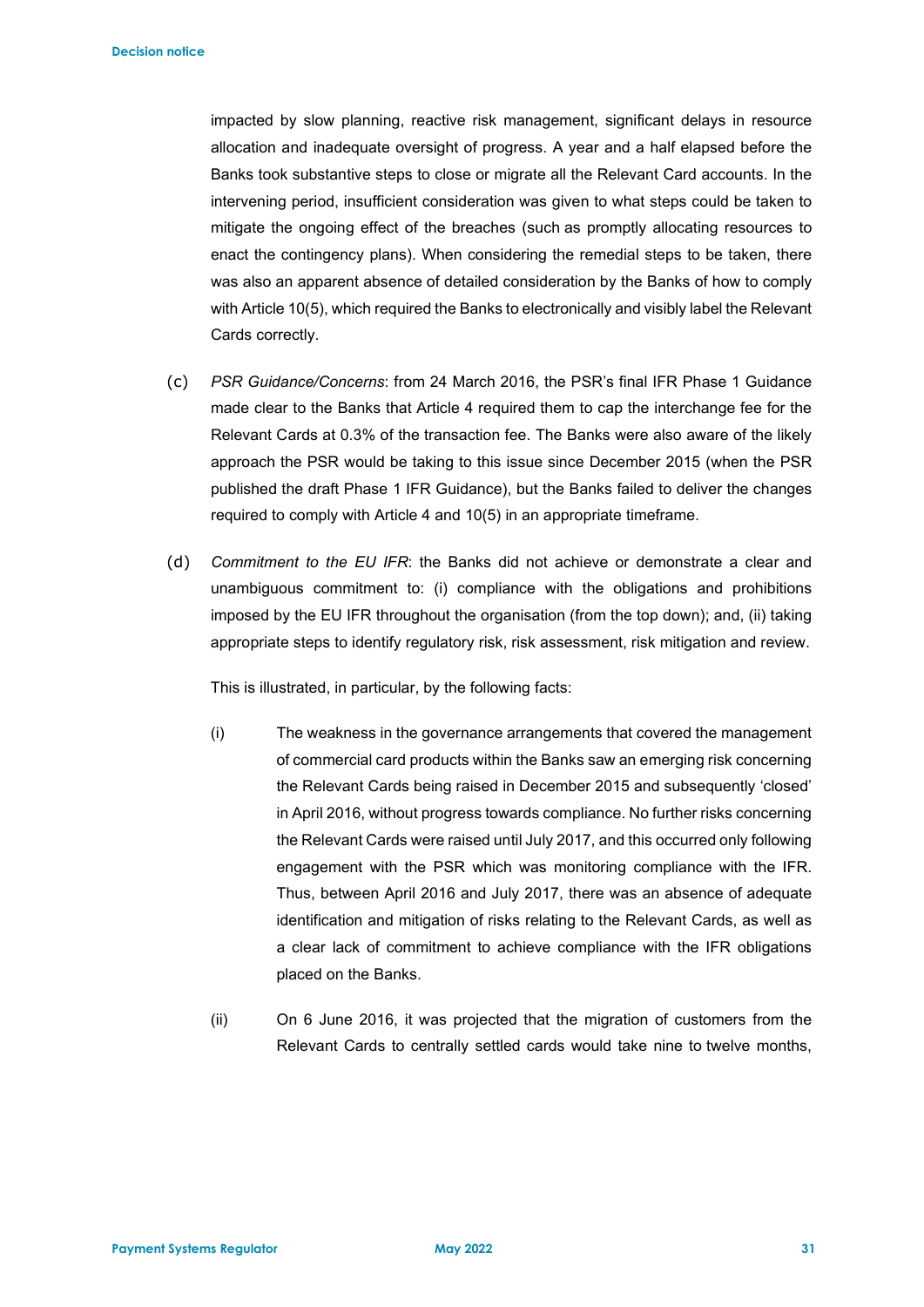which the Banks regarded as a reasonable timeframe, notwithstanding that the requirements of Article 4 of the EU IFR were already in force and the Banks were in breach. There was insufficient acknowledgement of the risks of ongoing detriment to acquirers, merchants (and potentially also consumers) as a result of the non-compliance.

- (iii) There was also an apparent absence of detailed consideration by the Banks of the requirements of Article 10(5) in considering the remedial steps to be taken to become compliant, suggesting a lack of understanding of the relevant requirements and the consequent risks of the compliance failures.
- (e) *Size/Resources*: the size and financial resources of the Banks were considerable and the PSR would expect large retail banks to strive to comply with the law as soon as possible, should any issues arise.
- (f) *Relevant Compliance History/Other Regulatory Action*: in relation to the previous disciplinary record and general compliance history of the Banks, and action taken by another authority, the PSR notes that on 27 August 2014 NatWest and RBS were fined £14,474,600 by the FCA for breaches of Principles 2 and 9 of the FCA Principles for Businesses and certain requirements in the FCA's Mortgage and Home Finance: Conduct of Business sourcebook. The FCA concluded that both NatWest's and RBS's response to issues raised by the FCA had been seriously inadequate due to a delay in addressing the issues, poor planning, under-resourcing and a lack of adequate oversight and governance. This resulted in the issue not being dealt with as quickly as it should have been, to the detriment of customers. As in this case, NatWest's and RBS's response was managed using resources and individuals at group level.

The PSR considers NatWest's and RBS's failure to promptly resolve issues is analogous to their conduct in this case. This is because, in this case, there was equally a delay in addressing a compliance issue in a timely manner and, likewise, a lack of resourcing to bring matters into compliance, as well as poor oversight. The relevant period of the breaches in the above FCA case (c.2011-2013) is also relatively close in time to the Relevant Period in the present case (c.2016-2018). This suggests that these analogous and concerning issues appear not to have been addressed between the relevant periods of these cases. For this reason, when calculating the penalty, the PSR considers that the action taken by the FCA against NatWest and RBS is an aggravating factor, but only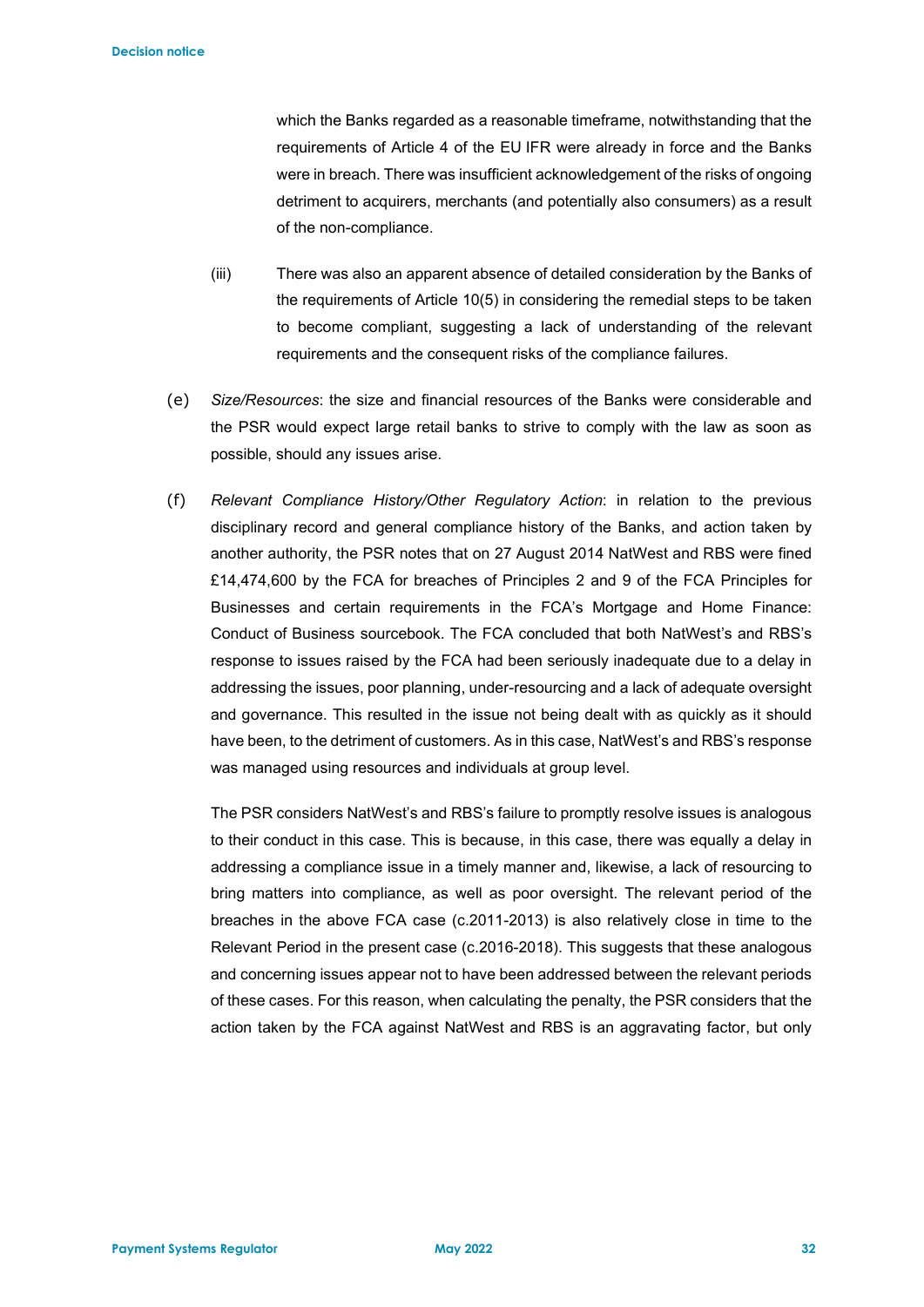against these two banks (in contrast, the other aggravating factors above apply to all the Banks).

#### *Mitigating factors*

- **6.21.** The PSR has considered whether the following two factors provide any mitigation for the compliance failures in this case:
	- (a) *Co-operation*: while the Banks have co-operated fully with the PSR throughout the investigation (and conducted an internal investigation into the compliance failures), this co-operation does not go beyond what the PSR would reasonably expect in the circumstances.
	- (b) *Redress*: the PSR has considered whether the redress exercise carried out by NatWest Group on behalf of the Banks mitigates the compliance failures (see paragraphs 4.60 to 4.64 above). The PSR has concluded that it does not do so, for three reasons. Firstly, the redress exercise was not undertaken promptly and appears to have been a reactive measure initiated following the PSR commencing its investigation in May 2018. Secondly, it did not go beyond what would have been expected. Third, the remediation undertaken was unable to address the onward harm suffered by merchants (and potentially consumers) as a result of the Banks' compliance failures. The Banks have been unable to confirm whether all the acquirers that benefited from the Banks' redress then in turn reimbursed all the merchants that were overcharged. The remediation undertaken, therefore, may not have completely redressed the onward harm caused by the compliance failures. Whilst this is not a criticism of the Banks, under the circumstances, it remains a relevant consideration as to why the redress exercise does not provide any mitigation for the compliance failures.
- **6.22.** The PSR has, therefore, not identified any factors which mitigate the Banks' compliance failures.
- **6.23.** Having taken the above aggravating factors into account, and in the circumstances of this case, the PSR considers that the Step 2 figures should be increased by 40% for RBS and NatWest and increased by 35% for Coutts and Ulster.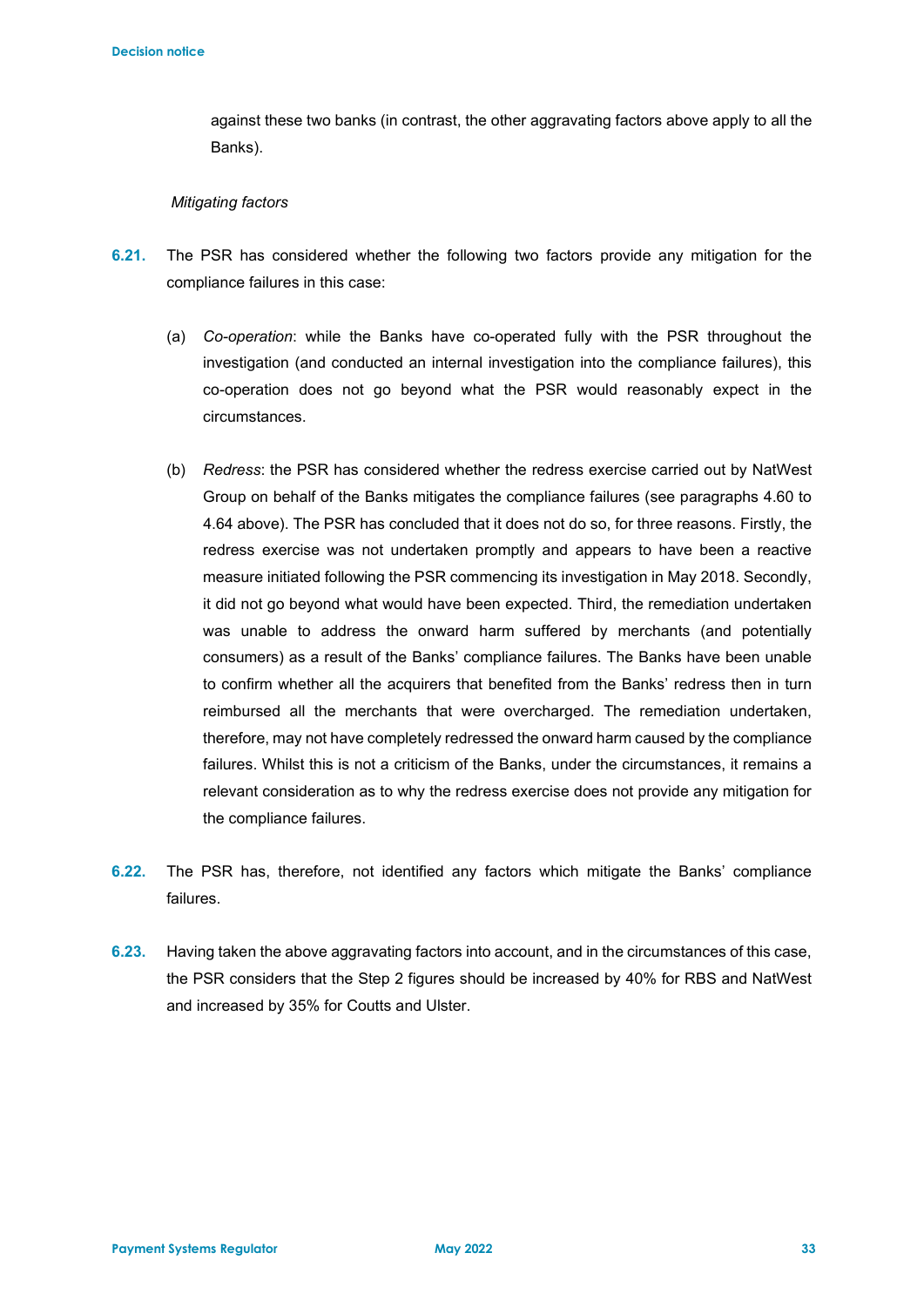**6.24.** The final total Step 2 figure for the Banks is therefore £526,453.

#### *Step 3: adjustment for deterrence*

- **6.25.** As explained at 8.15 of the 2016 Penalty Statement, the overall penalty arrived at pursuant to our penalty framework must be appropriate and proportionate to the relevant compliance failure. The PSR may decrease the level of the penalty which would otherwise be determined following Steps 1 and 2 if we consider that it is disproportionately high having regard to the seriousness, scale and effect of the compliance failure. The PSR has taken this into consideration and has concluded that the figures arrived at following Step 2 are not disproportionate. Accordingly, a reduction is not required.
- **6.26.** Pursuant to paragraph 8.24 of the 2016 Penalty Statement, the PSR may also increase the financial penalty at Step 3, if it considers that the figures arrived at are insufficient to deter the regulated person that committed the compliance failure, or others, from committing further or similar compliance failures.
- **6.27.** The PSR has determined, on the facts of this case, that the value of the financial penalty reached at Step 2 (as set out at paragraph 6.24 above) is too small and is insufficient to meet the PSR's objective of credible and effective deterrence. The PSR therefore considers that this is an appropriate case where an upward adjustment for deterrence is necessary.
- **6.28.** The PSR considers the following factors to be of relevance to its assessment, in light of the particular facts of this case:
	- (a) the Step 2 figure of £526,453 is significantly less than the amount of excess interchange fees that were remediated for the UK domestic transactions either from 9 December 2015 (£1,441,871) or during the Relevant Period itself (£1,179,179).
	- (b) The Step 2 figure of £526,453 is, similarly, significantly less than the total amount of revenue the Banks received on UK domestic transactions with the Relevant Cards over the Relevant Period, which was £2,603,344.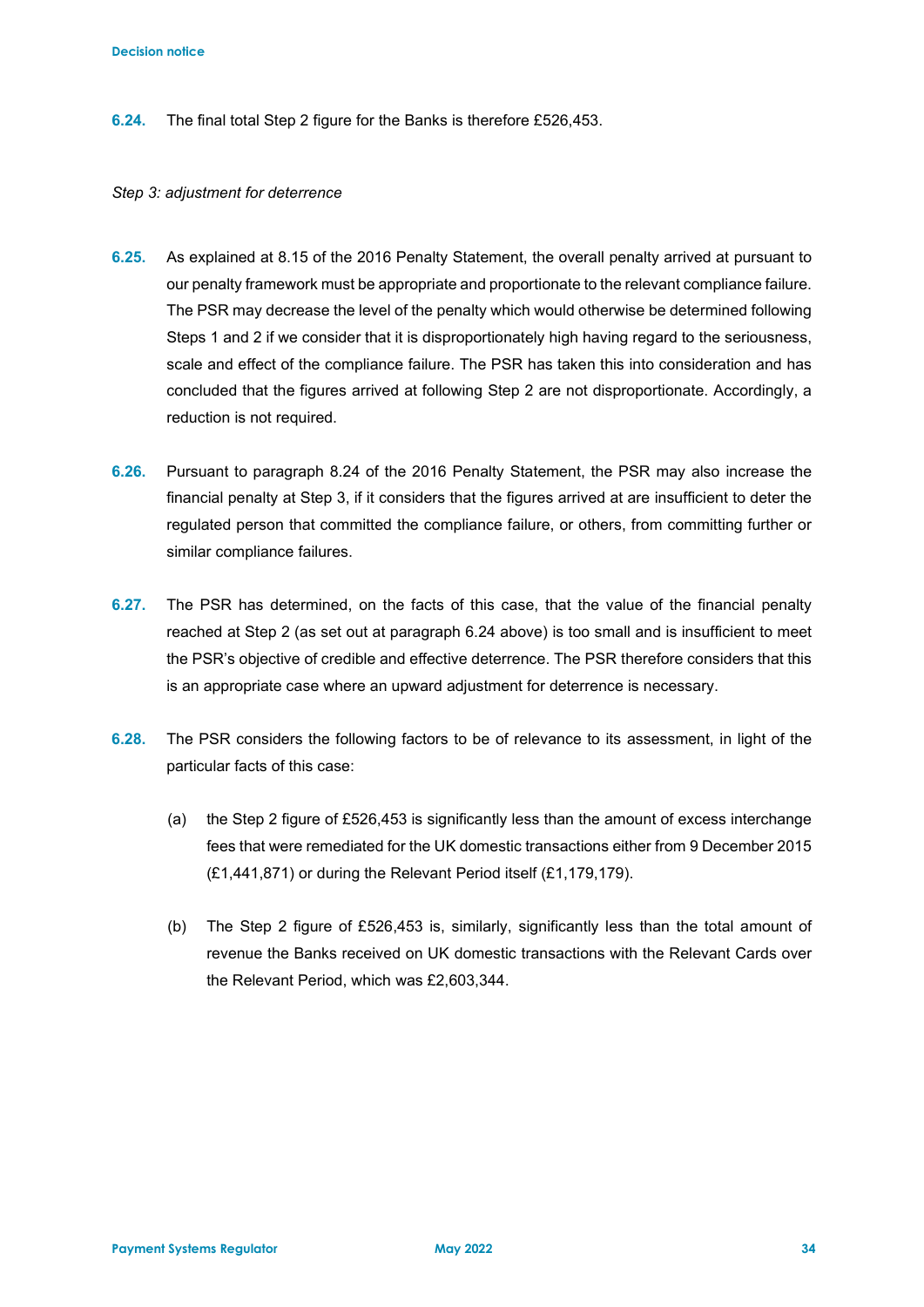- (c) The Banks are part of one of the largest banking groups in the UK and therefore the Step 2 figure, being significantly smaller than either the excess interchange fees charged for UK transactions or the revenue from the individually settled cards in the Relevant Period, would not constitute a credible deterrent.
- (d) As explained at 6.20 (f) above, NatWest and RBS were previously sanctioned by the FCA for similar behaviour (i.e. delay in addressing a compliance issue, failure to appropriately resource a project, poor oversight and governance), but their behaviour did not improve.
- (e) Any financial penalty should also generally deter other regulated persons (such as other payment service providers and issuers) from committing similar breaches of the UK IFR which is now in force.
- **6.29.** As stated above, the value of the financial penalty reached at Step 2 is insufficient to meet the PSR's objective of credible and effective deterrence on the facts of this particular case. An upward adjustment for deterrence is therefore necessary.
- **6.30.** To achieve credible and effective deterrence, and in light of the factors referred to above, the PSR has therefore increased the financial penalty at Step 3 to £2,600,000. On the facts of this particular case, this also aligns with the amount of revenue the Banks received on UK domestic transactions with the Relevant Cards over the Relevant Period.
- **6.31.** The PSR has again taken proportionality into consideration and has concluded that the figure arrived at Step 3 is proportionate having regard to the seriousness, scale and effect of the compliance failure, for the reasons set out above.
- *Step 4: settlement discount*
- **6.32.** Pursuant to paragraph 8.25 of the 2016 Penalty Statement, the PSR and regulated person on which a penalty is to be imposed may agree the amount of the financial penalty and other terms. If this occurs, the amount of the financial penalty which might otherwise have been payable will be reduced to reflect the stage at which the PSR and the regulated person reached agreement. The settlement discount does not apply to the disgorgement of any benefit calculated in the first element.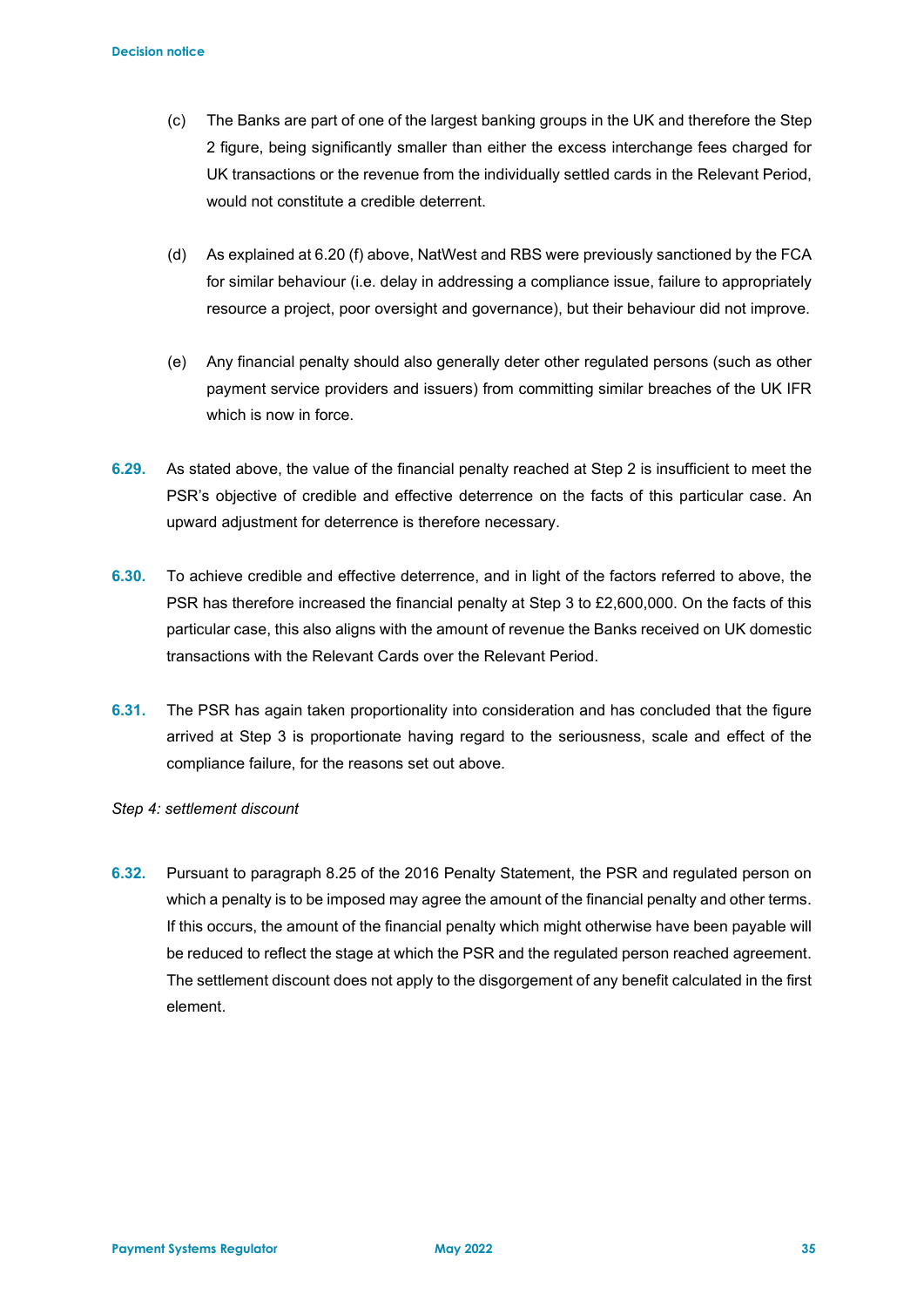- **6.33.** The PSR and the Banks reached agreement at the earliest possible stage, and so a 30% discount has been applied to the financial penalty reached at Step 3.
- **6.34.** The final Step 4 figure for the Banks is therefore £1,820,000.

### *Penalty*

**6.35.** The PSR hereby imposes a financial penalty of £1,820,000 on the Banks for their compliance failures with Articles 4 and 10(5) of the EU IFR.

## **7. PROCEDURAL MATTERS**

**7.1.** This Notice is given to the Banks pursuant to Regulation 7 of the PCIFRs. The following statutory rights are important.

#### **Decision maker**

**7.2.** The decision which gave rise to the obligation to give this Notice was made by the Settlement Decision Makers.

#### **Payment of financial penalty**

**7.3.** The financial penalty must be paid in full by the Banks to the PSR by no later than Thursday 26 May 2022.

### **If the financial penalty is not paid**

**7.4.** If all or any of the financial penalty is outstanding on Friday 27 May 2022, the PSR may recover the outstanding amount as a debt owed by the Banks and due to the PSR.

#### **Publicity**

**7.5.** Regulation 5 of the PCIFRs provides that the PSR may publish details of compliance failures and penalties imposed on regulated persons under Regulation 6. The PSR intends to publish this Decision Notice, and such information about the matter to which it relates, as the PSR considers appropriate.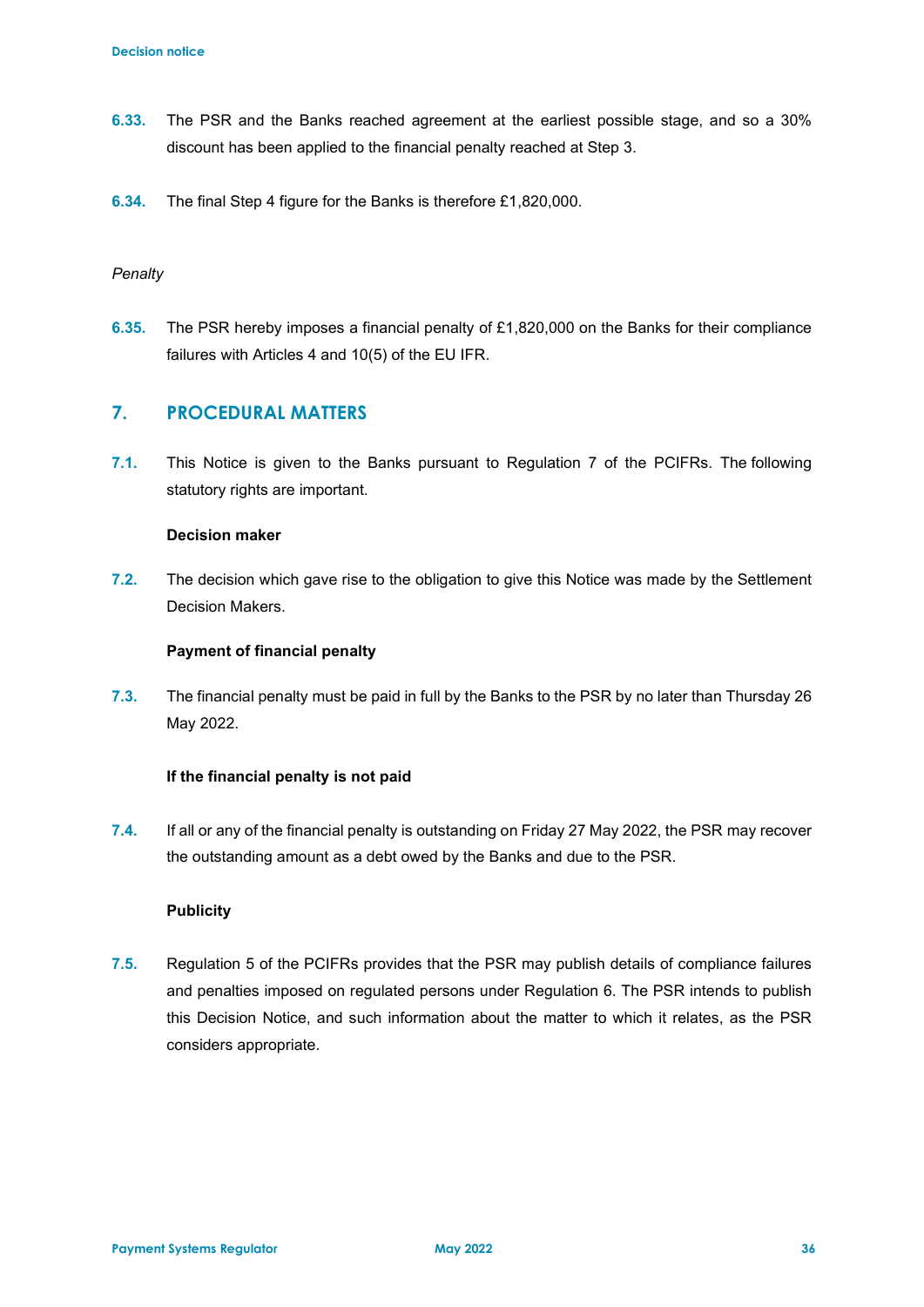## **PSR contacts**

**7.6.** For more information concerning this matter generally, contact Sara Santomauro at the PSR (sara.santomauro@psr.org.uk).

Lesley Ainsworth

Settlement Decision Maker, for and on behalf of the PSR

David Thomas

Settlement Decision Maker, for and on behalf of the PSR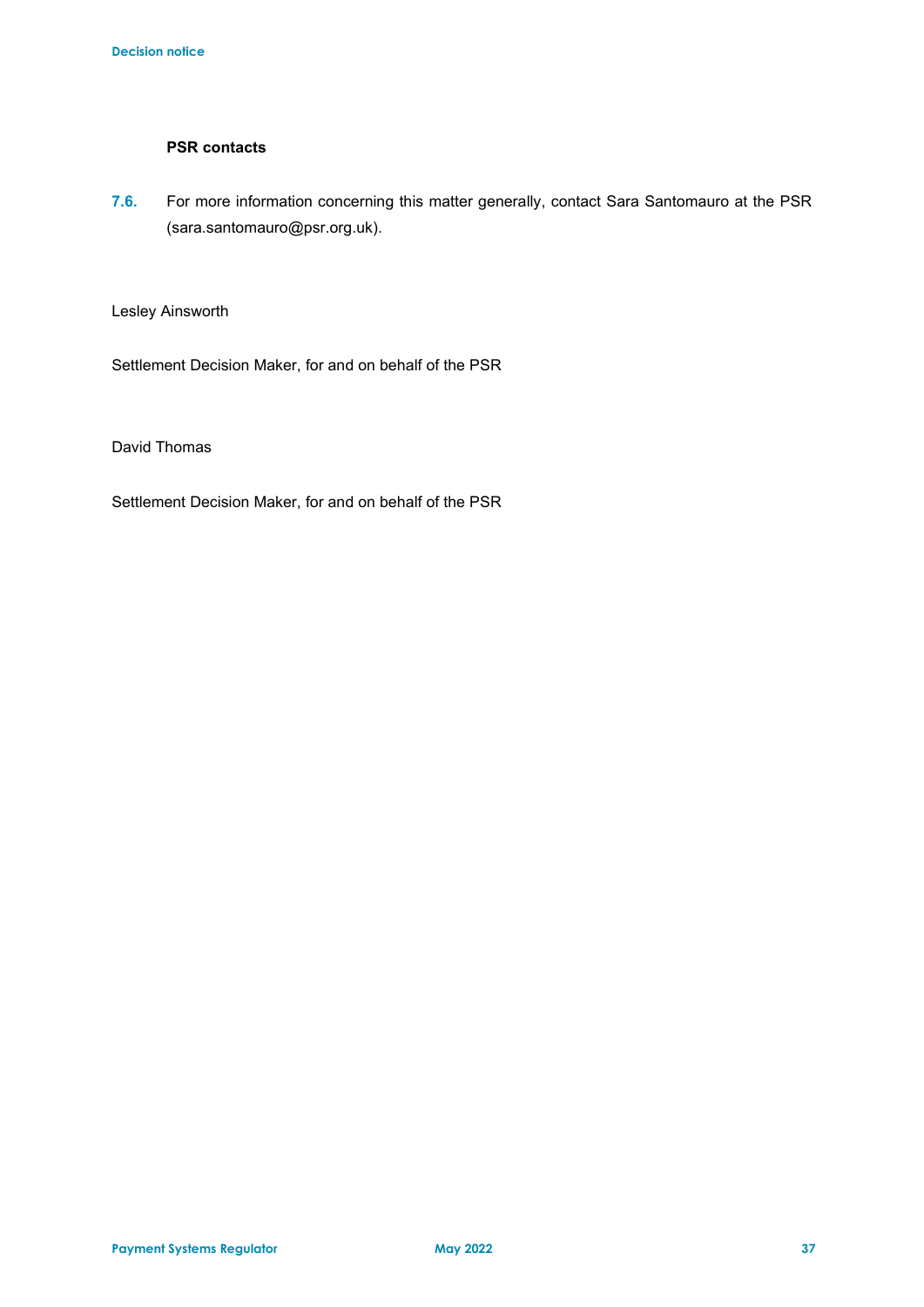#### **ANNEX 1**

#### **RELEVANT REGULATORY PROVISIONS AND GUIDANCE**

1. Post-Brexit, and from 11pm on 31 December 2020, the text of the Interchange Fee Regulation ('Regulation (EU) 2015/751… on interchange fees for card-based payment transactions') was adopted into UK Law as Retained EU Law with certain amendments, pursuant to s.3 and s.8 of the European Union (Withdrawal) Act 2018 (as amended) ("EUWA"). The previous text of the IFR (in force during the Relevant Period) is referred to here as "EU IFR" and the version now in force in the UK as the "UK IFR". The PCIFRs were also amended to be consistent with the UK IFR. All emphasis in the quotations below is our own.

#### *Payment Card Interchange Fee Regulations 2015*

- 2. Regulation 2 of the PCIFRs (before and after amendment) defines:
	- a. 'regulated person' as "a person on whom an obligation, prohibition or restriction is imposed by any provision of the interchange fee regulation."
	- b. 'compliance failure' as including "a failure by a person to comply with… an obligation, prohibition or restriction imposed by the interchange fee regulation."
	- c. 'the interchange fee regulation' as "Regulation (EU) 2015/751 of the European Parliament and of the Council of 29th April 2015 on interchange fees for card-based payment transactions."
- 3. Regulation 3 of the PCIFRs (before and after amendment) confirms that the PSR is responsible (in the United Kingdom) for maintaining arrangements that enable it to:
	- a. determine whether regulated persons comply (in the United Kingdom) with obligations, prohibitions and restrictions imposed on them by the interchange fee regulation; and
	- b. enforce compliance (in the United Kingdom) by regulated persons with those obligations, prohibitions and restrictions.
- 4. Regulation 5 of the PCIFRs (before and after amendment) states that the PSR may publish details of a compliance failure by a regulated person or the imposition of a penalty imposed under Regulation 6 of the PCIFRs.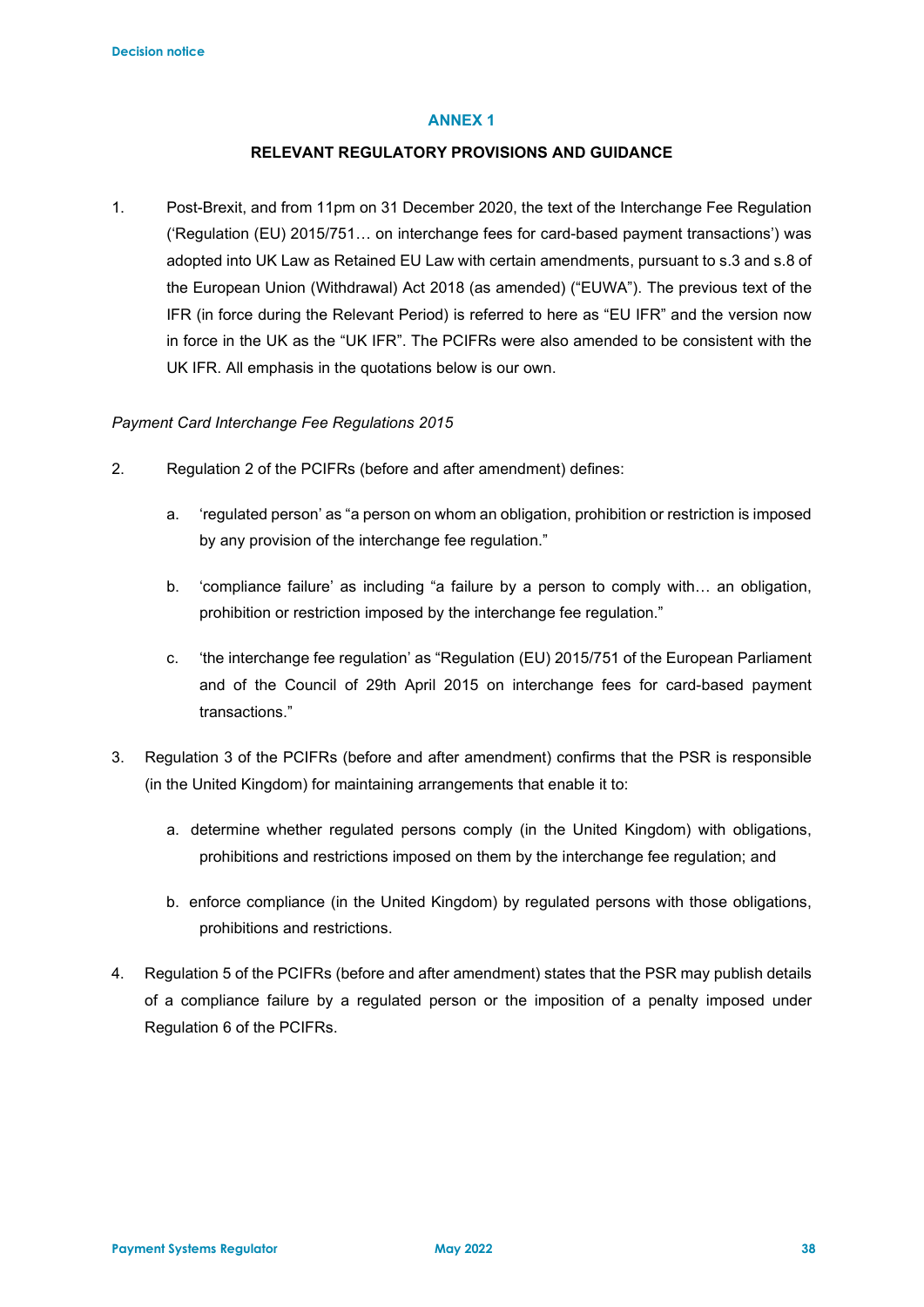5. Regulation 6 of the PCIFRs (before and after amendment) states that the PSR "may require a regulated person to pay a penalty in respect of a compliance failure" and that, in applying its statement of penalty principles to such a compliance failure, the PSR must "apply the version in force when the compliance failure occurred."

#### *EU IFR & UK IFR - Recitals*

6. The Recitals of both the EU IFR and UK IFR explain as follows concerning the background to the implementation of Articles 4 and 10:

*"(10) Interchange fees are usually applied between the card-acquiring payment service providers and the card-issuing payment service providers belonging to a certain payment card scheme. Interchange fees are a main part of the fees charged to merchants by acquiring payment service providers for every card-based payment transaction. Merchants in turn incorporate those card costs, like all their other costs, in the general prices of goods and services. Competition between payment card schemes to convince payment service providers to issue their cards leads to higher rather than lower interchange fees on the market, in contrast with the usual price-disciplining effect of competition in a market economy. In addition to a consistent application of the competition rules to interchange fees, regulating such fees would… contribute to reducing transaction costs for consumers.*

*(11) The existing wide variety of interchange fees and their level …[are] to the detriment of potential economies of scale and scope and their resulting efficiencies. This has a negative impact on merchants and consumers and prevents innovation…*

*…(13) …there is a need… to take measures to address the problem of high and divergent interchange fees…*

*…(18) All debit and credit card-based payment transactions should be subject to a maximum interchange fee rate.*

*…(38) A clear distinction between consumer and commercial cards should be ensured by the payment service providers both on a technical and on a commercial basis. It is therefore important to define a commercial card as a payment instrument used only for business expenses charged directly to the account of the undertaking or public sector entity or the selfemployed natural person.*

*(39) Payees and payers should have the means to identify the different categories of cards. Therefore, the various brands and categories should be identifiable electronically and for newly issued card-based payment instruments visibly on the device…"*

### *EU IFR & UK IFR – Relevant Articles*

7. The UK IFR states:

*"Article 4 Interchange fees for consumer credit card transactions*

*1. Payment service providers must not offer or request a per transaction interchange fee of more than 0.3% of the value of the transaction for any UK credit card transaction.*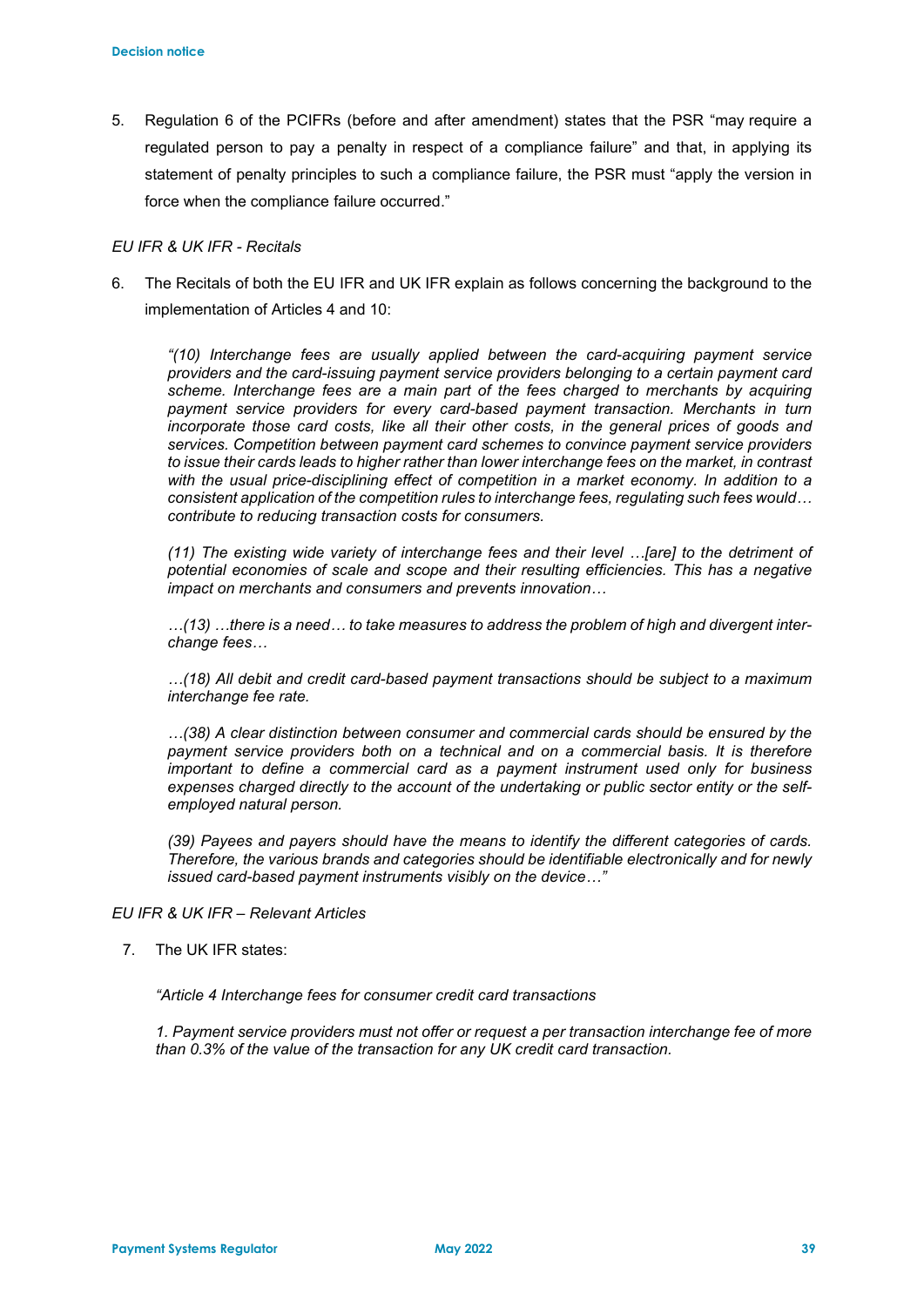*2. The Treasury may by regulations amend paragraph 1 so as to specify a per transaction interchange fee cap lower than 0.3% of the value of the transaction."*

And: *"Article 2 Definitions*

*(5A) 'UK credit card transaction' means a credit card transaction where— (a) the issuer and the acquirer are both located in the United Kingdom, and (b) the point of sale is in the United Kingdom;"*

8. The previous version of Article 4 in the EU IFR, which is no longer in force in the UK, applied to both UK domestic transactions and cross-border transactions as it stated:

*"Payment service providers shall not offer or request a per transaction interchange fee of more than 0,3 % of the value of the transaction for any credit card transaction. For domestic credit card transactions Member States may define a lower per transaction interchange fee cap."*

9. Domestic transactions (and cross-border transactions) were previously defined in EU IFR Article 2 as follows:

> *"(8) 'cross-border payment transaction' means a card-based payment transaction where the issuer and the acquirer are located in different Member States or where the card-based payment instrument is issued by an issuer located in a Member State different from that of the point of sale;*

> *(9) 'domestic payment transaction' means any card-based payment transaction which is not a cross-border payment transaction;…"*

- 10. However, Article 1(3)(a) of both the EU IFR and UK IFR state that Chapter II (which includes Article 4 above) does not apply to "transactions with commercial cards".
- 11. Article 2(5)-(6) of both the EU IFR and UK IFR define 'credit card transactions' and 'commercial cards' as:

*"(5) 'credit card transaction' means a card-based payment transaction where the amount of the transaction is debited in full or in part at a pre agreed specific calendar month date to the payer, in line with a prearranged credit facility, with or without interest;" and,*

*"(6) 'commercial card' means any card-based payment instrument issued to undertakings or public sector entities or self-employed natural persons which is limited in use for business expenses where the payments made with such cards are charged directly to the account of the undertaking or public sector entity or self-employed natural person."*

12. Article 10(5) of both the EU IFR and UK IFR sets out the same requirements relating to the labelling of payment instruments and states: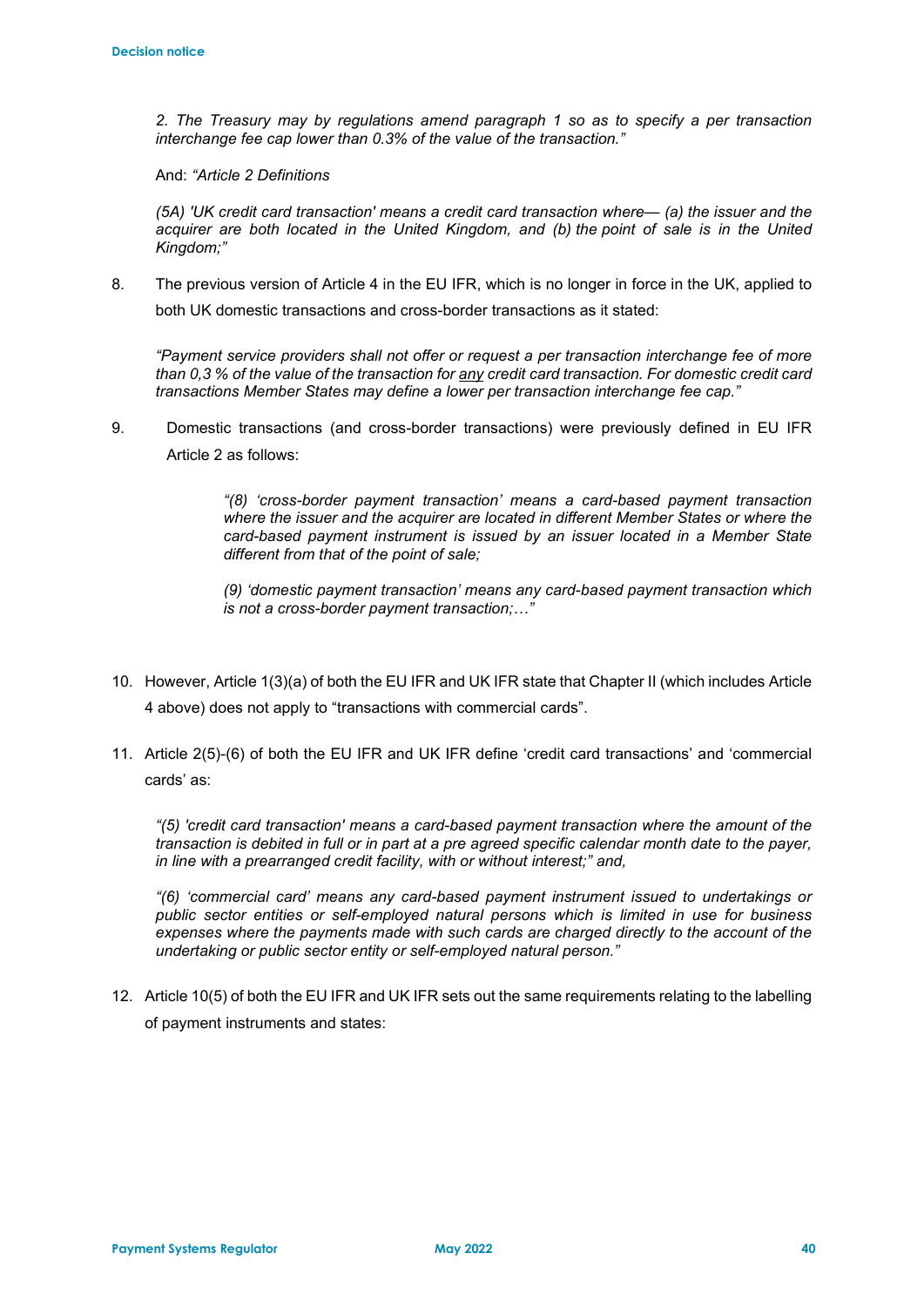*"Issuers shall ensure that their payment instruments are electronically identifiable and, in the case of newly issued card-based payment instruments, also visibly identifiable, enabling payees and payers to unequivocally identify which brands and categories of prepaid cards, debit cards, credit cards or commercial cards are chosen by the payer."*

13. Although Article 10 remains unchanged as between the EU IFR and UK IFR, the scope of the UK IFR generally differs from the original EU IFR by confining itself to UK matters, e.g., Article 1 (Scope) of the UK IFR now clarifies:

*"1. This Regulation lays down uniform technical and business requirements for card-based payment transactions carried out in [the United Kingdom] {formerly "the Union" in the EU IFR}, where both the payer's payment service provider and the payee's payment service provider are located [in the United Kingdom] {formerly "therein" in the EU IFR}."*

14. Since 11pm on 31 December 2020, under the UK IFR and PCIFRs (as amended) the PSR no longer has jurisdiction over compliance failures for cross-border transactions. However, pursuant to the provisions of the UK IFR (see also EUWA Schedule 8, paragraph 37), the PSR continues to have jurisdiction over 'domestic [UK] payment transactions' or 'UK credit card transactions', whether the breaches took place under the EU IFR or more recently under the UK IFR.

*Phase 1 and Phase 2 IFR Guidance concerning the PSR's approach to the EU IFR* 

- 15. The Phase 1 IFR Guidance published on 24 March 2016 set out the PSR's approach to monitoring and enforcing the EU IFR in the UK during the Relevant Period.
- 16. The Phase 2 IFR Guidance was published on 6 October 2016 and related to articles within the EU IFR which came into force on 9 June 2016 as well as those articles covered by the Phase 1 IFR Guidance which had come into force on 9 December 2015.
- 17. Regarding "consumer or commercial cards" the Phase 1 and Phase 2 IFR Guidance both stated as follows:

### *"Consumer or commercial cards*

*3.10 The interchange fee caps set out above only apply to consumer card transactions. Commercial card transactions are exempt from the IFR interchange fee caps by virtue of Article 1(3)(a).*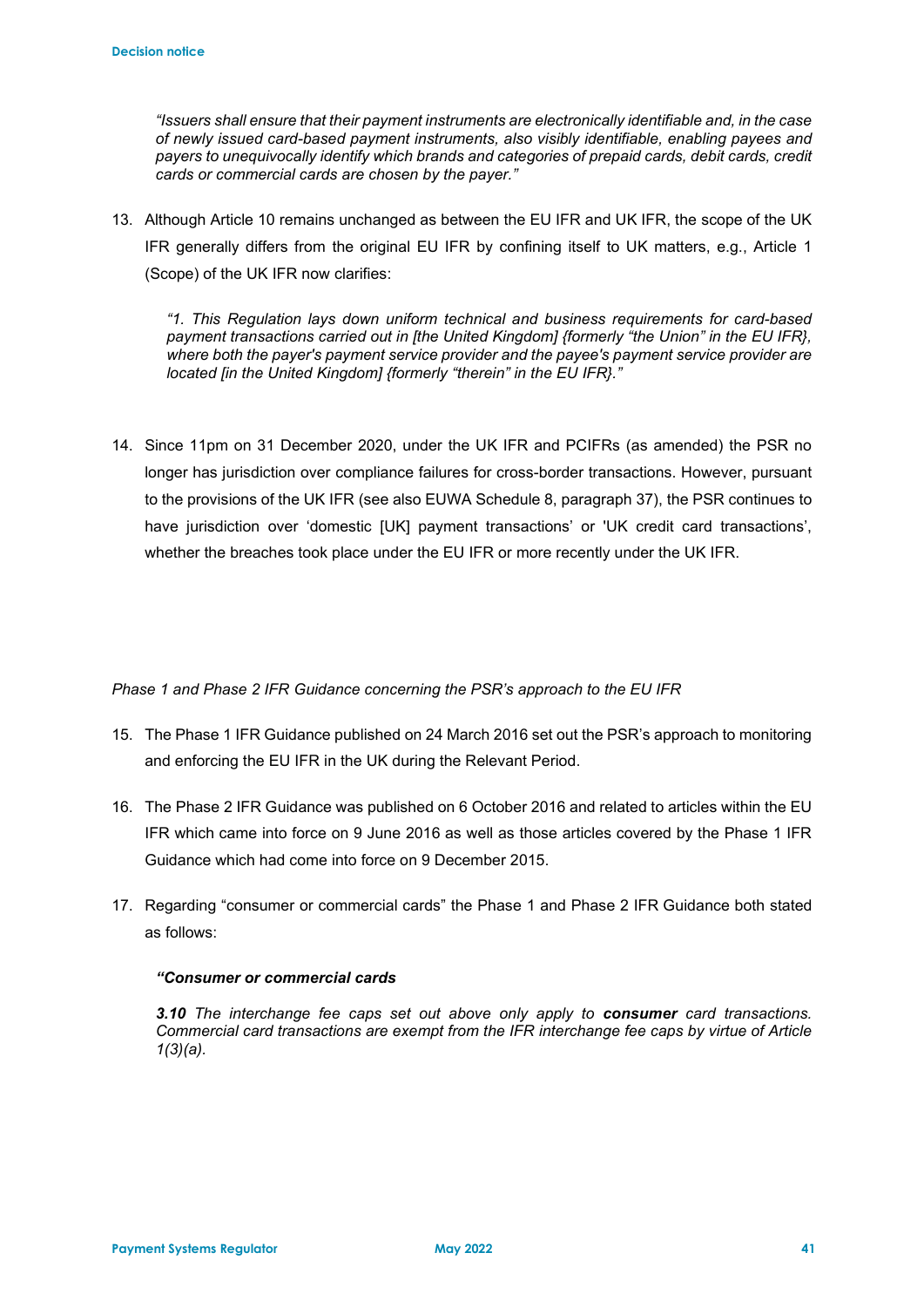*3.11 The definition of a commercial card is set out in Article 2(6) of the IFR. It states:* 

*"'Commercial card' means any card-based payment instrument issued to undertakings or public sector entities or self-employed natural persons which is limited in use for business expenses where the payments made with such cards are charged directly to the account of the undertaking or public sector entity or self-employed natural person."* 

*3.12 Recital 38 of the IFR contains language similar to Article 2(6) but explains that it is "important to define a commercial card as a payment instrument used only for business expenses charged directly to the account" of the same parties referred to in Article 2(6).* 

*3.13 The interchange fee caps provided for in the IFR apply to all transactions except commercial card transactions where the funds that are used to settle with the issuer come directly from the business account (those cards being exempt from the caps by virtue of Article 1(3)(a)). The fact that the individual cardholder might receive a statement or 'bill' showing the transactions made on that specific card will not affect this*."

18. Paragraphs 5.49 to 5.53 of the Phase 2 IFR Guidance concerning Article 10(5) of the EU IFR stated as follows:

#### *"Electronic and visual identification of card-based payment instruments*

*5.49 Article 10(5) lays down requirements which enable payees and payers to identify unequivocally which brands and categories of cards the payer has chosen.*

*5.50 All issuers shall ensure that all their cardbased payment instruments are electronically identifiable in terms of brand and category. This requirement applies to existing and new payment instruments.* 

*5.51 Newly issued cardbased payment instruments shall also be visually identifiable, displaying clearly and visibly the brand and category.* 

*5.52 The IFR requires that any cardbased payment instrument is categorised as one of the following:* 

 *[Consumer] Prepaid [Consumer] Debit [Consumer] Credit Commercial* 

*5.53 We consider that consumer cards do not need to be specifically identified with the label 'consumer' (although issuers can choose to do so), and that they can be identified by the absence of the label 'commercial'."*

#### *Statement of Principles for Imposing Penalties*

19. Chapter 8 of both the Phase 1 and Phase 2 IFR Guidance contained the PSR's statement of principles for imposing penalties which were in force during the relevant period. There were no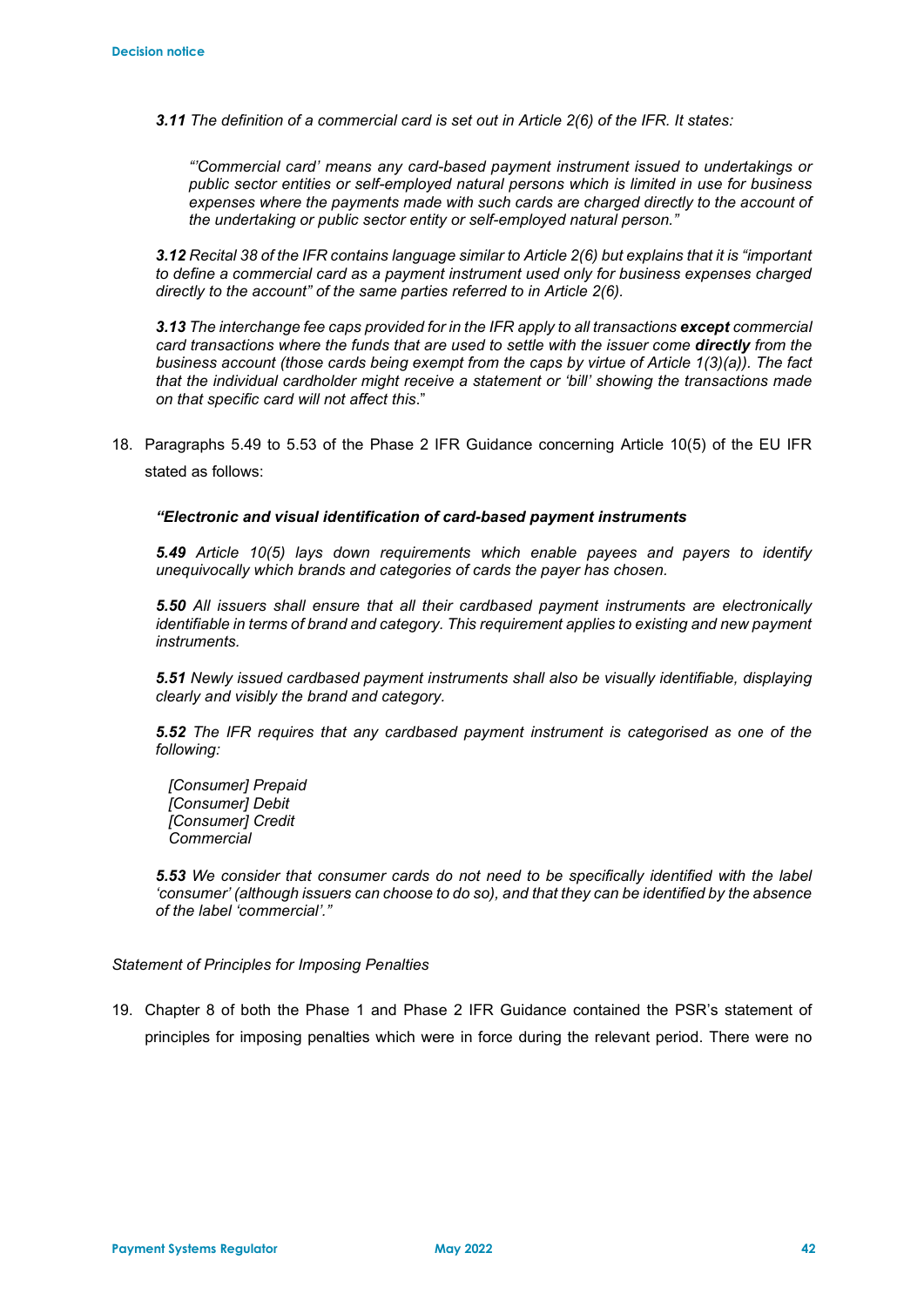substantive differences between the two versions, and so the PSR refers only to the 2016 Penalty Statement as set out in Chapter 8 of the Phase 2 IFR Guidance in this Notice for the purpose of deciding sanctions and calculating penalty [\(https://www.psr.org.uk/media/dwcjuiow/psr-ifr](https://www.psr.org.uk/media/dwcjuiow/psr-ifr-guidance-phase-2.pdf)[guidance-phase-2.pdf\)](https://www.psr.org.uk/media/dwcjuiow/psr-ifr-guidance-phase-2.pdf).

20. The current guidance is set out in the PSR's revised IFR Guidance which was issued in September 2021.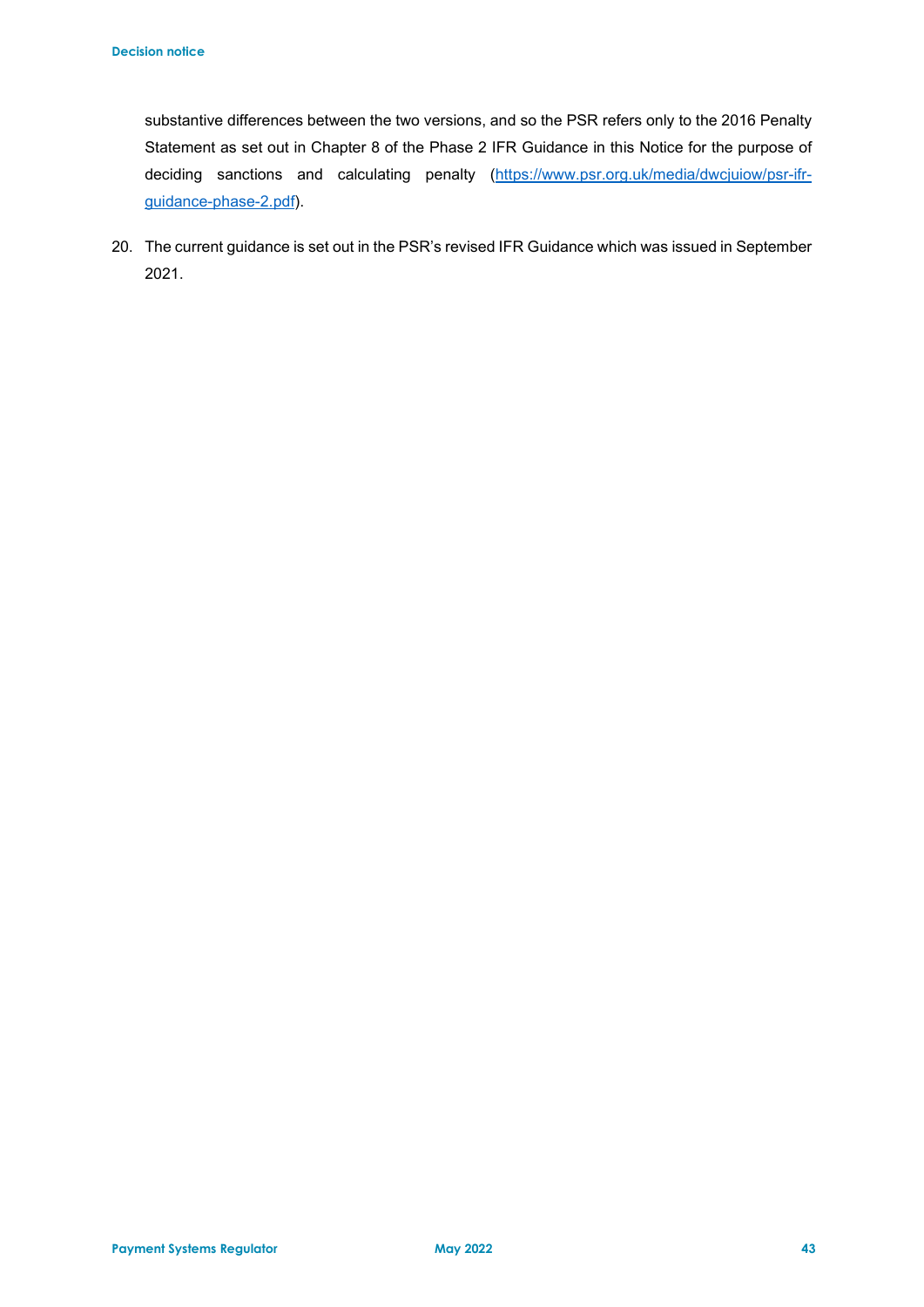#### **ANNEX 2**

#### **DIAGRAM – INTERCHANGE FEE TRANSACTIONS**

"Four-Party Schemes" diagram as per the PSR's IFR Guidance (Sept 2021) paragraph 2.4, with additional arrows/text describing a typical four-party transaction:



Cardholder receives product from Merchant

#### Note

Issuers/Acquirers also pay 'scheme fees' to the relevant Card Scheme.